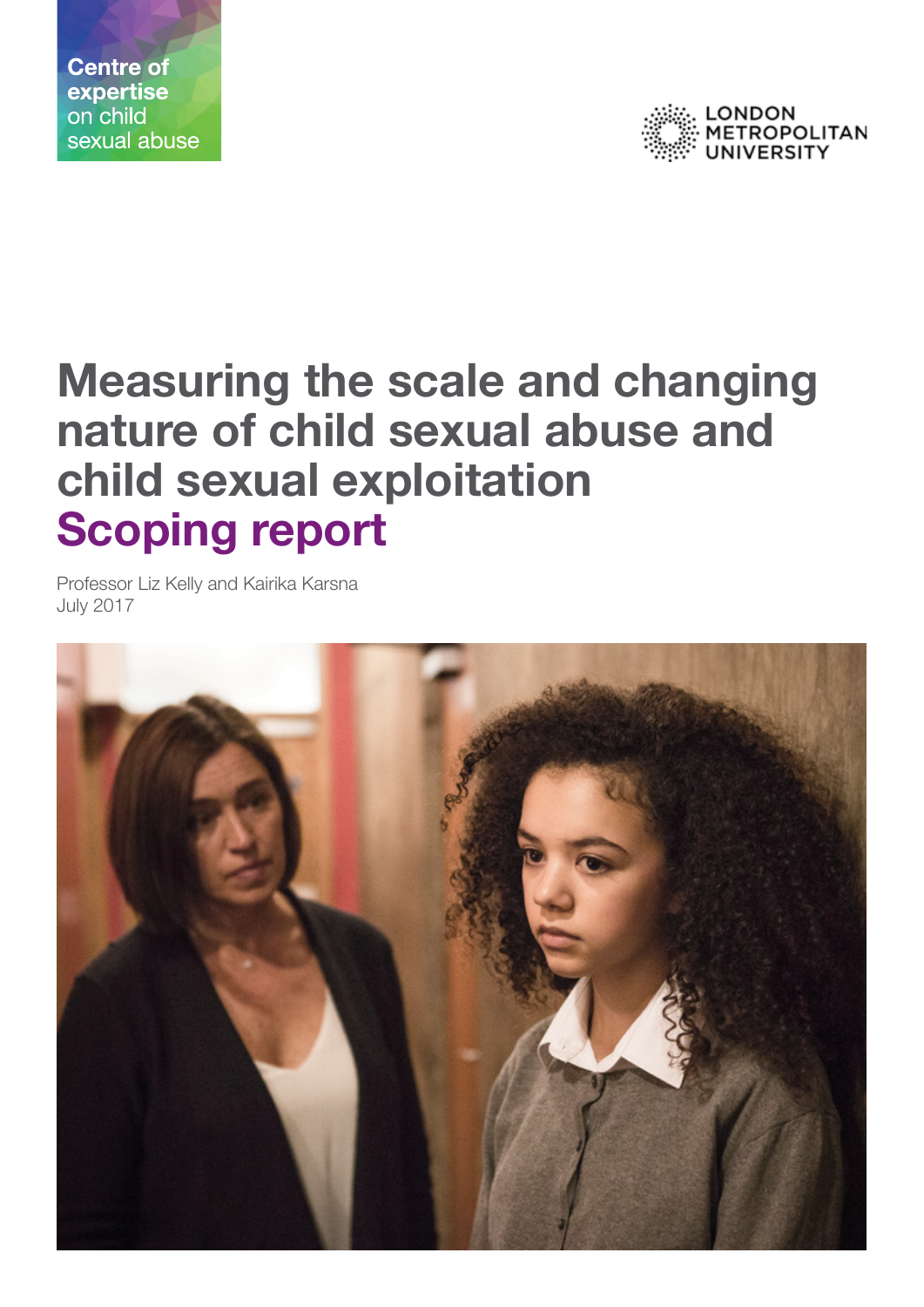## <span id="page-1-0"></span>Acknowledgements

This report would not be as accurate or complete without the input of all those who participated in the workshops (see Appendix 2). We thank everyone who has improved this text through their close reading and comments on early drafts, and take responsibility for any remaining inaccuracies. Sophie Laws, Deputy Director for Research and Evaluation at the Centre of expertise on child sexual abuse, project managed the work with grace and attention to detail.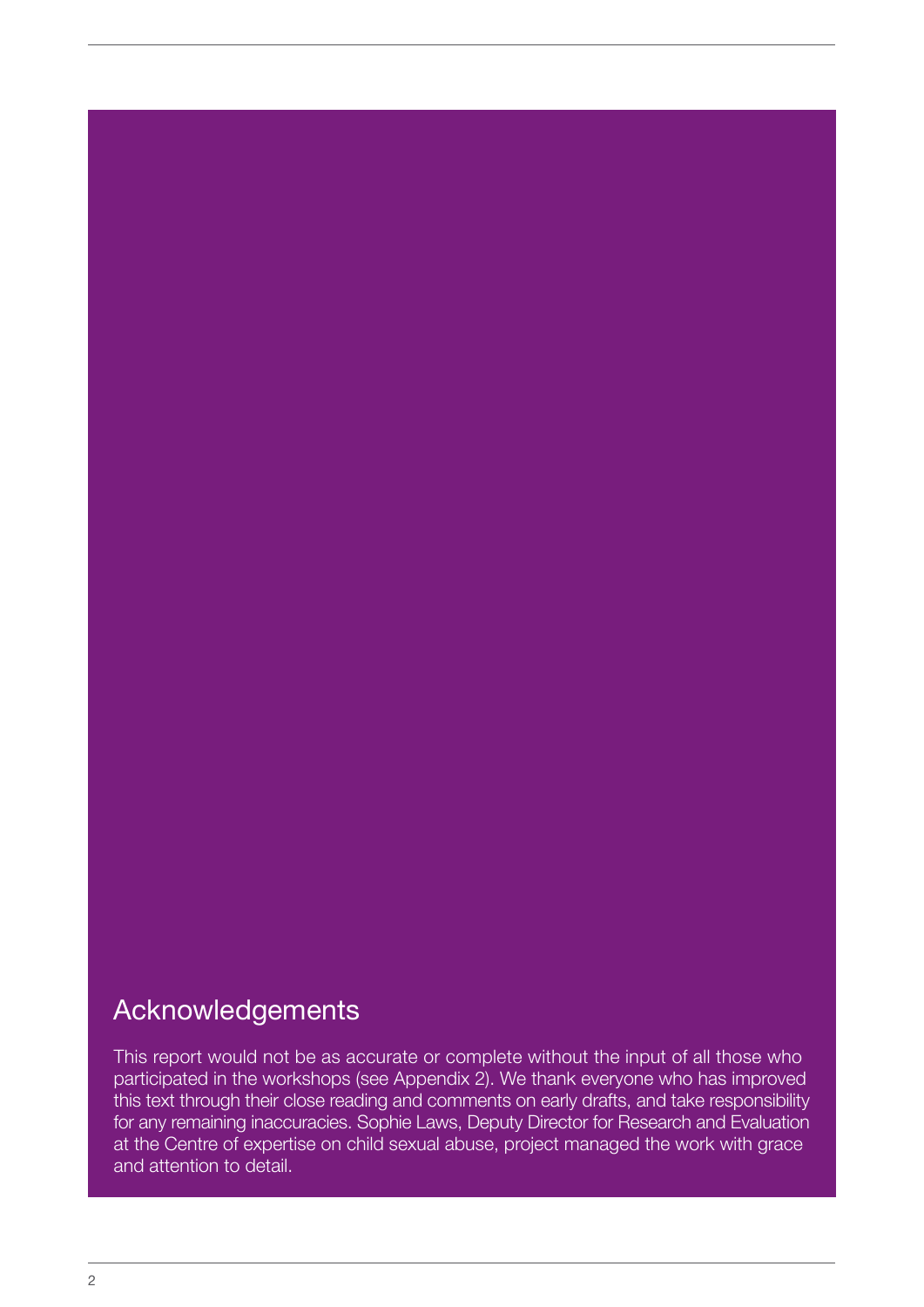# **Contents**

| Acknowledgements                                                           | $\overline{c}$           |
|----------------------------------------------------------------------------|--------------------------|
| Introduction                                                               | $\overline{4}$           |
| Working methods                                                            | $\overline{\mathcal{A}}$ |
| Defining CSA and CSE                                                       | 5                        |
| Current definitions and framings                                           | 5                        |
| Issues and challenges for measurement                                      | 8                        |
| Prevalence research                                                        | 9                        |
| Methodological lessons                                                     | 1C                       |
| Selected studies                                                           | 1C                       |
| Crime Survey England and Wales (CSEW)                                      | 1C                       |
| The NSPCC child maltreatment study                                         | 13                       |
| EU Fundamental Rights Agency (FRA) survey                                  | 14                       |
| Sexual Abuse and Violence in Ireland (SAVI) study                          | 14                       |
| Measuring potential perpetration                                           | 16                       |
| What we currently do and do not know                                       | 16                       |
| Future challenges                                                          | 17                       |
| The scale in official/agency data                                          | 18                       |
| Local authority children's services                                        | 18                       |
| Trends over time                                                           | 19                       |
| Characteristics of children registered under sexual abuse                  | 21                       |
| Children at risk of sexual abuse and sexual exploitation in England        | 24                       |
| Regional patterns                                                          | 25                       |
| Gaps and challenges                                                        | 27<br>28                 |
| Data from criminal justice agencies<br>Police recorded crime statistics    | 29                       |
| Regional patterns                                                          | 3C                       |
| Trends over time                                                           | 31                       |
| Case attrition                                                             | 33                       |
| Data on victims and perpetrators                                           | 35                       |
| Crown Prosecution Service data                                             | 35                       |
| Data from the Ministry of Justice                                          | 37                       |
| Trends over time                                                           | 4C                       |
| Gaps and challenges                                                        | 43                       |
| Health and education                                                       | 44                       |
| What we currently do and do not know about CSA through administrative data | 44                       |
| What we know                                                               | 44                       |
| What we do not know                                                        | 44                       |
| Using administrative data to estimate prevalence                           | 45                       |
| Improving data on CSE                                                      | 46                       |
| Improving data on online sexual abuse                                      | 48                       |
| <b>Reflections</b>                                                         | 50                       |
| Conclusions                                                                | 51                       |
| Future work                                                                | 53                       |
| References                                                                 | 54                       |
| Appendix 1                                                                 | 58                       |
| Crime Survey England and Wales                                             | 58                       |
| <b>NSPCC study</b>                                                         | 59                       |
| EU Fundamental Rights Agency survey                                        | <b>60</b>                |
| Sexual Abuse and Violence in Ireland study                                 | 61                       |
| Office of the Children's Commissioner indicators for the scale of CSE      | 62                       |
| Appendix 2: Membership of the expert group                                 | 63                       |
|                                                                            |                          |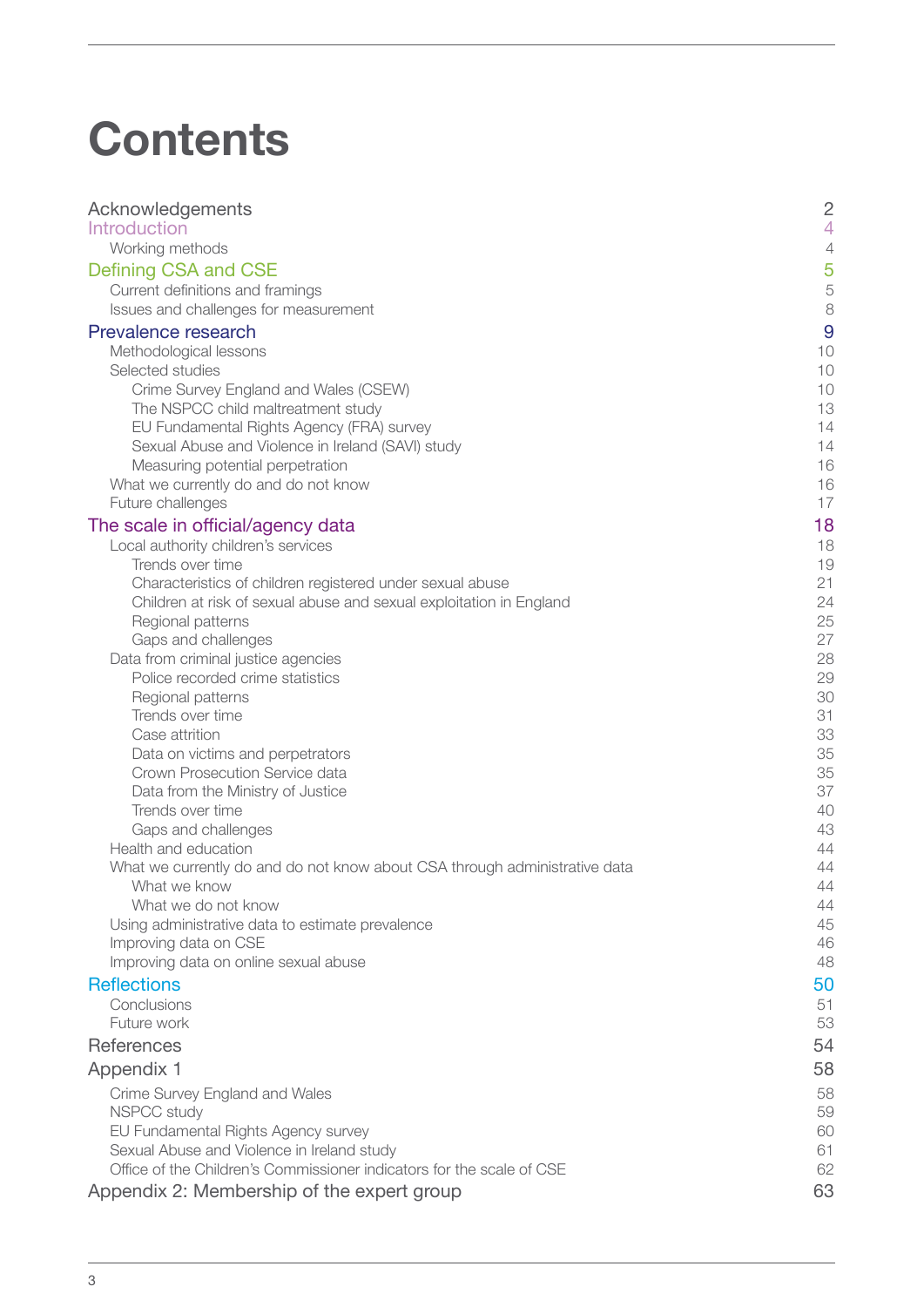# <span id="page-3-0"></span>**Introduction**

A key aim of the Centre of expertise on child sexual abuse is to increase understanding and awareness of the scale and nature of child sexual abuse (CSA). This paper forms the background to reaching current best estimates for both CSA and child sexual exploitation (CSE), as part of a strand of work which seeks to improve measurement and identify gaps in knowledge.

The aims for this piece of work were to:

- Establish a best estimate of the scale of CSA/E, drawing on the current evidence base and informed by expert input on the quality, reliability and extrapolation potential of this data. As far as possible, estimates should be provided at national and local level in England and Wales.
- Keep abreast of future changes in data collection, providing informed comment as needed on the interpretation of new data.
- Make proposals for a feasible new methodological framework to assess the scale of CSA/E and its various forms, building on current promising approaches and adding innovative methods.
- Review promising practice in recording. Where reporting is high, what are the reporting and recording procedures followed? Possible case matching of areas with similar demographics but different practices and reported levels of CSA/E.

At the heart of being able to distinguish between CSA and CSE is the issue of definitions, so we begin there. This is followed by a section on prevalence data and then exploration of official data sources.

One observation from our review is that there is a tendency to rely on recently published material, which hides earlier prevalence studies (see Baker and Duncan, 1985; Kelly et al. 1991 for the UK) and the lessons learnt, alongside previous explorations of the overlaps and distinctions between sexual exploitation and child sexual abuse (Kelly et al. 2000; Itzin, 2001).

## Working methods

This has been primarily desk based research, undertaking reviews of existing prevalence estimates of CSA, research on the scale of CSE and the official data on recorded cases – in particular cases that enter the criminal justice and child protection systems.

We have undertaken our own analyses on publicly available datasets to explore changes over time and regional variations: the Children in Need census published by the Department for Education (DfE) in England and the Welsh Government in Wales, police recorded crime and outcome data tables released by the Home Office (HO), and Criminal Justice System Statistics published by the Ministry of Justice (MoJ) – the latter two both cover England and Wales. Regional variations can now be analysed in all main datasets.

Two workshops brought together academics and data holders (see Appendix 2 for a list) to explore a range of issues: definitions, prevalence studies, the strengths and weaknesses of official datasets and a possible minimum core data template.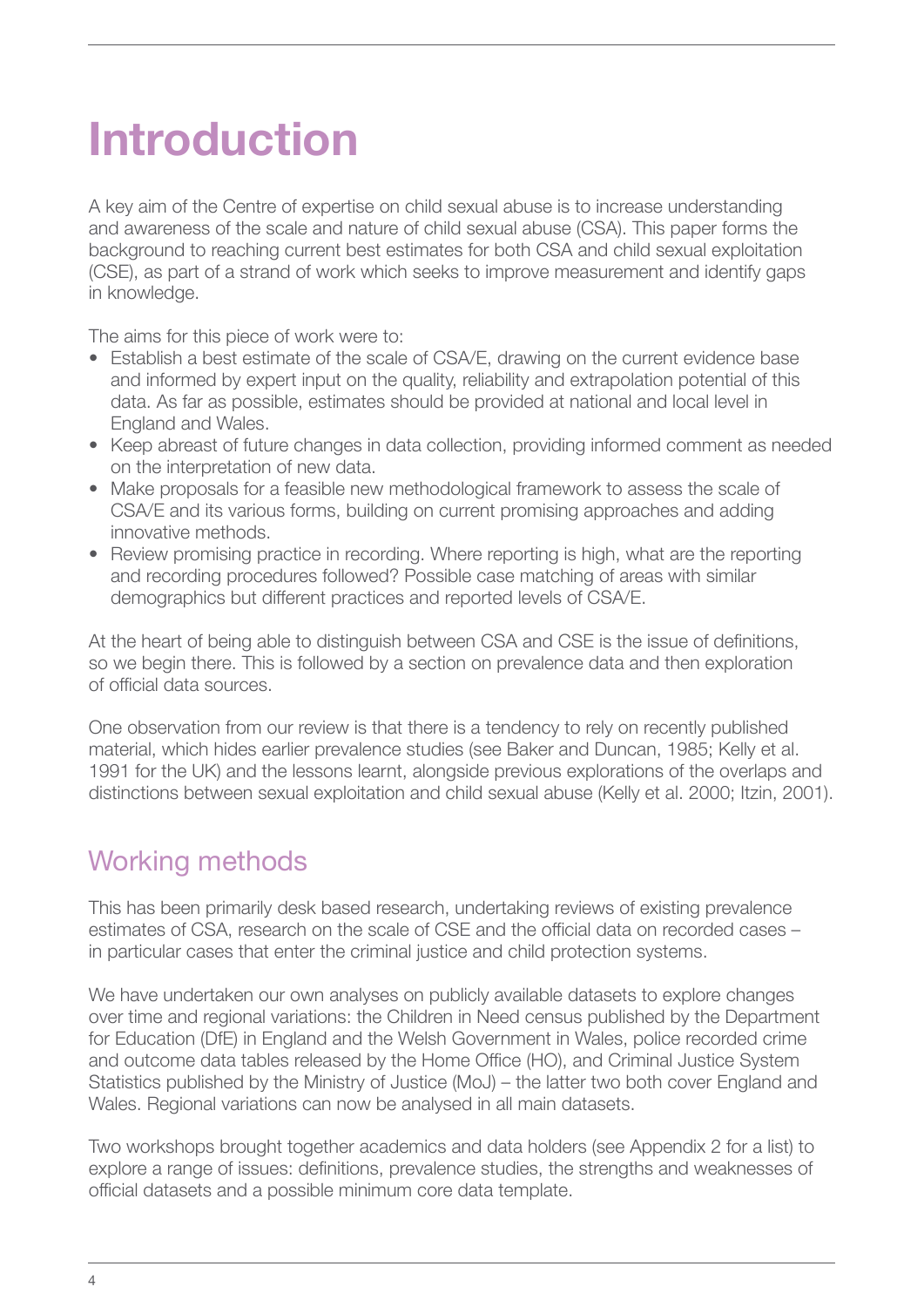# <span id="page-4-0"></span>**Defining CSA and CSE**

The last four decades have been witness to a changing landscape of language and framings for CSA – from incest in the 1970s, through a number of other terms, to the current distinction of CSE being a category within CSA. Each shift has meant that different forms and/or contexts of abuse have been recognised and attended to: which also opens up space for survivors to speak and for agencies to listen and hear. This is less a pendulum effect, more a clock face on which parts are highlighted and others in shadow: holding all forms of and contexts for CSA in view at the same time has been elusive for research, policy and practice.

Sexual exploitation of children is not a 'new' issue – sexual abuse rings were studied from the late 1970s (Burgess and Clark, 1984), followed by a focus on networks, organised abuse and abuse in institutions in the 1980s and 1990s (Gallagher, 1998; Nelson, 2016). Research also focused on girls involved in 'prostitution' and what were then termed 'rent boys'. That family members may be involved in sexual exploitation (specifically the production of child abuse images, selling children for sex and wider abuse networks) has long been recognised, as has a prior history of family based child sexual abuse in the lives of those who are sexually exploited subsequently. These overlaps make creating definitional distinctions problematic, and were part of the reason for including the word 'commercial' in the early definitions of sexual exploitation in the 1990s (Alexander et al. 2000). There is currently no globally recognised definition of CSE, and many definitions still retain the commercial focus (Hallett, 2017). This has been dropped in recent iterations in England, although payment features in the Welsh Government definition which was formulated in 2008 (see bleow). Margaret Melrose (2012) notes that the progressively expansive definitions of CSE have resulted in a loss of connections to the sex industry and the creation of a fuzzy and elastic concept which, she argues, is difficult to apply consistently in practice.

## Current definitions and framings

There is no agreed UK definition of CSE and, to date, CSE related policy and practice frameworks in England and Wales operate with different definitions<sup>1</sup>. There are however some commonalities between them. The most recent guidance for England from the Department for Education (2017) argues that CSE should not be separated from other forms of CSA, nor from trafficking (see also Brayley and Cockbain, 2014), gendered violence or going missing. Current guidance for Wales similarly positions CSE as a form of CSA; however, trafficking, 'missing' and gendered violence, whilst flagged as connected concerns, are dealt with under separate protocols and guidance<sup>2</sup>.

Nesting CSE within CSA is appropriate but delineating the boundaries is critical for measurement.

<sup>1</sup> A review of the Wales CSE guidance, protocol and embedded definition was commissioned by the Welsh Government in early 2017.

<sup>2</sup> As these protocols and guidance are being updated in line with the introduction of the Social Services and Well-being (Wales) Act 2014, there is indication that this will remain the case.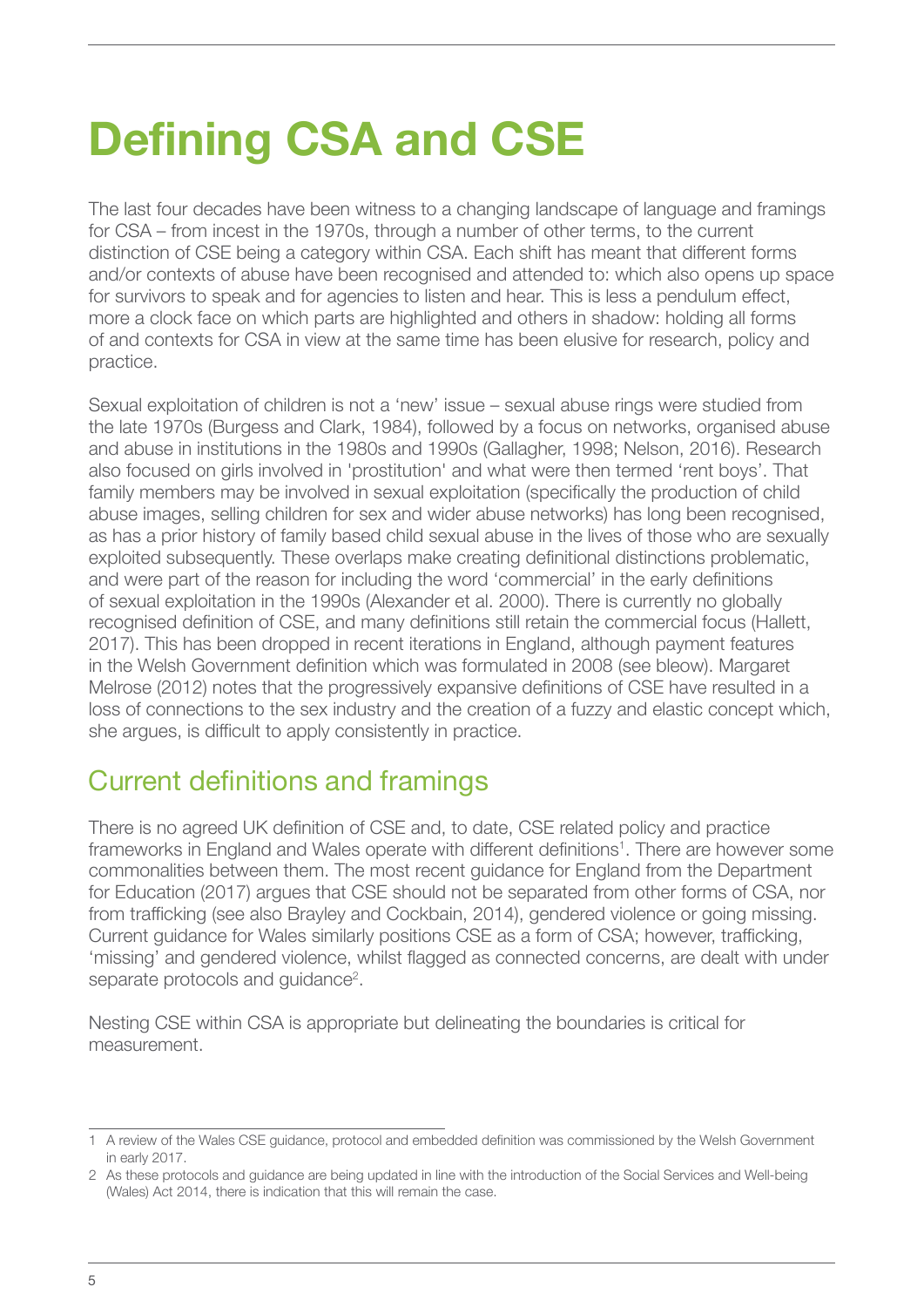The most recent version of *Working Together* (Department for Education, 2015: 93) defines sexual abuse as:

… forcing or enticing a child or young person to take part in sexual activities, not necessarily involving a high level of violence, whether or not the child is aware of what is happening. The activities may involve physical contact, including assault by penetration (for example, rape or oral sex) or non-penetrative acts such as masturbation, kissing, rubbing and touching outside of clothing. They may also include non-contact activities, such as involving children in looking at, or in the production of, sexual images, watching sexual activities, encouraging children to behave in sexually inappropriate ways or grooming a child in preparation for abuse (including via the internet). Sexual abuse is not solely perpetrated by adult males. Women can also commit acts of sexual abuse, as can other children.

Some forms of CSE are explicitly noted within this overarching definition. The most recent definition of CSE in England comes in guidance from the DfE (2017: 5).

Child sexual exploitation is a form of child sexual abuse. It occurs where an individual or group takes advantage of an imbalance of power to coerce, manipulate or deceive a child or young person under the age of 18 into sexual activity (a) in exchange for something the victim needs or wants, and/or (b) for the financial advantage or increased status of the perpetrator or facilitator. The victim may have been sexually exploited even if the sexual activity appears consensual. Child sexual exploitation does not always involve physical contact; it can also occur through the use of technology.

A subsequent paragraph points to the importance of combining professional curiosity with indicators, and the issue of consent (DfE, 2017: 6):

Child sexual exploitation is a complex form of abuse and it can be difficult for those working with children to identify and assess. The indicators for child sexual exploitation can sometimes be mistaken for 'normal adolescent behaviours'. It requires knowledge, skills, professional curiosity and an assessment which analyses the risk factors and personal circumstances of individual children to ensure that the signs and symptoms are interpreted correctly and appropriate support is given. Even where a young person is old enough to legally consent to sexual activity, the law states that consent is only valid where they make a choice and have the freedom and capacity to make that choice. If a child feels they have no other meaningful choice, are under the influence of harmful substances or fearful of what might happen if they don't comply (all of which are common features in cases of child sexual exploitation) consent cannot legally be given whatever the age of the child.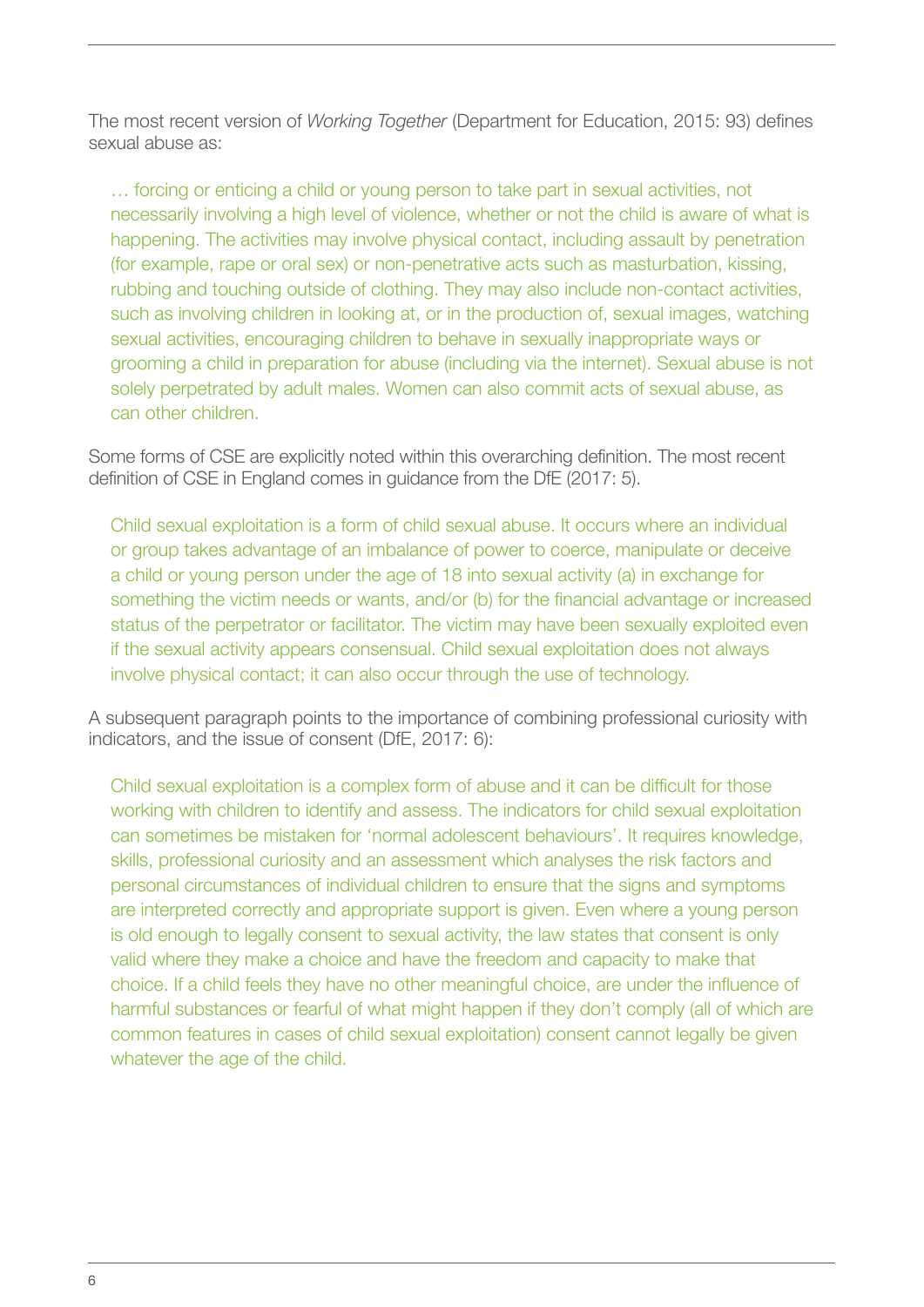Further clarifications are offered regarding the concept of 'exchange' with perpetrators within CSE (DfE, 2017: 6):

Where it is the victim who is offered, promised or given something they need or want, the exchange can include both tangible (such as money, drugs or alcohol) and intangible rewards (such as status, protection or perceived receipt of love or affection). It is critical to remember the unequal power dynamic within which this exchange occurs and to remember that the receipt of something by a child/young person does not make them any less of a victim. It is also important to note that the prevention of something negative can also fulfil the requirement for exchange, for example a child who engages in sexual activity to stop someone carrying out a threat to harm his/her family.

Whilst there can be gifts or treats involved in other forms of sexual abuse (e.g. a father who sexually abuses but also buys the child toys) it is most likely referred to as child sexual exploitation if the 'exchange', as the core dynamic at play, results in financial gain for or enhanced status of, the perpetrator. Where the gain is only for the perpetrator/ facilitator, there is most likely a financial gain (money, discharge of a debt or free/ discounted goods or services) or increased status as a result of the abuse.

If sexual gratification, or exercise of power and control, is the only gain for the perpetrator (and there is no gain for the child/young person) this would not normally constitute child sexual exploitation, but should be responded to as a different form of child sexual abuse.

However, the boundaries between what children and young people receive which distinguish CSE from CSA remain unclear: the Sexual Abuse and Violence in Ireland (SAVI) study (McGee et al. 2002) reports that offers of sweets, cigarettes, alcohol and other material objects was the most common tactic used by perpetrators in all child sexual abuse, and these could be interpreted as forms of exchange. Where the gain for young people is limited to affection or some kind of status, does this mean that sexually abusive peer relationships should all be designated CSE? This is not a rhetorical question, as it has implications for not only how cases are recorded but also how they are responded to: would CSE or domestic abuse services be more relevant? Further clarification of 'gain' in relation to children and young people is needed if there is to be consistency across datasets.

The National Crime Agency (NCA) has noted in relation to this report that inconsistency in reviewing and flagging CSE and CSA are, in part, explained by crossovers within definitions, which result in multiple interpretations. Both contain elements of non-physical action – be it enticement in the definition of CSA or manipulation in CSE. In recognition of the difficulty in making clear and consistent differentiation, in 2017 the NCA referred to CSE&A in its strategic reporting.

Too often forms of abuse and the contexts in which they take place are conflated: separating them conceptually raises further questions. For example, locating all sexual abuse in families as CSA precludes sexual exploitation by family members. But even here there are a series of complexities: would the production of child abuse images within familial abuse mean that this form should be defined as CSE, whilst the contact sexual abuse is designated CSA? Similar complications emerge with respect to online: it is both an emerging context that enables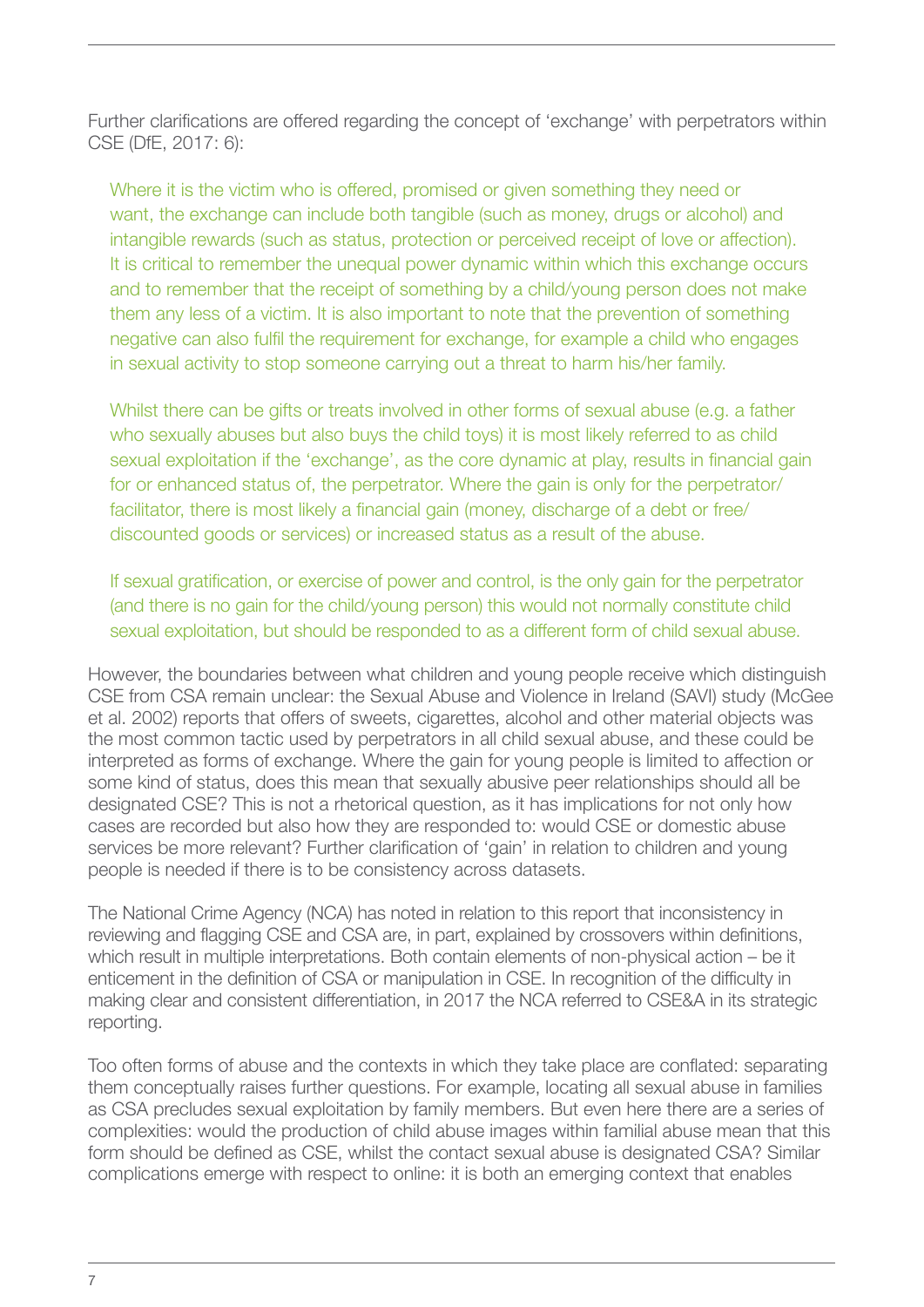<span id="page-7-0"></span>existing forms of abuse and a location in which new forms of abuse develop. The concept of 'grooming' is neither a form nor a context, but rather an umbrella term which refers to the strategies used by perpetrators to identify, target and implicate children and young people.

There are also elements of CSA reflected in the Wales definition of CSE, particularly in the opening lines, as set out in the All Wales Protocol (AWCPPRG, 2013:3):

Child sexual exploitation is the coercion or manipulation of children and young people into taking part in sexual activities. It is a form of sexual abuse involving an exchange of some form of payment which can include money, mobile phones and other items, drugs, alcohol, a place to stay, 'protection' or affection. The vulnerability of the young person and grooming process employed by perpetrators renders them powerless to recognise the exploitative nature of relationships and unable to give informed consent.

This definition requires some form of exchange for sexual exploitation, retaining links to previous models through its reference to 'payment' (as noted above). The guidance is also explicit in its reference to grooming as a process through which sexual exploitation occurs.

Whilst some boundary issues are inevitable between categories, there are currently so many overlapping elements between CSA and CSE that allocations are likely to be inconsistent between individuals and agencies. Some of the expert workshop participants were concerned that the Rotherham case and what was termed 'the grooming and pimping' model has come to define CSE, and is implicit in the indicators used by many agencies in their practice to identify those at risk, who are implicitly also understood as female. As a consequence, the trafficking of young people for sexual exploitation is sometimes considered to be separate from CSE, as is the selling of sex by young people outside this model. There remains a need to map the range of forms and contexts for CSA and CSE in order that parts of the clock face are not in shadow.

## Issues and challenges for measurement

The many overlaps between definitions of CSA and CSE create a set of challenges in how CSE can be differentiated in both prevalence studies and agency data, in relation to both forms of and contexts for abuse. That the boundaries have shifted, with CSE becoming a more extensive concept (Melrose, 2012), makes tracking changes over time an inherently challenging task.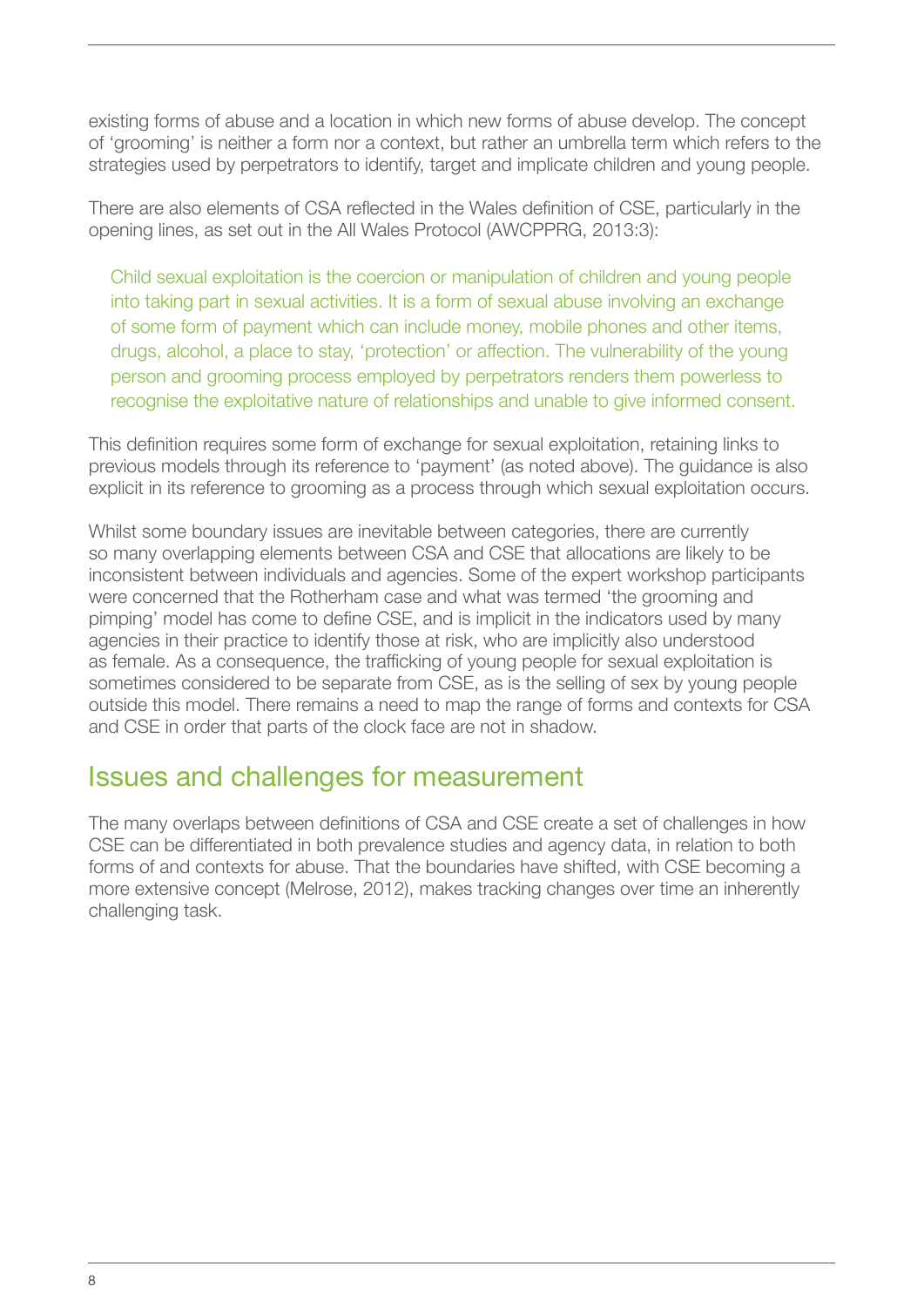# <span id="page-8-0"></span>**Prevalence research**

Prevalence research is focused on CSA: its origins are a ground-breaking study by David Finkelhor (1979), with research in many countries following in the 1980s–1990s. Whilst there was a subsequent decline, innovations in methods continued, exemplified by the Irish SAVI study (McGee et al. 2002) which explored sexual violence in both childhood and adulthood and a recent increase in studies with young people themselves (see, for example, Finkelhor et al. 2014; Radford et al. 2011). To date, most studies focus on assessing the scale of victimisation from retrospective reports by adults, with limited efforts to measure actual or potential perpetration (see later section). Headline findings parallel those for domestic violence, with single incidents combined with ongoing patterns of abuse.

Several meta-analyses have been undertaken, and the best estimates they reach are noted below.

Two focus on US studies only:

| Bolen and Scannapieco (1999) | $20\%$ girls | 7% boys   |
|------------------------------|--------------|-----------|
| Gorey and Leslie (1997)      | 12–17% girls | 5–8% boys |

A further two others included international studies:

| Stoltenborgh et al. (2011) | 18% girls    | 7.6% boys |
|----------------------------|--------------|-----------|
| Pereda et al. (2009)       | $19\%$ girls | 7.9% boys |

One meta-analysis draws only on recent research with young people:

|  | Barth et al. (2013) | $15\%$ girls | 8% boys |
|--|---------------------|--------------|---------|
|--|---------------------|--------------|---------|

Whilst all are in a similar range, there are not inconsiderable differences across the estimates, with figures for girls ranging 12–20% and for boys 5–8%.

Finkelhor et al. (2014), working with data from three US studies conducted by his team involving young people aged 15–18, argue that the most complete estimates came from samples of 17–18 year olds, both because of the frequency of abuse by peers and that some family abuse continues in ages 16–17. Their three studies combined produced a higher lifetime prevalence of 26.6% for girls and a lower 5.1% for boys.

Whilst there is lack of consistency in definitions and methods which makes comparisons across time and countries complex, the conclusions in meta-analyses suggest that minimum estimates of CSA are 15–20% for girls and 7–8% for boys.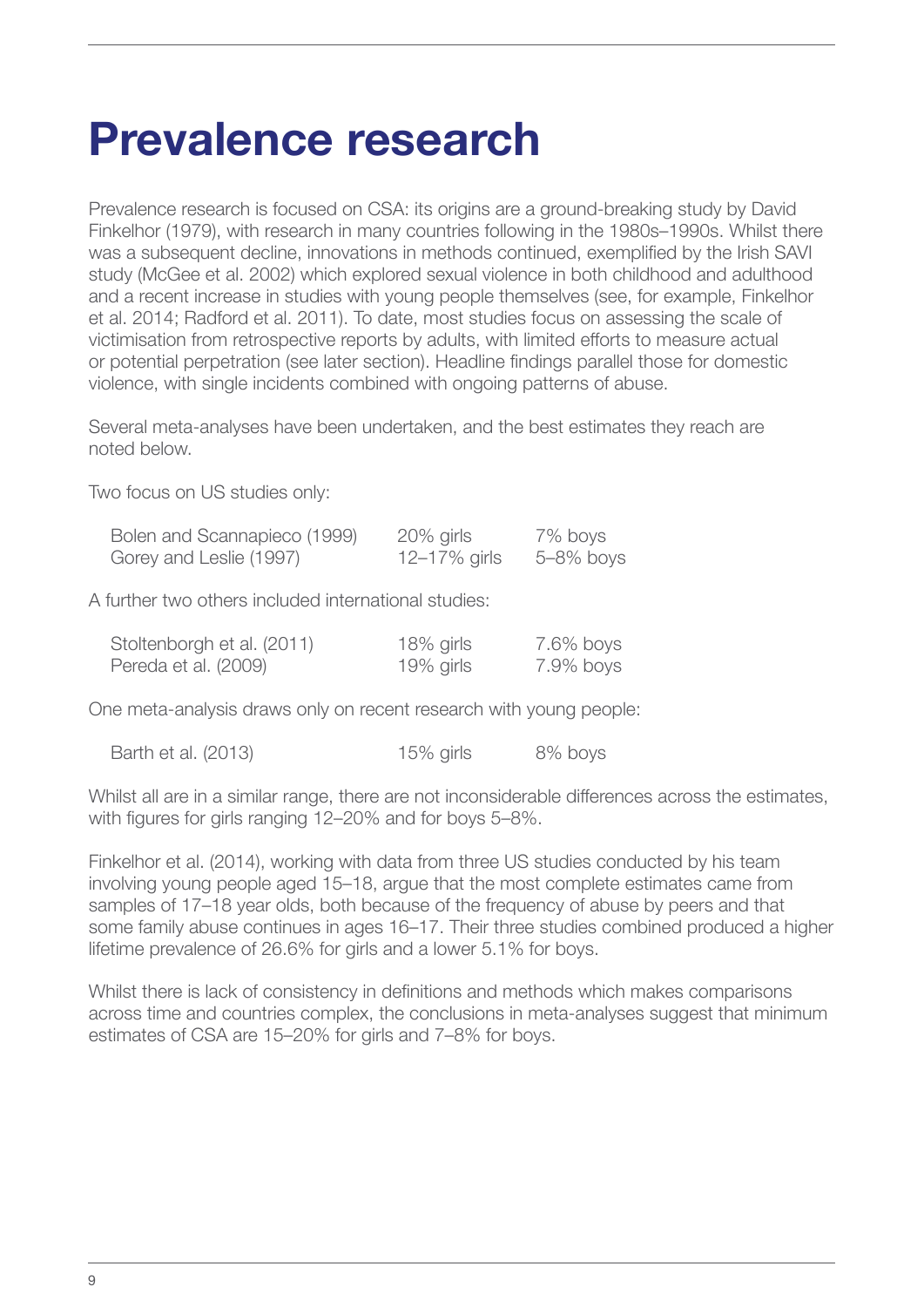## <span id="page-9-0"></span>Methodological lessons

Key methodological insights have been garnered over the four decades of prevalence research, which account for some of the variations in overall findings.

- How the survey is framed: crime framings generate lower prevalence rates than those framed in terms of health, well-being or sexual experience.
- Specialised CSA and sexual violence surveys produce higher estimates than modules nested in wider surveys.
- The age cut off for childhood 15, 16 or 17 decreases or increases prevalence measures.
- The most effective questions are behaviourally specific lists (see next section and Appendix 1) which avoid terms such as 'rape', 'assault', 'violence' or 'force'.
- Including non-contact abuse (and more recently online) and abuse by peers increases prevalence rates.
- The context in which surveys are completed (home, school, college) affects disclosure rates, especially for young people.
- Offering more than one opportunity to reveal, including questions about escapes or attempts, increases prevalence rates.
- Inclusion criteria for sampling, especially those requiring being a householder or having a telephone landline, exclude populations which may have higher rates of abuse, such as those in institutions or the homeless.

There is limited consensus on how to measure frequency/chronicity, since this covers both duration of abuse and the number of incidents – for long duration it is only possible to estimate the number of incidents. Similarly, data which would differentiate single from multiple perpetrators, both with respect to particular experiences and in terms of re-victimisation by different perpetrators, is a complex undertaking within the confines of survey methodology. Few studies to date (for an exception, see Kelly et al. 1991) have included questions which might facilitate identifying some forms of CSE.

## Selected studies

In this section, the most recent British prevalence data – from the Crime Survey for England and Wales (ONS, 2016a) and the NSPCC child maltreatment study (Radford et al. 2011) – are explored. In addition, the EU Fundamental Rights Agency violence against women survey (2014) and the SAVI study (McGee et al. 2002) are discussed. All focus on CSA with limited attention to CSE, primarily because the data collected do not allow for differentiation. Appendix 1 summarises key methodological information including the actual questions used.

## Crime Survey for England and Wales (CSEW)

In the 2015/16 wave of data collection for the CSEW, a module on child abuse was included for the first time (ONS, 2016a). This was administered using computer-assisted selfinterviewing (CASI), where a laptop is turned round to the participant and they enter their responses anonymously – a practice which has been used in the intimate violence module for more than a decade.

The CSEW has a large random sample of 35,324 adult women and men living in households: the sample for the intimate violence module is 20,582 adults aged 16–59. Three specific questions were included to estimate the prevalence of sexual abuse – one covering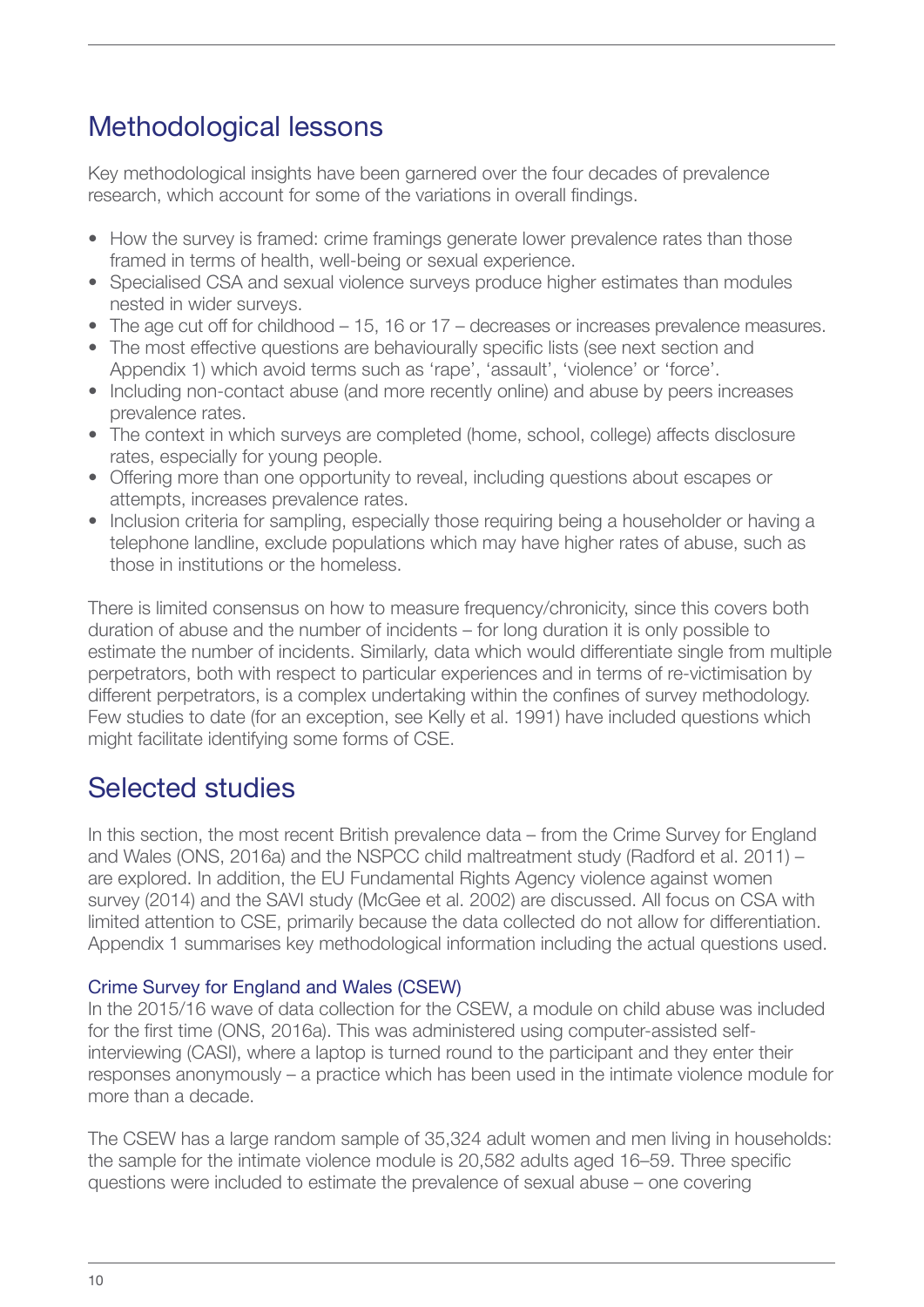penetrative offences, a second 'other sexual assaults' (specifically flashing and sexual touching) and a question on attempted penetration (see Appendix 1). Perpetrators are specified as adults, thus excluding abuse by peers.

The overall prevalence findings were that 7% of adults aged 16–59 has experienced some form of CSA (see Figure 1), with non-penetrative sexual assaults more prevalent (10% of women and 3% of men): for penetrative offences the headline finding was 3% of women (estimated at 567,000 in the 16–59 population) and 1% of men (estimated at 102,000 in the 16–59 population). A series of additional questions about where the assault took place, age at which it started and stopped, whether anyone was told and the outcome of police involvement (if any) were limited to penetrative offences, although the relationship to perpetrators was explored for both categories.





Source: Crime Survey for England and Wales, Office for National Statistics

'Any sexual assault' includes sexual assault by rape or penetration (including attempts) and other sexual assault, including indecent exposure or unwanted touching. These two subcategories do not sum to 'any sexual assault', as respondent could be a survivor of either or both subcategories.

Interestingly reporting was highest in the older age groups (45-59). ONS (2016a) noted that this could indicate a decline in prevalence, but it could equally be linked to a greater willingness or readiness to both define and report sexual abuse amongst the older cohorts. More women than men reported both sexual abuse as a child and sexual violence as an adult (26.7% compared to 3.8%), suggesting that re-victimisation is gendered.

Table 1 records the relationship to the perpetrator and shows both gender differences and varying patterns across the different forms of CSA. Family members feature more strongly in relation to penetrative offences (42% for women, 38% for men) with unknown adults low for the most serious offences. This is reversed for 'other sexual assault' with high proportions of unknown perpetrators (43% women, 41% men) and lower proportions of family members. Whilst there are a small number of mothers as perpetrators, there are no stepmothers in either category, compared to 8% stepfathers for penetrative offences and 5% for other sexual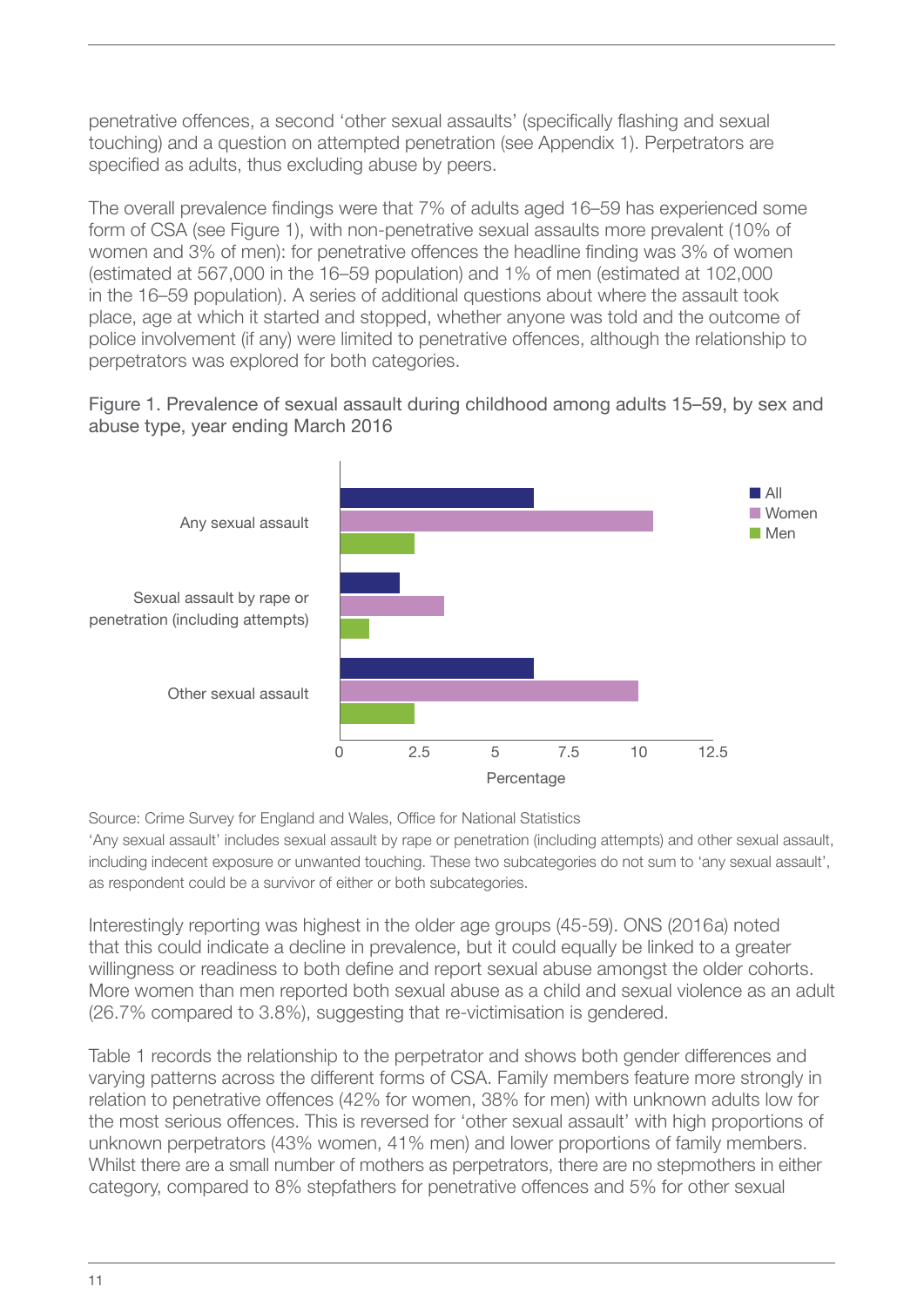assaults. This may reflect a pattern noted in the 1980s of sexually abusive men seeking out partnerships with single parents in order to have access to their children. Friends and acquaintances make up between a quarter and a third across the two forms of CSA. Boys were more likely to be abused by someone in a position of authority, and girls by family members. Overall known persons predominate as perpetrators, especially with respect to penetrative offences.

Table 1. Survivor-perpetrator relationship for sexual abuse before the age of 16, by sex and type of sexual assault, England and Wales, year ending March 2016

|                                                                                       | Sexual assault by rape<br>or penetration (including<br>attempts) |                         | Other sexual assault |                         |                |                |
|---------------------------------------------------------------------------------------|------------------------------------------------------------------|-------------------------|----------------------|-------------------------|----------------|----------------|
|                                                                                       |                                                                  | Percentage <sup>1</sup> |                      | Percentage <sup>1</sup> |                |                |
|                                                                                       | Men                                                              | Women                   | All                  | Men                     | Women          | All            |
| Mother                                                                                | $\overline{2}$                                                   | 1                       | 1                    | $\overline{4}$          |                | 1              |
| Father                                                                                | 5                                                                | $\overline{7}$          | $\overline{7}$       | $\overline{2}$          | 5              | $\overline{4}$ |
| Step-father                                                                           | 8                                                                | 8                       | 8                    | 3                       | 6              | 5              |
| Step-mother                                                                           | $\overline{O}$                                                   | 0                       | $\overline{O}$       | $\cup$                  | $\cup$         | $\cup$         |
| Other family member                                                                   | 23                                                               | 27                      | 26                   | 10                      | 17             | 16             |
| Partner or previous partner <sup>2</sup>                                              |                                                                  | 10                      | 8                    | 5                       | $\overline{4}$ | 5              |
| Friend or acquaintance <sup>3</sup>                                                   | 27                                                               | 30                      | 30                   | 21                      | 23             | 23             |
| Person in position of trust or authority<br>e.g. teacher, doctor, carer, youth worker | 15                                                               | $\overline{4}$          | 6                    | 13                      | 5              | 6              |
| Stranger                                                                              | 16                                                               | 13                      | 14                   | 41                      | 43             | 42             |
| Someone else                                                                          | 11                                                               | $\overline{7}$          | $\overline{7}$       | 8                       | $\overline{7}$ | $\overline{7}$ |
| Don't know/can't remember                                                             | ⊣                                                                | $\bigcirc$              | $\Omega$             | $\bigcirc$              | $\bigcirc$     | $\bigcirc$     |
| Don't wish to answer                                                                  | 4                                                                | 3                       | $\overline{4}$       | 3                       | $\overline{2}$ | $\overline{2}$ |
| Unweighted base - number of adults                                                    | 68                                                               | 444                     | 512                  | 266                     | 1,190          | 1,456          |

Source: Crime Survey for England and Wales, Office for National Statistics. Adults aged 16-59

Notes:

1. Percentages sum to more than 100 as respondents could choose more than one answer for this question.

2. Partner or previous partner refers to the survivor's partner or previous partner. As questions were asked in relation to adult perpetrators it is assumed that the partner or previous partner was aged over 16 at the time of the assault whilst the survivor was aged under 16.

3. Friend or acquaintance includes friend or acquaintance, friend or acquaintance of a member of your family, or neighbour.

More adults with long-term illnesses or disabilities reported abuse. More women and men from the LGBT communities reported abuse, but findings were not statistically significant, possibly due to small sample sizes. Both issues deserve more attention in research.

For penetrative abuse, 5% reported that abuse began by the time they were four, for 73% onset was before they were 13, and for 21% it continued after age 16. In terms of when abuse begins, the numbers of men fall after age 11, whereas for women the proportions are relatively constant through to 15.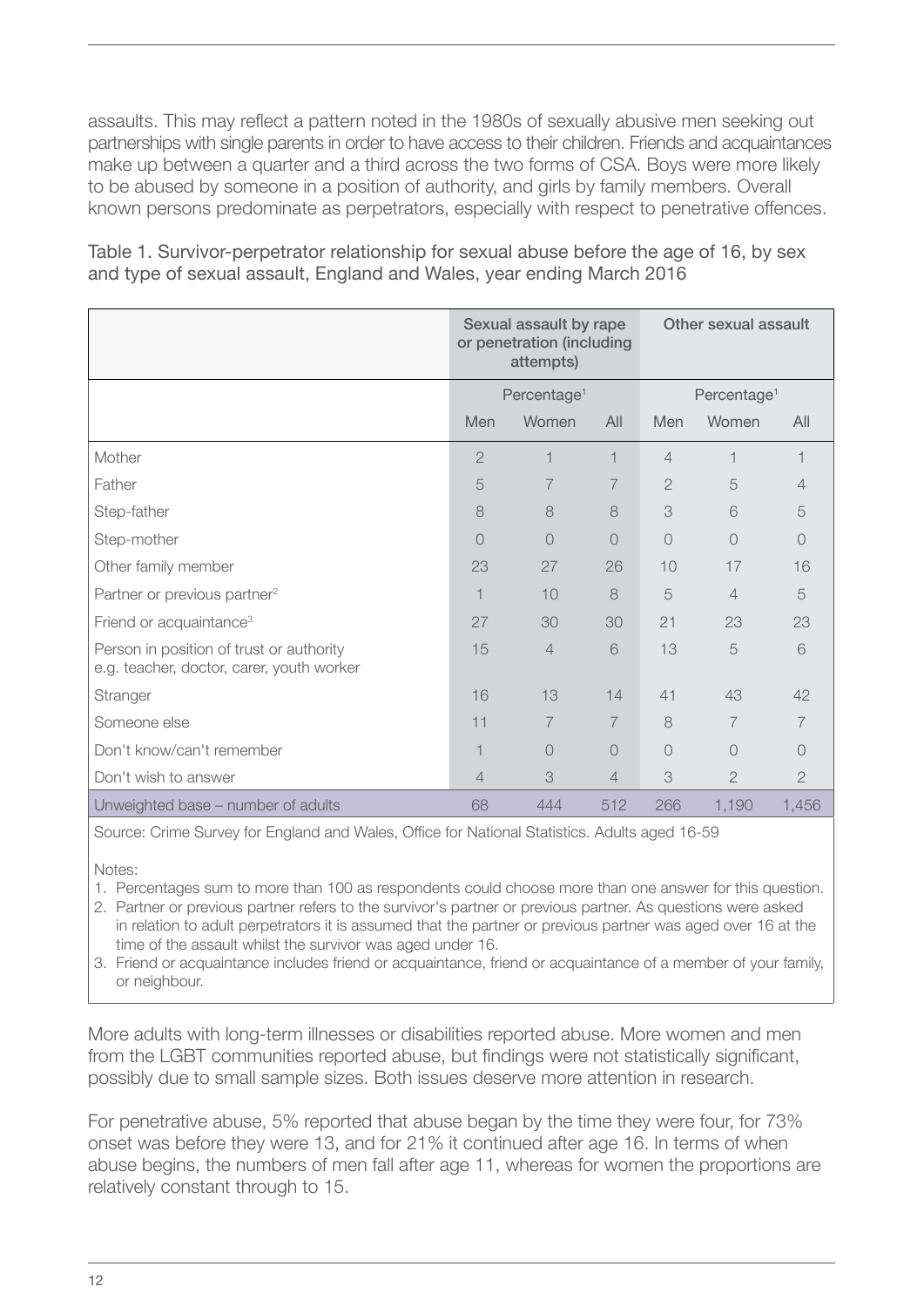<span id="page-12-0"></span>The measurement of duration is limited to a calculation based on the time abuse began and ended: less than a year (38% women, 31% men); one to three years (34% men, 28% women); three to five years (20% men, 14% women); five to 10 years (15% women, 11% men); 10–14 years (5% women and men). These data show that two thirds of the CSA reported was an ongoing pattern.

With respect to penetrative offences, almost three quarters did not tell anyone at the time (28% women and 17% men did) and those under 45 were more likely to tell. The most likely person to be told was someone in their immediate network; only 10% told a professional, and 7% the police, with young men more likely to tell a teacher. This contrasted with sexual violence in adulthood where 28% told a professional and 17% the police. These data confirm that there are particular barriers for children to tell others about sexual abuse – and that, whilst young women are more likely to tell, the gender difference is not as significant as many believe.

The ONS intends to include questions on CSA every three years, creating an opportunity to refine the methodology. It is also seeking to use a new address register which will make inclusion of different forms of accommodation possible.

#### NSPCC child maltreatment study

The NSPCC child maltreatment survey (Radford et al. 2011) followed up a previous study in 2002, albeit with an adapted methodology making direct comparisons difficult for some measures. In developing the questionnaire in 2002, questions on payment for sex were included to address CSE, but they did not generate much data. The questions were dropped from the 2011 study.

The study had three sub-samples: 2,160 parents of under 11s; 2,275 11–17 year olds with some additional input from parents; and 1,761 18–24 year olds. Questions about sexual abuse were included within an eight-question module which additionally asked older cohorts about sexual experiences more generally. Four of the questions covered what could be designated CSA, with one question conflating touching and 'forced sex'; attempts and flashing are also included.

Whilst including non-contact, much of the analysis focused on contact abuse. Close to twothirds of what was reported was perpetrated by peers, making the profile of identified abuse substantially different to that in CSEW, where all perpetrators were adults.

The figures for contact CSA from the three samples are:

| Under 11s | $0.8\%$ girls  | $0.2\%$ boys | 0.5% all  |
|-----------|----------------|--------------|-----------|
| $11 - 17$ | 7% girls       | $2.6\%$ boys | 4.8% all  |
| $18 - 24$ | $17.8\%$ girls | $5.1\%$ boys | 11.3% all |

Including non-contact offences, 1.2% of under 11s, 16.5% of 11–17 year olds and 24.1% of 18–24 year olds had experienced sexual abuse at some point during their childhood. The study's estimate of the prevalence of CSA is much higher than the ONS's; based on ONS population estimates in mid-2009, the year of the study's data collection, an estimated 785,000 11–17 year-olds had experienced any form of CSA and 228,000 had experienced contact CSA.<sup>3</sup> The highest rates were for 15–17-year-old girls, undoubtedly linked to the extent of abuse by peers. Most perpetrators were male and known in some way.

<sup>3</sup> Figures were calculated using reported rates from the survey and extrapolated to mid-2009 ONS population estimates for England and Wales. This was a UK-wide survey; it is not known if the results from England and Wales differed from the overall findings.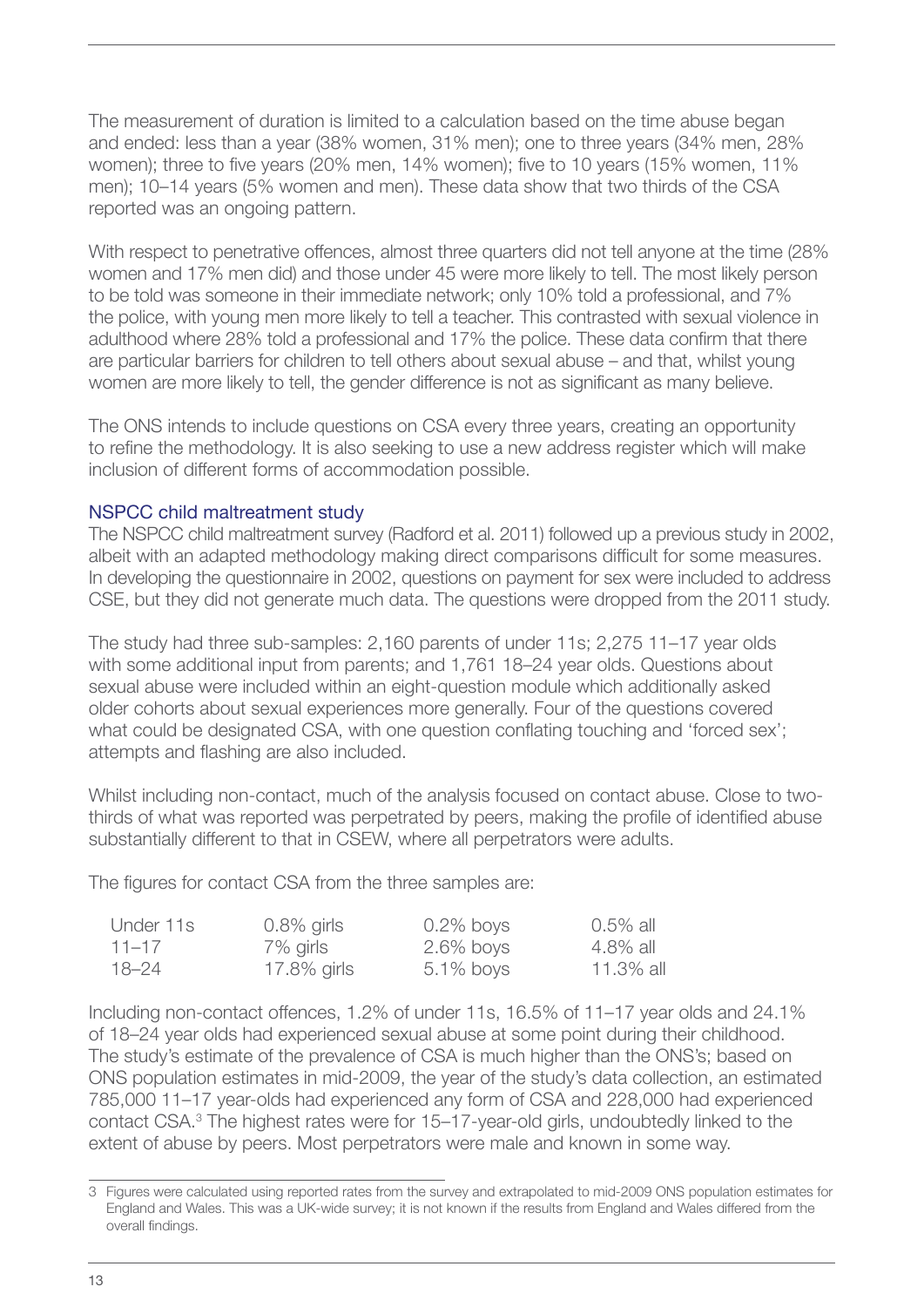<span id="page-13-0"></span>Measures for within the last 12 months were calculated for the two samples who were still children at the time of the interview: 0.6% of under 11s and 9.4% of 11–17- year olds.

## EU Fundamental Rights Agency (FRA) survey

Another recent but rarely referred to source is the EU Fundamental Rights Agency violence against women survey (FRA, 2014). Whilst the sample comprised only women, the total of 42,002 was a large one, including around 1,500 from the UK. It had a narrower (than both CSEW and NSPCC) age based definition of CSA – happening before age 15 and perpetrated by an adult (someone over 18): peer abuse was thus excluded. There were five behaviourally specific questions, which were more clearly differentiated than the questions in either of the previous two studies (see Appendix 1).

For the EU as a whole the average prevalence rate was 12% (see Figure 2). The highest rates of 20% were in France and the Netherlands, with the UK following at 18%. One explanation offered for the variable rates between member states is that in some the issue remains taboo, whilst in others (including the UK) at the time of survey high profile cases were the topic of widespread media coverage.

Overall the vast majority of perpetrators were male (97%), half were strangers, 8% fathers/ stepfathers and a further 17% other male relatives, with persons in positions of trust at 3%. The data for the UK were similar, with a slightly lower percentage of relatives (7% fathers/father figures, 12% other male relatives) and higher for unknown men (60%). Reflecting a finding from the CSEW, the highest reporting was in an older age cohort: in this case, those aged 30–40.





Source FRA, 2014, p127

## Sexual Abuse and Violence in Ireland (SAVI) study

This study is included because it is one of very few specialist sexual violence surveys to be undertaken in Europe: it was conducted in Ireland under the auspices of the Royal College of Surgeons (McGee et al. 2002).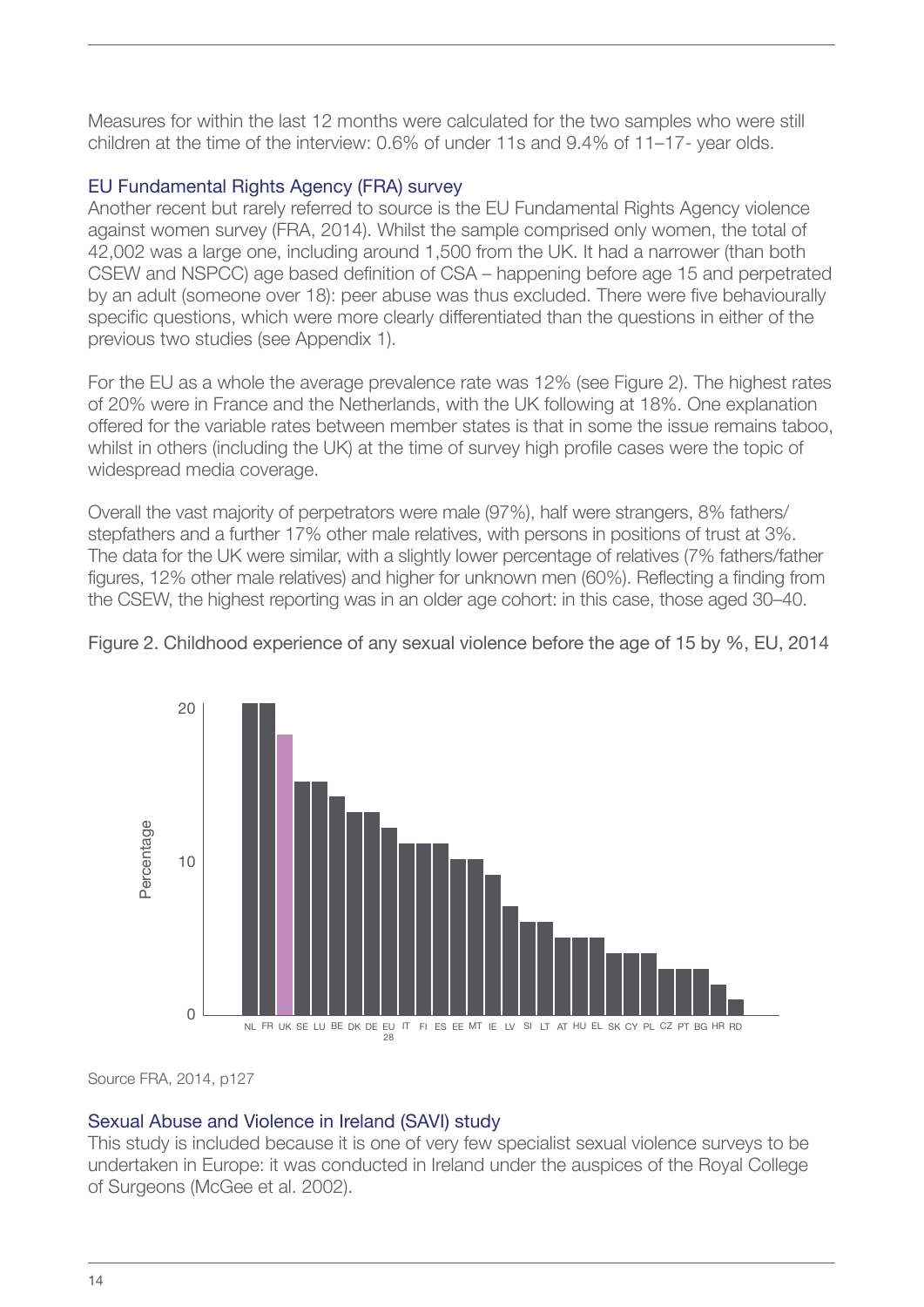The survey was administered to a random sample of 18–90 year olds (n=3,118, comprising 1,584 women and 1,534 men) living in private residences with a landline telephone. The sample was built through random digit dialling with quotas to ensure it was as representative as possible, especially with respect to sex and age. Unlike the other three surveys, the interviews were conducted over the telephone. This study had the largest number of behaviourally specific questions (12) and an additional set to address sexual violence in adulthood (see Appendix 1). It was also, as a specialist survey, able to ask more detailed questions on frequency and duration.

Three measures of prevalence were presented:

- Childhood sexual abuse which happened when under 17.
- Adulthood sexual violence which happened when 17 and over.
- Lifetime the most serious incident from childhood or adulthood, individuals are not double counted.

For females in childhood

• 20.4% contact abuse  $+10\%$  non-contact  $=30.4\%$  overall; 5.6% involved penetration.

For males in childhood

• 16.2% contact  $+ 7.4$ % non-contact = 23.6% overall; 2.7% involved penetration.

Lifetime estimates combining childhood and adulthood

• Women 42%, men 28%.

Over half of all reports for men and women were single events, with 20% of women and 12% of men reporting that there were 'too many incidents to count'.

The relationships to perpetrators are presented in Figure 3 below. Whilst the findings were similar to those of other studies in the proportions of known perpetrators, there were some interesting differences: higher proportions of authority figures for men and women (possibly linked to the publicity preceding the survey on abuse by Catholic priests and nuns), and the usual larger proportion of family members for women. The data on contexts did not enable differentiation of CSE cases.



Figure 3. Perpetrators of child sexual abuse by gender of person reporting abuse, Ireland, 2002

Source SAVI (2002) p5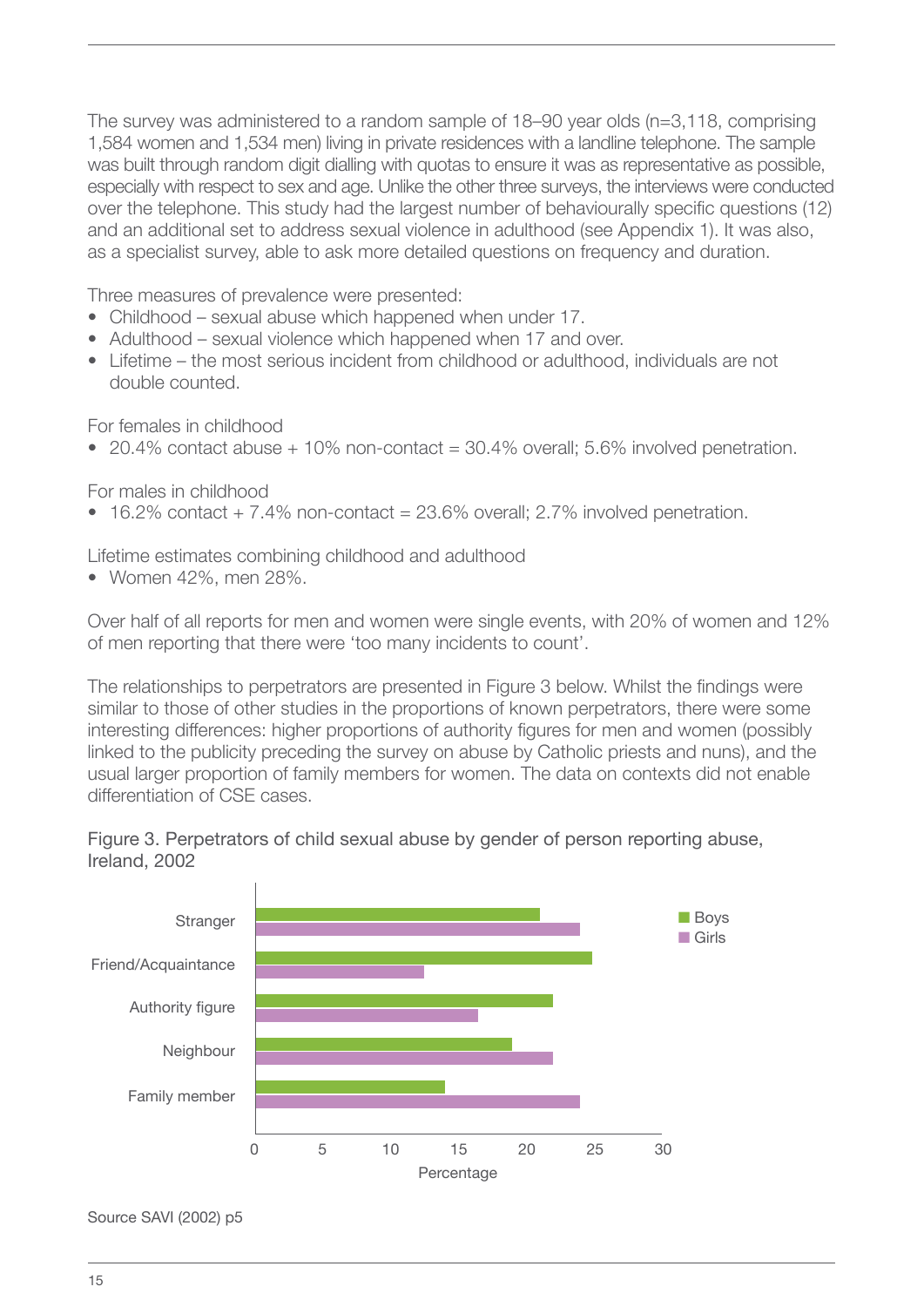### <span id="page-15-0"></span>Measuring potential perpetration

Methodology exploring the potential for perpetration is much less developed, and it is interesting to reflect on why this might be the case. That said, there are a number of US studies and a recent German publication with a large sample.

The approach can be traced back to an exploratory study which sought to explore clinical constructions of sex offenders through research with 'normal' men (Briere and Runtz, 1989). A survey was administered to 193 male university students, of whom a fifth (21%) said they had some sexual attraction to children, 9% acknowledged having sexual fantasies involving children and 7% agreed with the statement that there was a likelihood that they would have sex with a child if they could avoid detection and prosecution. Correlations were found with early negative sexual experiences, having masturbated to pornography, having frequent sexual partners and beliefs that supported male dominance. An adaptation of the methodological approach included women (n=180) and men (n=99) and found a significant gender difference in reported sexual attraction to children (Smiljanich and Briere, 1996): 22% of men reported such attraction compared to 3% of women.

The most recent research (Dombert et al. 2016) was a large online survey with 8,718 German men which included questions on paying for sex and 'prostitution tourism'. Here the findings on sexual fantasies were more specified: 4.1% reported having them about pre-pubescent children and 0.1% were identified by the researchers as having what they defined as a 'pedophilic sexual preference' (p215). Correlations with practices in relation to pornography were more complex than those reported in previous studies.

## What we currently do and do not know

The following findings are drawn from the current evidence base:

- Taking into account the variations in prevalence studies for England and Wales<sup>4</sup>, the data suggest that some 15% of girls/young women and 5% of boys/young men experience some form of sexual abuse before the age of 16, including abuse by adults and peers. The methods used and number of questions asked affect estimates; at the higher end, international estimates reach 30% for girls and 23% for boys.
- The rates are significantly lower, although less easily calculated, for repeated penetrative abuse. This is more common in the lives of girls and young women.
- The most serious and repeated offences are more likely to be committed by known persons, with family members more common for girls and young women and authority figures more common for boys and young men.
- Males are the vast majority of perpetrators.
- Most children and young people do not tell anyone at the time abuse is taking place, and many wait until they are adults.
- The higher overall prevalence findings in the SAVI and FRA surveys, compared to CSEW and NSPCC, suggest that having more than three questions, which are behaviourally specific and differentiated increases prevalence estimates.
- Including abuse by peers taps into an additional layer of sexually abusive experiences, including those in early intimate relationships.

<sup>4</sup> Includes ONS (2016b), Radford et al. (2011) and Fundamental Rights Agency (2014).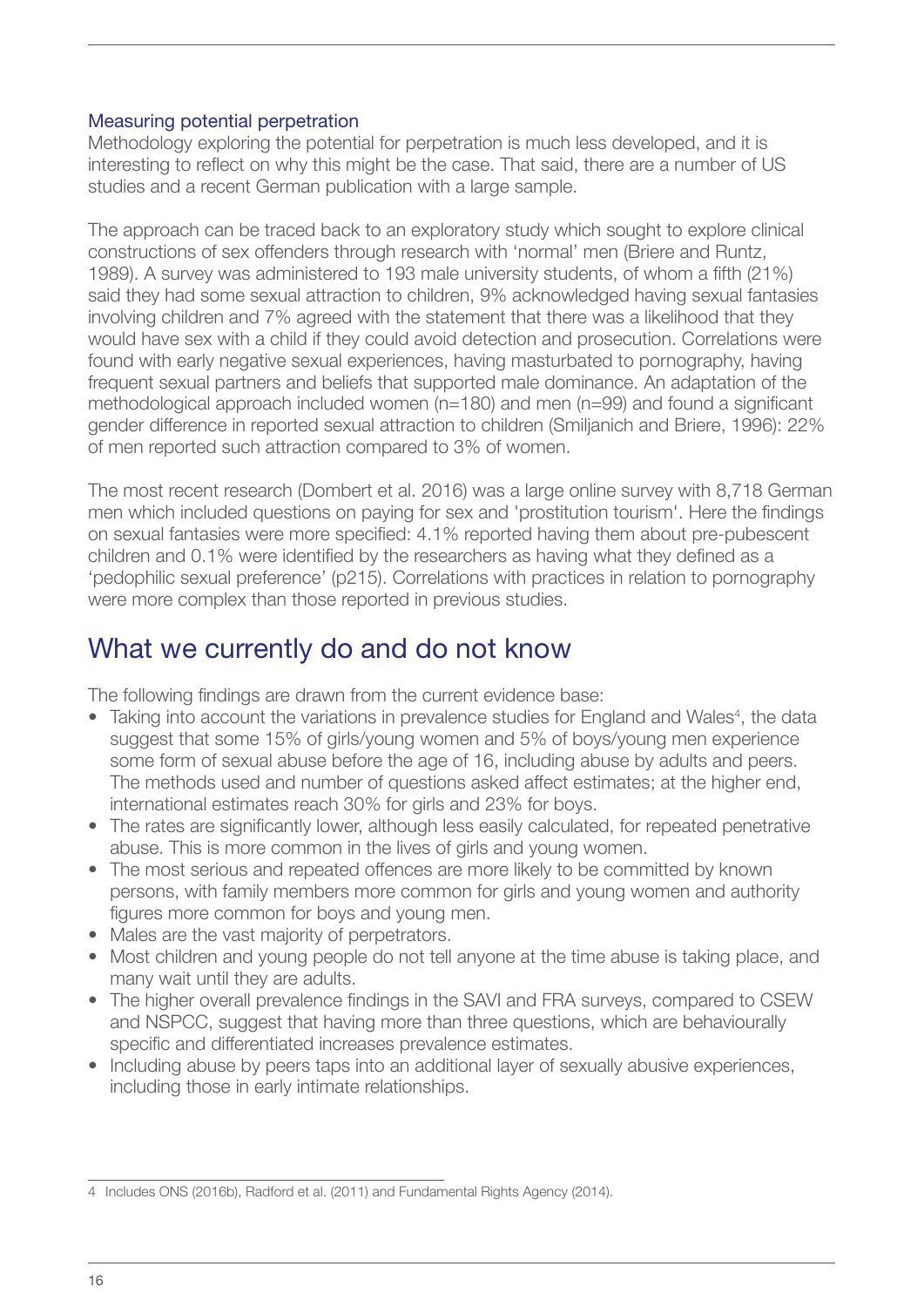<span id="page-16-0"></span>There remain significant gaps in the evidence base:

- No general population prevalence studies have been undertaken on CSE as such; current survey questions do not permit such differentiation.
- We do not know why older age groups are more likely to report having had an experience of CSA.
- The patterns of abuse over time duration and frequency and where it takes place are less well established.
- Neither multiple perpetrators nor abuse by subsequent perpetrators are well documented.
- It is not yet possible to map online forms onto what we know about CSA to explore how far this is a context for abuse and how far there are specific online forms of abuse.
- The lack of time series data and variations in methodological approaches make exploration of a 'changing nature' of CSA complex: many studies are one off, so trends over time cannot be discerned; different methodologies and definitions make comparisons across studies problematic; and there is often too little differentiation of both the forms (the sexually abusive acts) and the contexts (not just the relationship to the perpetrator, but also the process of entrapment/point of first contact).

## Future challenges

This overview raises a series of questions about current best estimates and how measurement might be improved, specifically in terms of England and Wales.

There are two obvious issues for CSEW. Firstly, could the number of questions be increased in order to further differentiate forms of CSA and within this identify CSE? There are financial implications for each additional question, and a methodological challenge in finding a format within a survey to create even a single question which would distinguish CSA from CSE. The second issue involves an additional layer of questions which would create better measurements of duration, frequency, locations of abuse and the tactics used by perpetrators to ensnare and silence children and young people.

It is an open question as to whether there is scope within general population studies to explore possible or actual perpetration.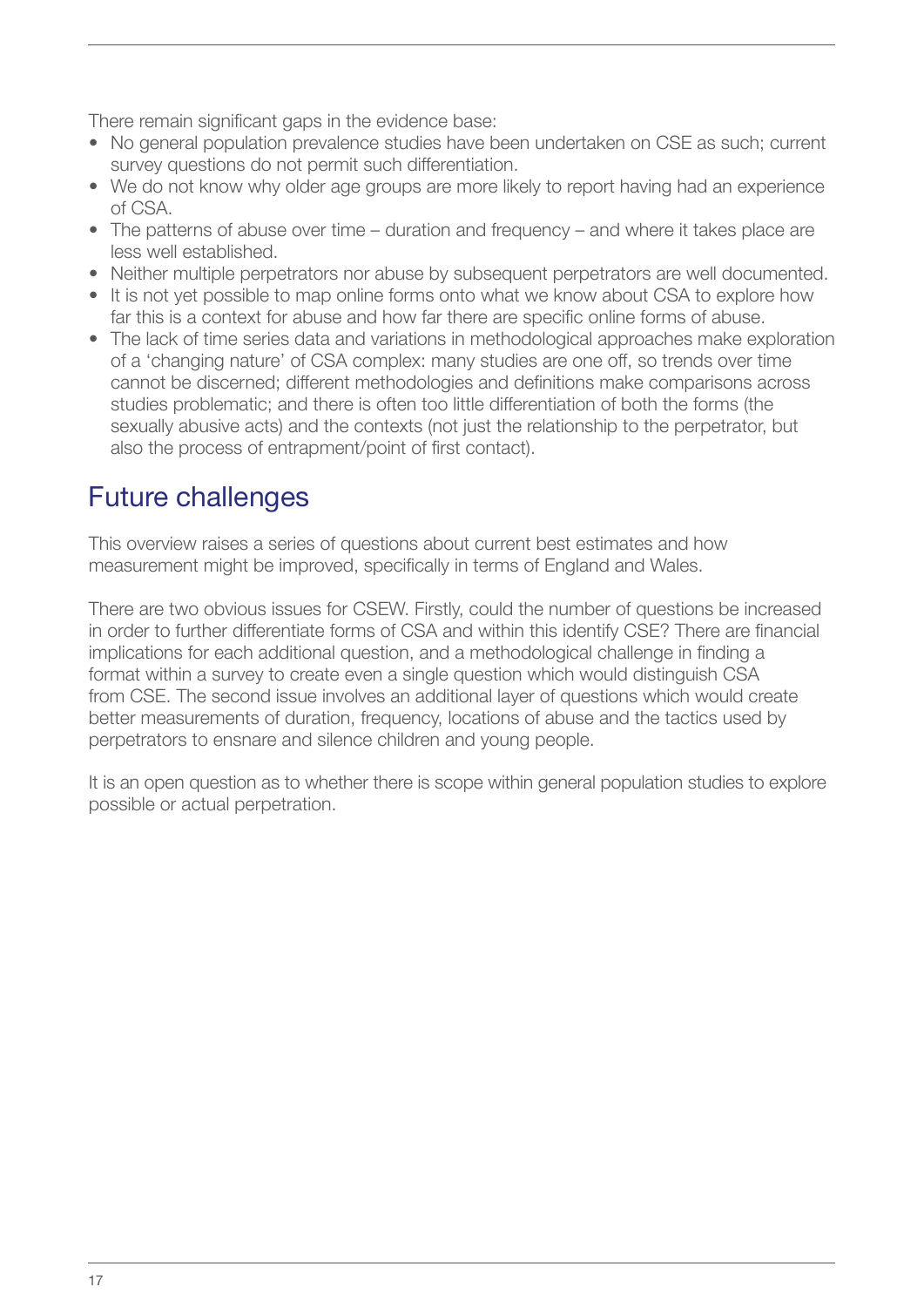# <span id="page-17-0"></span>**The scale in official/agency data**

Known cases of CSA are recorded in the child protection system and within police recorded crime statistics. Specialist support services also collate data on the survivors they support. Such records help to estimate the current level of known cases and identify trends, although the latter is more difficult to assess with confidence, since changing policy priorities and recording practices, and/or the increase or decrease in resources, can change the profile of detected cases.

It is generally recognised that administrative data underestimates the scale of CSA and CSE because:

- Most CSA remains hidden and is never reported to, or uncovered by, an official agency.
- There is a time lag between experiencing CSA and reporting it, with many cases only reported in adulthood (Office of the Children's Commissioner, 2015), and we do not have a reliable measurement of how the rate of disclosure has changed over time.
- Recording cases as CSE is relatively recent, with some agencies yet to do it at all, alongside inconsistencies in allocating the categories.
- Not all reports are recorded an issue in both police recorded crime and child protection data.
- Recording practices vary across agencies, administrative areas and over time; not all referred or reported cases are recorded in child protection data.

The most comprehensive effort to collate data across agencies was undertaken by the Children's Commissioner for England<sup>5</sup> (2015): this report estimated that only 1 in 8 victims of CSA come to the attention of the authorities. ONS (2016a) found that 74% of adults reporting penetrative offences in childhood did not tell anyone about this at the time, and in only 7% of cases were the police told. The most common reason for not telling anyone was embarrassment or humiliation (48%) followed by fearing they would not be believed (38%).

This situation has been made more complex within police data by the dramatic increases in nonrecent cases<sup>6</sup> being reported; around a fifth of reports of sexual offences in 2015/6 (ONS, 2017).

The EU Fundamental Rights Agency recently noted the risk of sexual exploitation and abuse for child refugees. Evidence of both appear in the agency's monthly reports, but this is yet to be monitored systematically.

It remains the case, therefore, that the majority of CSA/E is neither reported nor identified during childhood and thus will not appear in official agency data.

## Local authority children's services

Data from the child protection system shows the reasons why children are considered at risk and, more recently, made subject to a child protection plan by LA children's services. There are four categories of abuse – emotional, physical, sexual, and neglect – with a fifth multiple

<sup>5</sup> No similar study has been done for Wales.

<sup>6</sup> Non-recent cases are defined as those which take place 12 months before they are recorded by the police.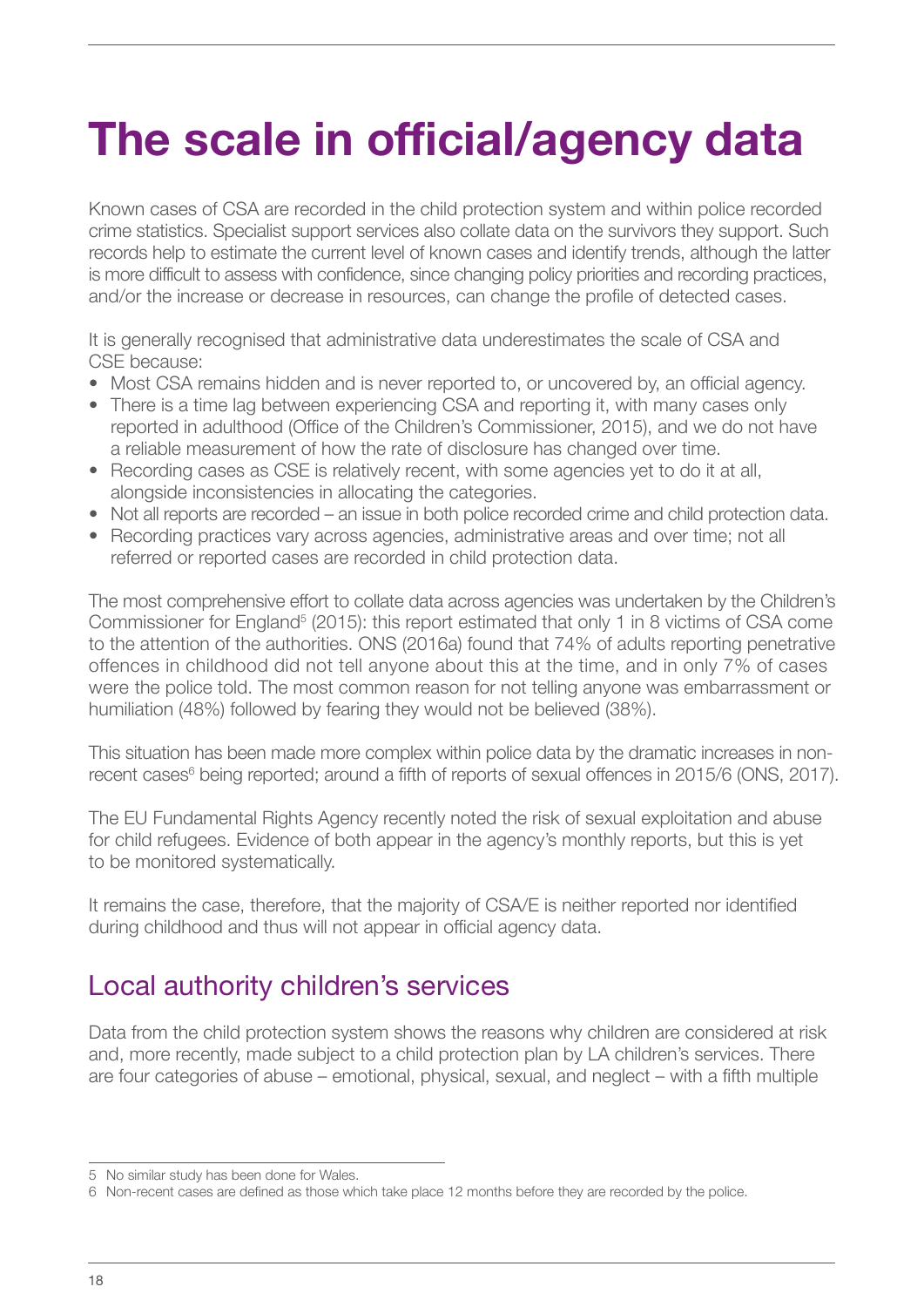<span id="page-18-0"></span>category<sup>7</sup>. Since 2014/15, children's services in England publish information on risk factors identified at the initial and most recent needs assessment – this data includes both sexual abuse and sexual exploitation as categories of need. Such information is not published for Wales<sup>8</sup>.

### Trends over time

Figure 4 shows a dramatic decrease in the number of registrations for sexual abuse in England since 1994: the numbers fell by two thirds, from 6,400 in 1993/94 to 2,200 in 2008/9, rising to 2,910 children in 2015/16. It is now the lowest category, far below registrations for neglect and emotional abuse. The rise in the latter is, at least in part, linked to the recognition of children living with domestic violence as a form of abuse. This trend in CSA registrations has received limited attention in research or policy.

Whilst any trend figures over a long period of time need to be interpreted with caution, the Children in Need data collection framework has remained relatively stable over this period. The format of collection has changed twice: in 2000/1 when the 'multiple' category was introduced and most recently in 2008/9 when the DfE replaced aggregate LA-level collections with childlevel data and introduced a second data capture point. It noted an increase in the numbers with child level data returns in 2009/10 which can be seen in Figure 4 (albeit not in the figures for sexual abuse).



Figure 4. Number of children on child protection plans by category of abuse, 1993/4–2015/16, England

Source: DfE Children in Need Census in England: Registrations to child protection registers during the years ending 31 March by category of need, 1994–2004; Children who became the subject of a child protection plan (CPP) by category of abuse, 2005–2009; Number of children who became the subject of a CPP during the year ending 31 March by the initial category of abuse, 2010–2016. If a child was in the child protection system more than once during the year, each incidence is recorded. Child-level (more detailed) information is collected from 2009/10. Data confidence indicator was used for years 2008/9–2014/5, very few LAs were considered to provide low quality data. Missing data was noted for years 2009/10–2012/13 – by 14 LAs in 2009/10, 8 LAs in 2010/11, 2 LAs in 2011/12 and 1 LA in 2012/13.

<sup>7</sup> In addition to abuse children can be in need for the following reasons: child's disability or illness; parent's disability or illness; family in acute stress; family dysfunction; socially unacceptable behaviour; low income; and absent parenting. When a child is in need for a combination of reasons, only one (the highest ordered in the list above starting with abuse) is recorded. Around half of all children in need are recorded under the abuse categories in both England and Wales.

<sup>8</sup> Social services are a devolved responsibility, whereas policing and criminal justice systems are not, meaning that social services data gathering and reporting is different in Wales and England.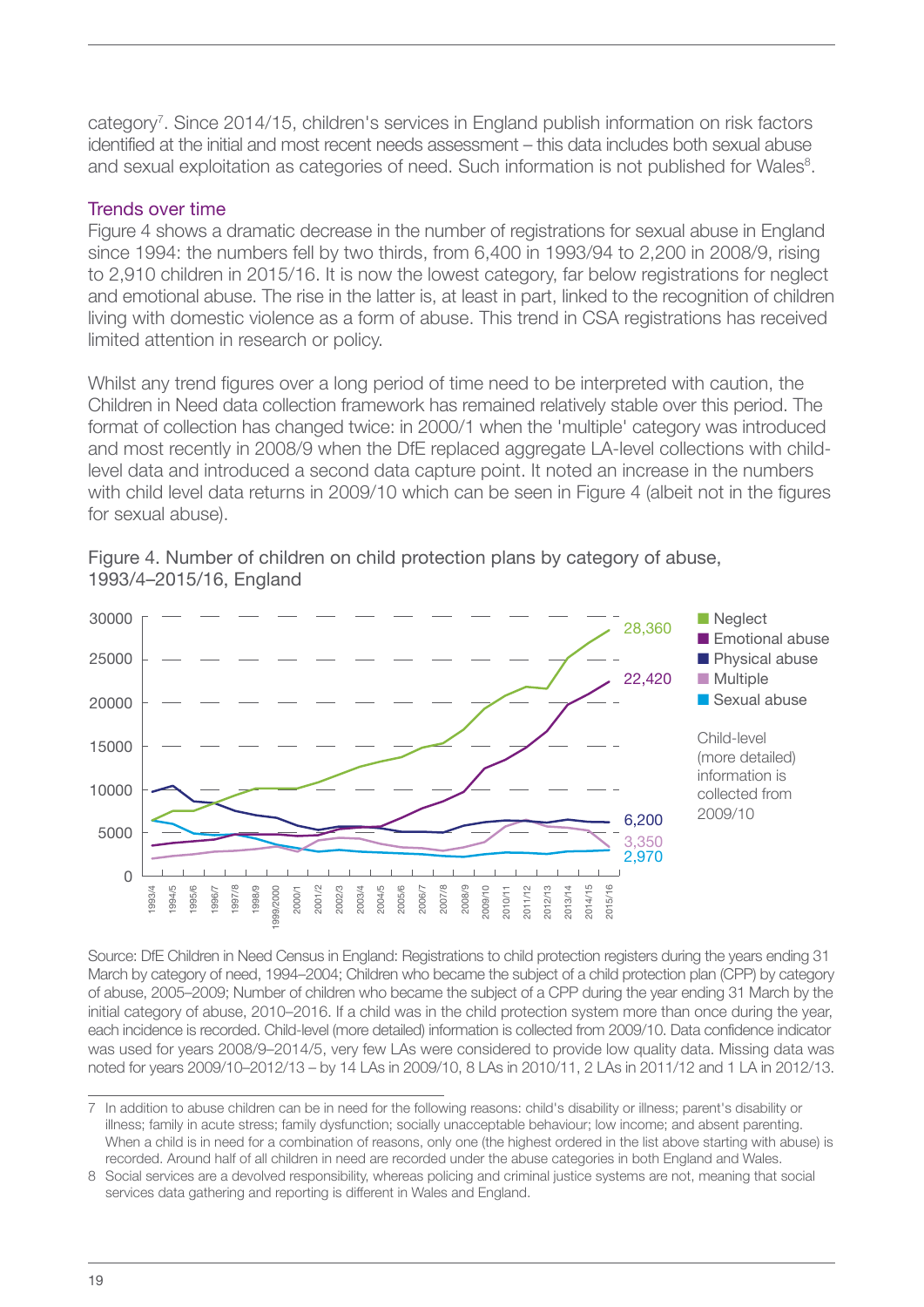Figure 5 shows a parallel decline in the share of children who were subject to a child protection plan in England since 1993/4: in that year 23% had sexual abuse as their primary category of need, the same proportion as neglect, but by 2015/6 this had fallen to 5% whilst the neglect and emotional abuse categories had increased significantly (to 45% and 36% respectively), as had the number of children subject to a protection plan – from 28,000 in 1993/4 to 63,000 in 2015/16.





Source: DfE Children in Need Census in England: Registrations to child protection registers during the years ending 31 March by category of need, 1994-2004; Children who became the subject of a child protection plan (CPP) by category of abuse, 2005-2009; Number of children who became the subject of a CPP during the year ending 31 March by the initial category of abuse, 2010-2016. If a child was in child protection system more than once during the year, each incidence is recorded. Child-level (more detailed) information is collected from 2009/10. Data confidence indicator was used for years 2008/9-2014/15, very few LAs were considered to provide low quality data. Missing data was noted for years 2009/10-2012/13 – by 14 LAs in 2009/10, 8 LAs in 2010/11, 2 LAs in 2011/12 and 1 LA in 2012/13.

Data from Wales is only available for children who were on a child protection register at 31 March each year, giving a snapshot rather than the full number of children about whom there were child protection concerns in a given year. This data is therefore not directly comparable to that for England<sup>9</sup>. Nevertheless, it shows a similar decline – the share of children deemed in need of protection from sexual abuse decreased from 10% in 2001/2 to 4% in 2015/16 (see Figure 6). The drop is modest in absolute terms – from 190 to 120 children – but it took place against a background of a significant increase in the number of children in need, from 1,970 in 2001/2 to 3,060 in 2015/16. Unlike for England, data for Wales breaks down the multiple category, revealing that sexual abuse accounted for between 24% and 48% of multiple reasons for registration over the time series. The most frequently recorded combination with sexual abuse was neglect.

Several recent reports, summarised in Flood and Holmes (2016), have explored links between neglect and CSA/E. Early neglect was found to be associated with later CSE, through increased likelihood of behaviours such as running away from home or misusing drugs

<sup>9</sup> Snapshot data as at 31 March is also reported in England, however the full year's figures were used to give a more accurate scale of children on protection plans.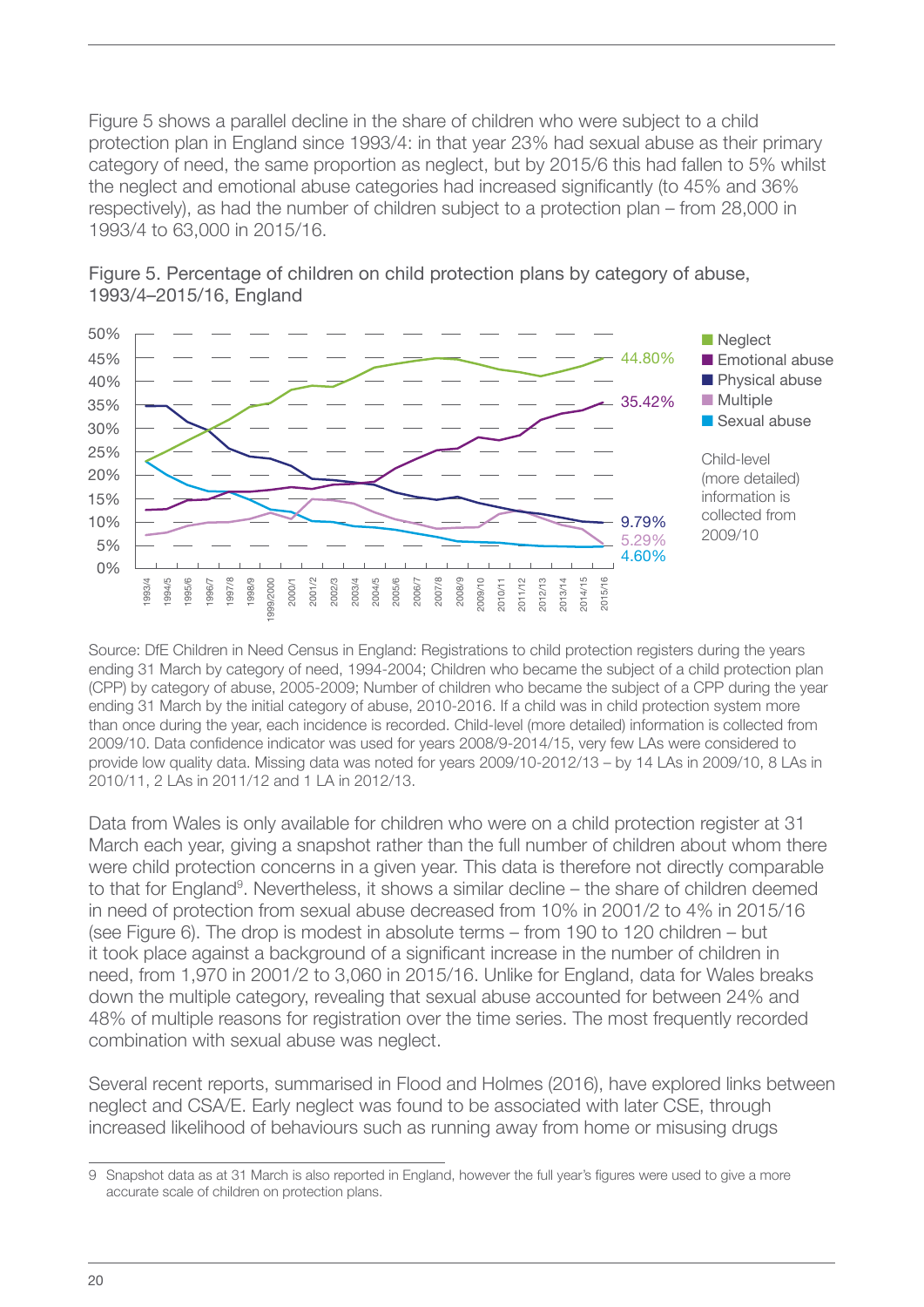<span id="page-20-0"></span>during adolescence, which in turn are considered to increase the risk of CSE. Childhood neglect is also considered a factor in creating vulnerability to gang involvement or association and through this increased risk of exposure to CSE, especially for young women. Another possible pathway is harmful impacts of early neglect on cognitive and language functioning and psychological difficulties (such as anxiety, depression, low self-esteem), making young people more vulnerable to perpetrators' grooming and entrapment strategies.



Figure 6. Children on a child protection plan by category of abuse at 31 March, 2001/2– 2015/16, Wales

Source: Children in Need census, Welsh Government. All figures are as at 31 March.

Jud et al. (2016) found sexual abuse to be generally the smallest recorded form of child maltreatment in international administrative data, with rates ranging between 3–9% of cases. They noted a significant drop in US since the 1990s, a pattern also found in New Zealand.

#### Characteristics of children registered under sexual abuse

The profile of children registered under sexual abuse in England and Wales<sup>10</sup> shows that they are more likely to be female than children registered under other categories of abuse (see Figures 7 and 8). In terms of age, in England 50% were aged 10+ compared to 30% for other abuse categories (see Figure 9), similar to Wales (see Figure 10). The ethnic profile of children was not significantly different from those in other abuse categories: 81% were of White ethnic background, compared to 78% for other abuse categories. A further 7% were of mixed, 5% of Asian, 3% of Black and 2% of other ethnic backgrounds; ethnicity was not recorded for 2% of the children on protection plans for sexual abuse. This information is not available for Wales.

<sup>10</sup> Figures from Wales presented as at 31 March 2015; later figures not published.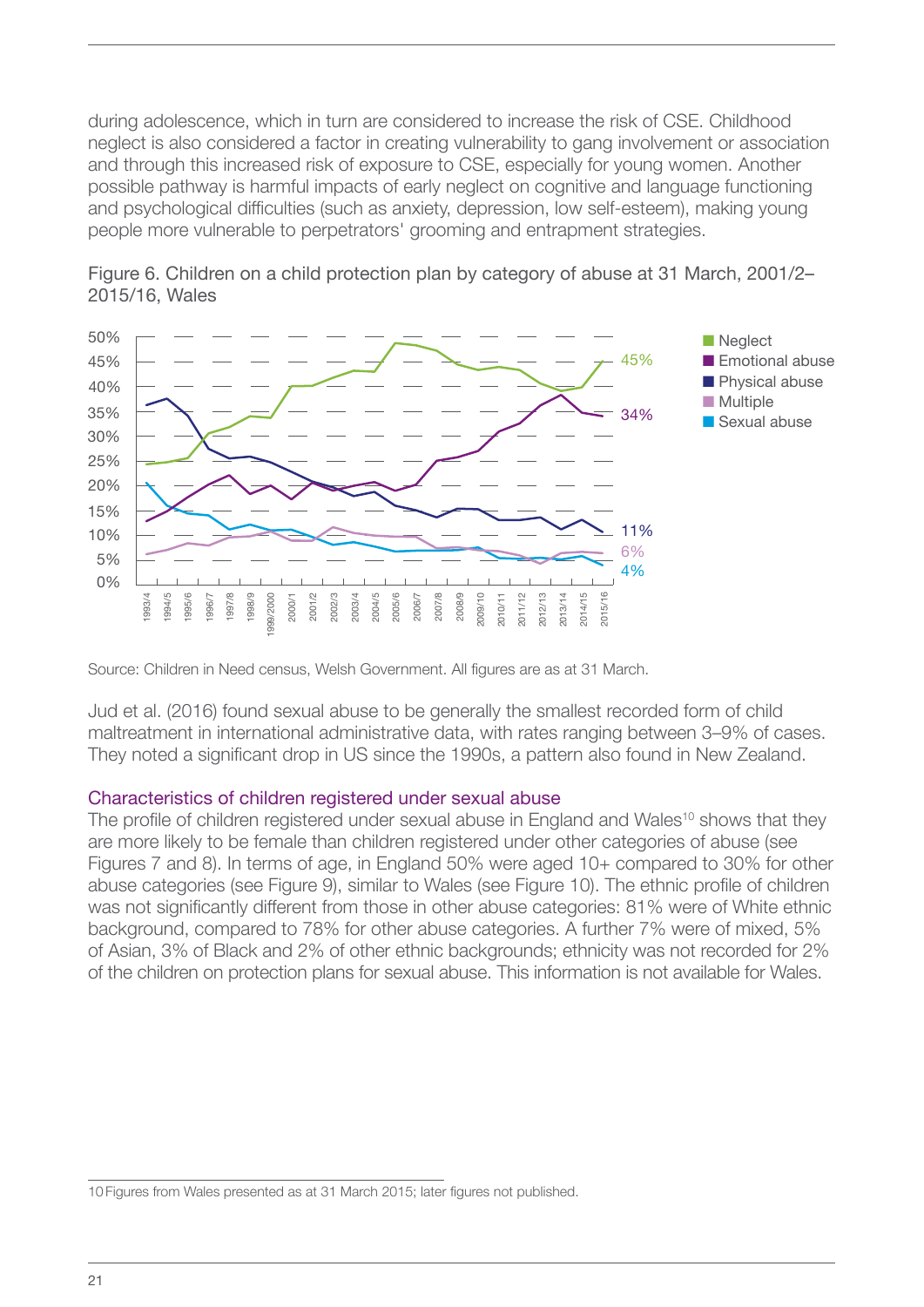Figure 7. Children who were subject of a protection plan for sexual abuse, for all other abuse categories and total Children in Need on 31 March 2016 by gender, England



Source: DfE Children in Need Census in England, 2015/16. All figures as at 31 March 2016. Figures do not sum to 100% because the chart excludes a small number of children of unknown gender, and unborn children.

Figure 8. Children who were subject of a protection plan for sexual abuse, for all other abuse categories and total Children in Need on 31 March 2015 by gender, Wales



Source: Children in Need census, Welsh Government 2014/15. Numbers may not sum due to rounding.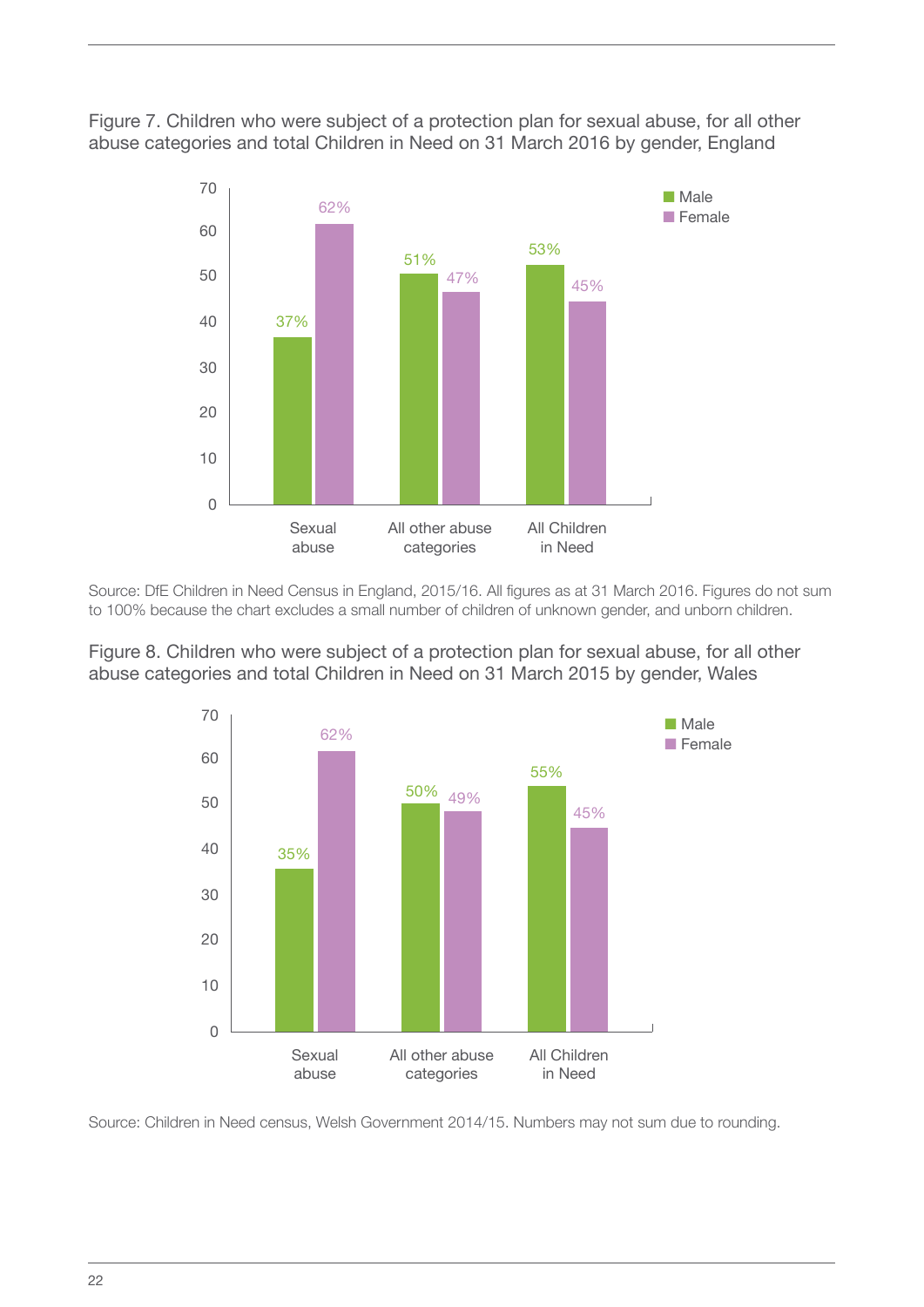



Source: DfE Children in Need Census in England, 2015/16. All figures as at 31 March 2016. Numbers may not sum due to rounding. A significant share of 16+ children are in need on grounds of 'absent parenting', which includes unaccompanied asylum seekers.

Figure 10. Children who were subject of a protection plan for sexual abuse, all other abuse categories and all Children in Need on 31 March 2015 by age, Wales



Source: Children in Need Census, Welsh Government 2014/15. Numbers may not sum due to rounding.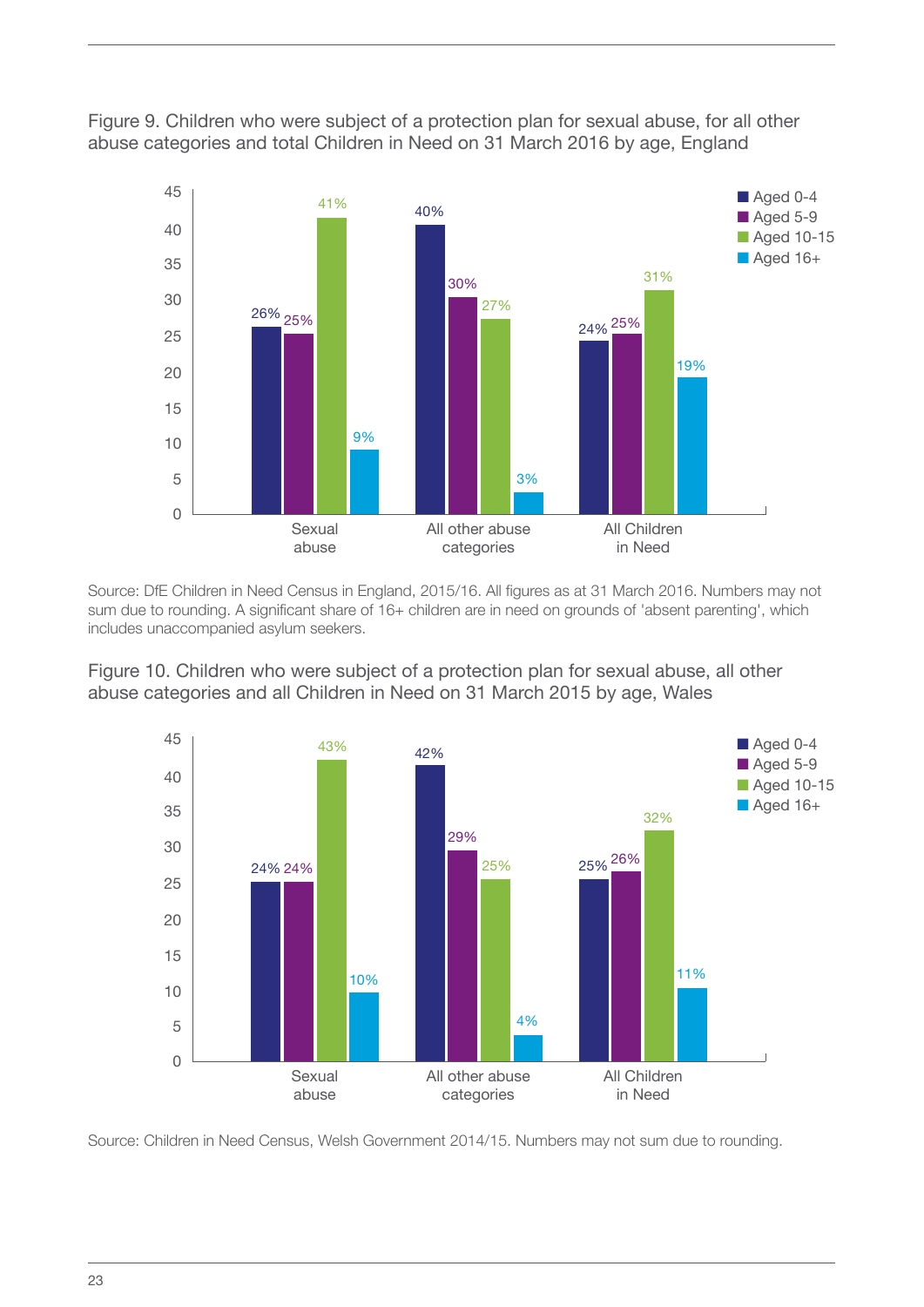#### <span id="page-23-0"></span>Children at risk of sexual abuse and sexual exploitation in England

From 2014/15, local authorities in England publish a list of risk factors identified for children who are referred to Children's Services and whose needs are assessed. Where multiple risks are identified, all factors are recorded. Figure 11 shows that, out of 448,200 assessments undertaken in 2015/6 in England, 28,600 children were identified at risk of sexual abuse and 17,600 at risk of sexual exploitation<sup>11</sup>. The figure for sexual exploitation is close to the 16,500 estimate by the Office of the Children's Commissioner (Office of the Children's Commissioner and Berelowitz, 2012). Collecting data from 100 LAs (66%), the Association of Directors of Children's Services (ADCS, 2016:65) identified 13,466 children at risk of CSE. This report highlighted a 'wide range of counting and recording methodologies' used by LAs. Trafficking was recorded separately and accounted for a further 1,300 children. Children living with domestic violence were by far the largest category.

These data show the scale of children at risk of CSA and CSE identified within child protection processes.

Figure 11. Children assessed by children's services in England by identified needs, 2015/16



Source: DfE Children in Need Census in England, 2015/16. Number of episodes with assessment factor information, in the year ending 31 March 2016 factors identified at the end of assessment. Excludes assessments where no risks were identified.

<sup>11</sup>Since children can be assessed more than once during the year, this may include double counting. Both CSA and CSE increased in 2015/6: CSA risk was recorded in 5.8% of all assessments in 2014/5 and in 6.4% in 2015/6; CSE was noted in 3.0% of assessments in 2014/5 and in 3.9% in 2015/6. In both categories this represented an increase of around 5,000 extra children at risk.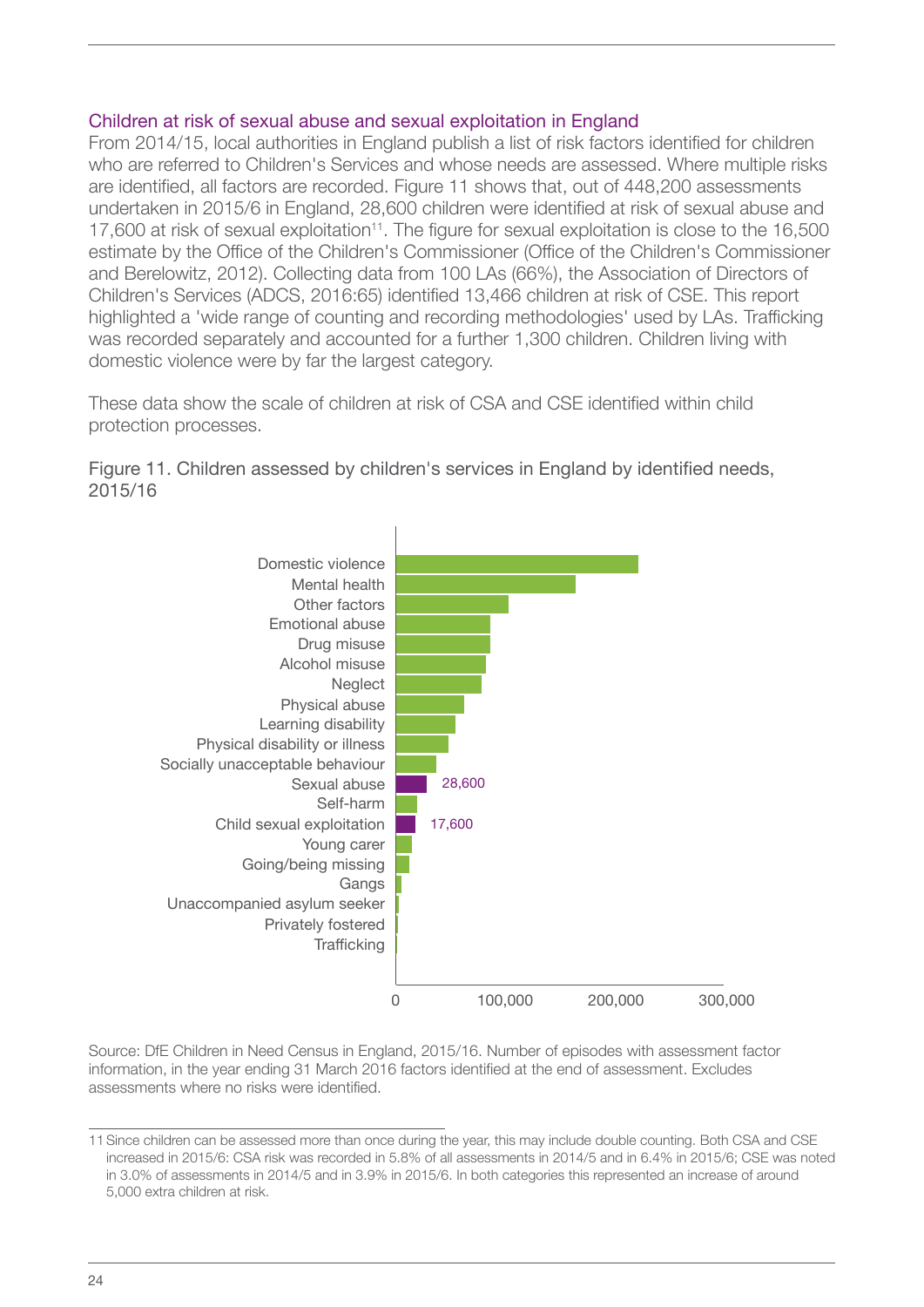#### <span id="page-24-0"></span>Regional patterns

Regional data is available in England and Wales with respect to children registered in need under the category of sexual abuse. The actual numbers are important in terms of resource allocation, but to explore patterns these numbers need to be calculated as a proportion of the local child population.

Figures 12 and 13 show variations between LAs in registration rates per 10,000 of the child population (0–17); data from around a third of LAs (44 in England and eight in Wales) was excluded as the numbers were under five, which are suppressed in publicly available data. Twelve English LAs had made at least 6 sexual abuse registrations per 10,000 child population, whilst 5 LAs recorded no sexual abuse cases at all in 2015/16. Similar variations were found in Wales (see Figure 13)<sup>12</sup>. These patterns merit further research, including into whether resource allocation and availability of specialist teams affect identification and designation.

Figure 12. Distribution of local authorities according to the number of children recorded in category 'sexual abuse' per 10,000 child population in England, 2015/16



sexual abuse per 10,000 child population

Source: DfE Children in Need Census in England, 2015/16. Number of children who became the subject of a child protection plan, in the year ending 31 March 2016, by local authority and initial category of abuse. Excludes figures from 44 LAs which were suppressed. Where a child is the subject of more than one child protection plan in a year, both are counted. Population figures (aged 0–17) estimated at mid-2015 (30 June).

<sup>12</sup>Data in Wales presented as a snapshot at 31 March, 2015 rather than all children registered under sexual abuse during the year as in England.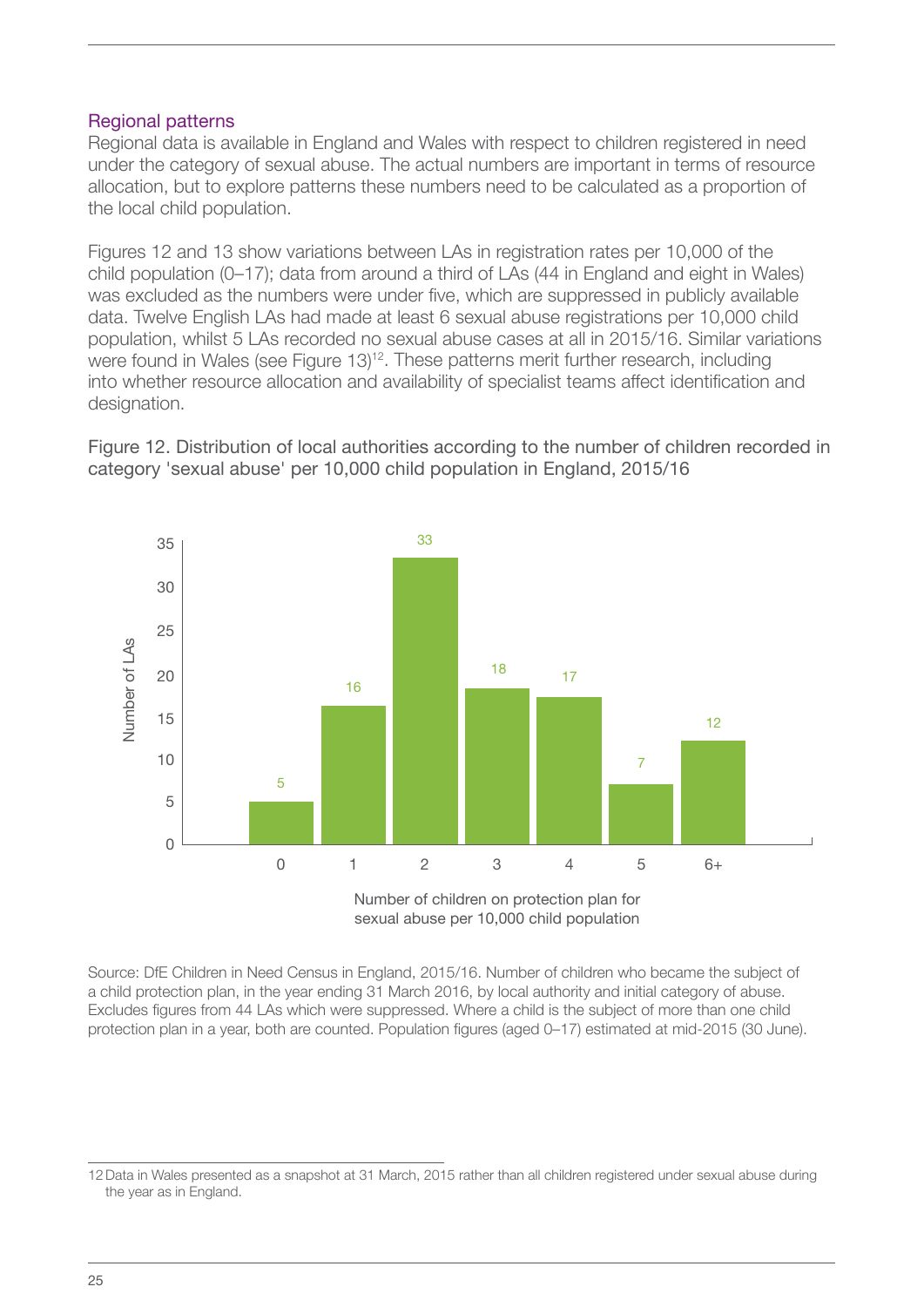Figure 13. Distribution of local authorities according to the number of children recorded in category 'sexual abuse' per 10,000 child population in Wales, at 31 March 2015



Data source: Performance Management of Children's Social Services data collection, Welsh Government. Figures at 31 March 2015. Excludes data from 8 LAs which were suppressed. Population figures (0–17) estimated at mid-2014.

Wide variations are also visible in LA-level assessment of CSE risk, ranging from over 36 children at risk per 10,000 to no children at risk in 2015/6 (see Figure 14). This data is not available for Wales. ADCS (2016) collected data on CSE risk, finding an even greater variation ranging from 1.1 to 137.5 children at risk per 10,000. The highest rates were reported in areas where there had been recent high profile cases and in coastal towns. Whilst the majority of LAs attributed higher levels of referrals for CSE due to heightened awareness among professionals and the wider public, this is unlikely to account for variations where there are few, if any, cases identified.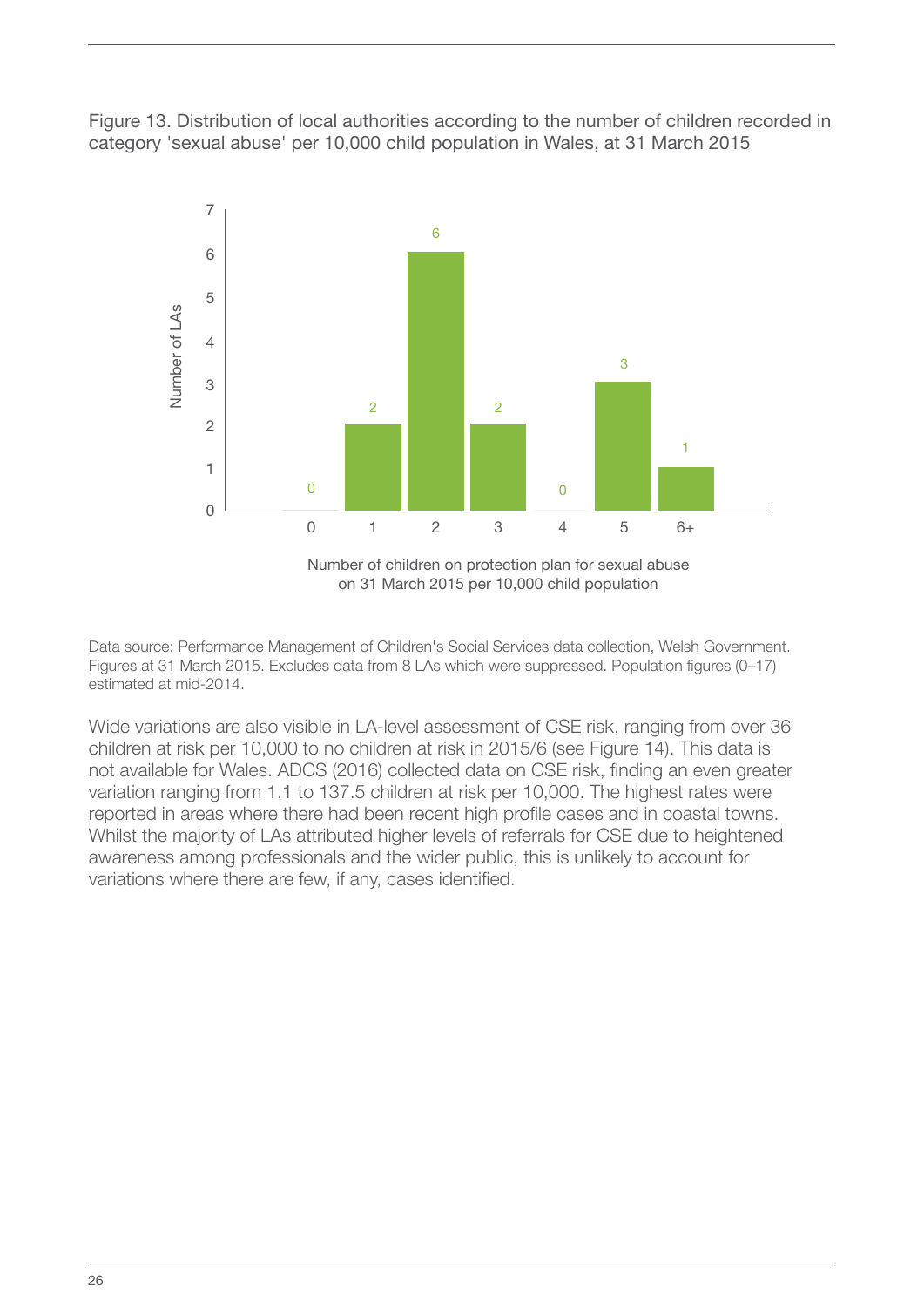<span id="page-26-0"></span>Figure 14. Distribution of local authorities according to the number of children assessed at risk of CSE per 10,000 child population in England, year ending March 2016



Number of children assessed at risk of CSE per 10,000 child population

Source: DfE Children in Need Census in England, 2015/16. Number of episodes with assessment factor information, in the year ending 31 March 2016 by local authority and sexual exploitation identified as risk. Excludes figures from 2 LAs which were suppressed or not provided. One LA did not provide data for the last two weeks of the year. Population figures (aged 0–17) estimated at mid-2015 (30 June).

## Gaps and challenges

Child protection data shows that only a small proportion of children experiencing CSA are recorded under this category in children's services data, although a much wider cohort of children is identified as being at risk of CSA/E. The number of actual victims therefore remains difficult to judge from children's services data. Analysis also suggests that there has been a change in the way CSA is either identified or recorded over the past two decades, as the decline in the number of identified victims is not borne out by other measurements of scale of CSA in England and Wales. Possible explanations here point to difficulties in using children's services data to estimate the number of victims of CSA identified.

- Children do not generally fall into a single category of need, but current systems require selecting a single category. This means that children where CSA is suspected may be recorded under other categories. The Office of the Children's Commissioner (2015) found that in the majority of CSA cases reported to the police where children were also the subject of a child protection plan, they were not registered on grounds of sexual abuse: comparing across police and children's services records (2012–2014), just 20% of CSA victims known to the police had been registered on grounds of sexual abuse, 32% were registered under neglect, 29% for emotional abuse, 5% for physical abuse and 14% under multiple. The nearly ten-fold difference between children at risk of sexual abuse (28,600) and those registered under the sexual abuse category on a child protection plan (2,970) also points to undercounting.
- The Office of the Children's Commissioner's report (2015) also suggests that neglect is considered a 'more straightforward' designation, since the designation of sexual abuse requires more comprehensive assessment and relationship building by social workers.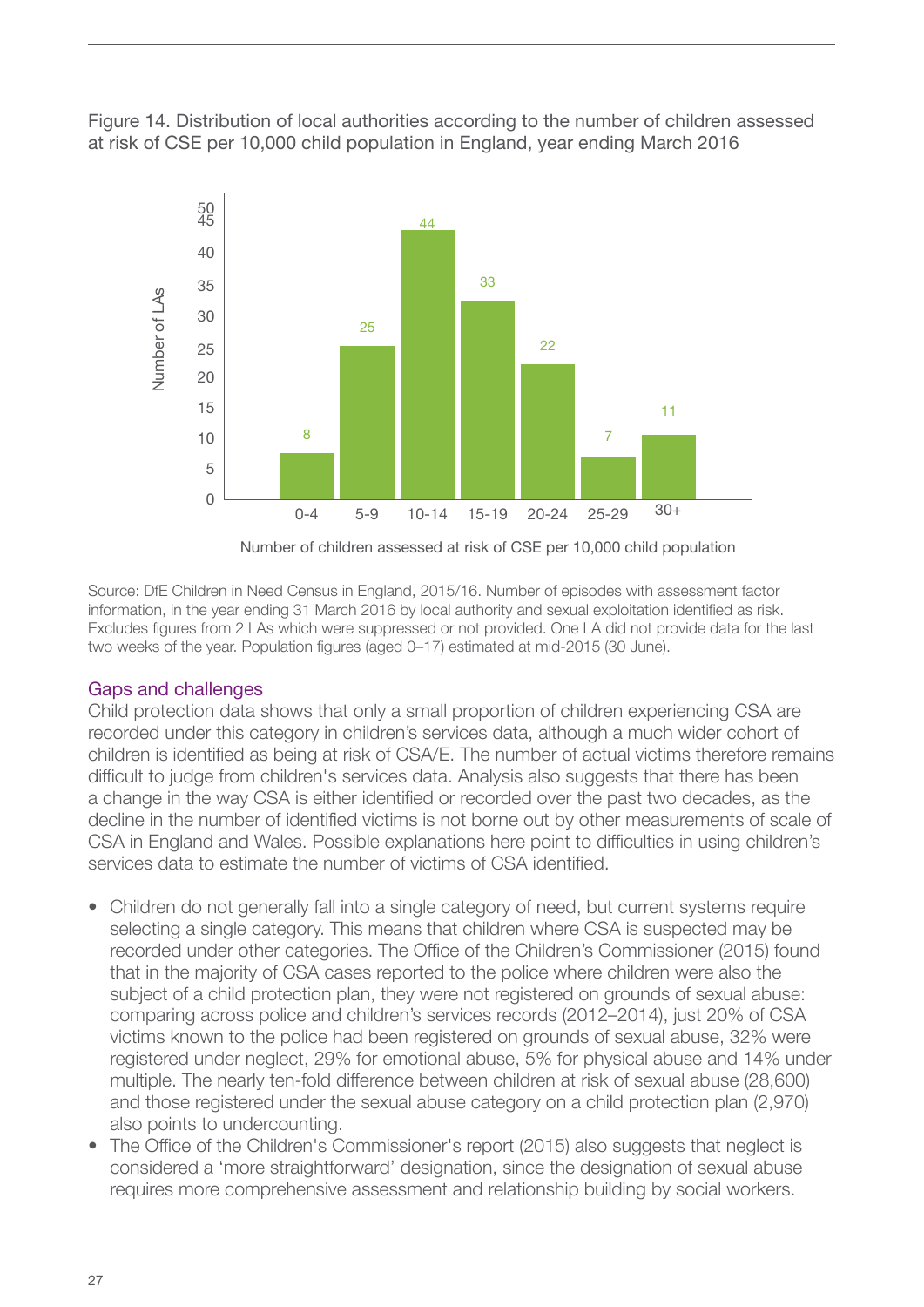- <span id="page-27-0"></span>• Police referrals to children's services are treated as contacts, with data not collected by the DfE – this only becomes a referral after an assessment has taken place.
- Alternatively, sexual abuse may come to light during work with a family on the initial category of need, but the original designation remains the formal record.
- There appear to be different thresholds for CSA and CSE, with CSE entering earlier under the 'at risk' designation.
- Some commentators (see, for example, Nelson, 2016) argue that the crises on sexual abuse in the late 1980s and 1990s<sup>13</sup> had a 'chilling effect', making child protection agencies anxious about recording cases as CSA unless there was clear evidence of sexual assault.
- In its review of the most recent child protection inspections of police forces, HM Inspectorate of Constabulary (2015) found that police referrals to children's social care were not always investigated. It concluded that "there is likely to be under-recording of abuse and neglect within the child protection system. We are not satisfied that the details of children who come to the attention of child protection agencies are being properly recorded" (p11). HMIC found that police referrals did not always result in a child protection conference or an interagency discussion, indeed what did happen in cases failing to reach local risk thresholds was unclear. Two recent studies relying on large-scale data collection from statutory agencies (Berelowitz, 2012, Office of the Children's Commissioner, 2015) confirm that more data on victims for CSA and CSE is held by police.
- A child only becomes the subject of a protection plan if there are ongoing concerns (as in guidance from the Department for Education, 2015: 36). If a perpetrator of sexual abuse is removed from the household, for example, the child may be deemed as not requiring intervention.

All of these factors mean that children's services data tell us less about the scale of CSA in child protection systems and more about recording practices over time.

## Data from criminal justice agencies

In this section we draw on publicly available data from police recorded crime, the Crown Prosecution Service (CPS) and Ministry of Justice (MoJ). In response to recent concerns about CSA and CSE, the Home Office now requires that police report on this through use of a flag (a way of marking electronically that this case fits one of the two categories); both data returns also have to indicate if there is an online element. A report assessing compliance will be published later in 2017. The Home Office has also invested in a network of regional analysts in police force areas who are responsible for producing problem profiles and improving our understanding of the nature of the threat from CSE. The National Police Chiefs' Council (NPCC) has endeavoured to create some common terms of reference and a data collection plan for the latest profile – some figures are reported below in the 'improving CSE data' section. Some Local Safeguarding Children Boards (LSCBs) have been inputting data on CSA and CSE into Joint Strategic Needs Assessments, but we currently do not know how universal this is, nor the extent to which young people are involved in these processes. There is an obligation in Wales for Safeguarding boards to report CSE data on risk assessments

<sup>13</sup> This included the Cleveland crisis where paediatricians and social workers diagnosed a large number of young children as having been abused and the police withdrew cooperation from joint investigations. There is a belief that the inquiry found that the children had not been abused; this is not the case. Other high profile cases where there was public debate and disquiet took place in Rochdale, Nottingham and Orkney. Again, there is a taken for granted belief that all of these cases involved accusations that were not proven: in several, adults were convicted of sexual abuse and received long prison sentences. For a summary of these and other high profile cases see Nelson (2016).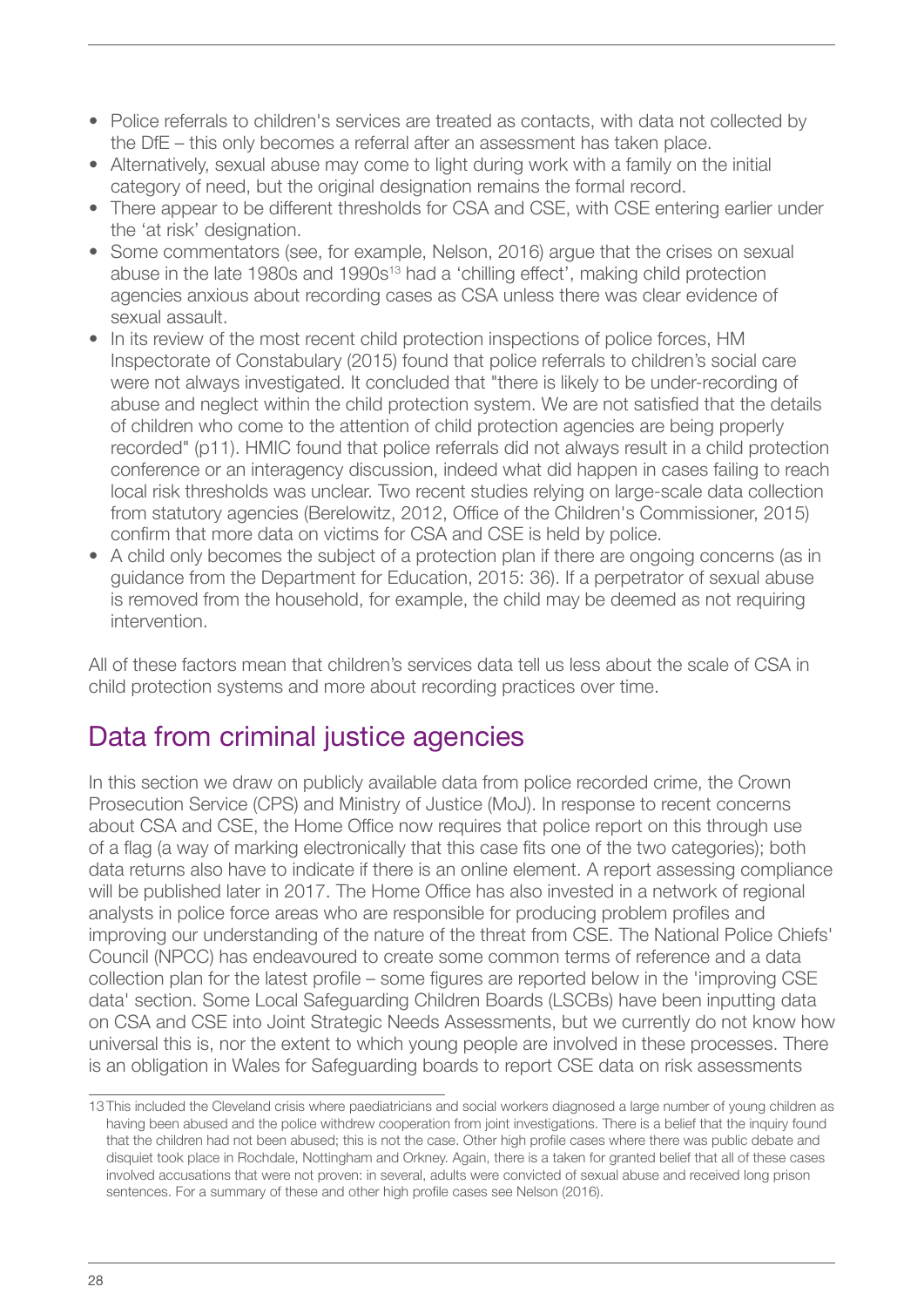<span id="page-28-0"></span>using the sexual exploitation risk assessment framework (SERAF), which is currently under review. The Welsh Government is currently seeking that data specify how many cases are confirmed as being CSE. These steps in improving data on the scale of CSA and CSE are welcome, but are not currently available for analysis.

#### Police recorded crime statistics

Police data is recorded by offence (rather than by victim or perpetrator) as defined in legislation. This makes it difficult to establish the precise number of victims or perpetrators. In nationally published crime data, offences are recorded in the year in which they are reported to the police, rather than the year the offence was committed (dates of offences are available at local level). In the year ending March 2016, non-recent cases accounted for 20% of all sexual offences (adult and child). Increases were found in both current (up 22%) and nonrecent sexual offences (up 15%) compared to the previous year. The number of offences that took place over 20 years earlier was 8% higher in 2015/6 than the year before (ONS 2017). Police recorded crime data does not currently meet the standard of designation as National Statistics, although it is believed that the compliance with the recording standard has improved in recent years (ONS 2017).

The breakdown of identifiable CSA offences<sup>14</sup> in England and Wales for 2015/16 (April to March) is presented in Table 2. This does not include all CSA, as it may be folded into other offence categories (e.g. trafficking, abduction, exposure and voyeurism) for which the precise proportion of offences committed against children cannot yet be obtained. The two offences most clearly associated with CSE – abuse of children through sexual exploitation and sexual grooming – make up 3.0% of police recorded CSA cases in England and 2.0% of cases in Wales<sup>15</sup>. Whilst some child abuse images cases involve CSE, many are possession cases that is, accessing and storing images created and possibly sold by others.

53,811 CSA offences in England and Wales were recorded by the police in 2015/16. This figure includes a large number of crimes related to the publication/possession of obscene or protected sexual materials (12,875 offences), which include crimes against adults as well as children. A second category – abusing position of trust – can also include offences against adults. It is not currently possible to differentiate between child- and adult-related offences in these two categories. It will be more possible to disaggregate by age through the Home Office Datahub when data returns are more complete.

<sup>14</sup> Throughout this report the criminal justice data excludes sexual offences committed against 16–17 year olds. This is one of the reasons for the introduction of the CSA 'flag' by the Home Office. A freedom of information request by the NSPCC to police forces in England suggests that an additional 9,267 CSA offences (excluding obscene imagery) were committed against 16–17 year olds in England in 2015/16 (Bentley et al. 2017).

<sup>15</sup> Many offences which are a result of CSE would be recorded under other CSA categories (rape, sexual assault etc.) as police forces and CPS will pursue the most serious charges the evidence supports.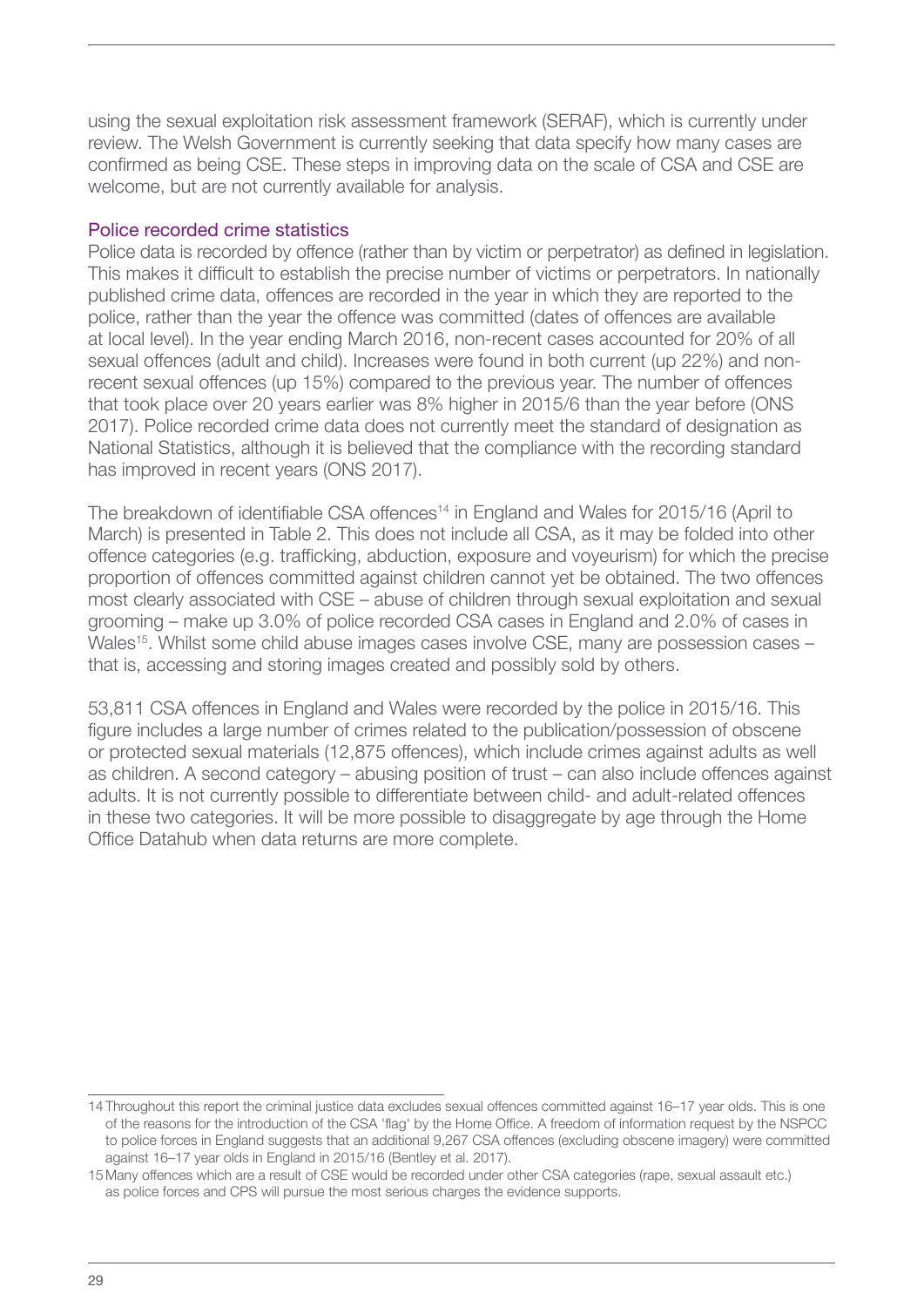| Offence category                                                        | Number in<br>England | Number in<br>Wales | <b>Total number</b><br>Eng and Wales* | % of CSA offences<br>in England<br>and Wales |
|-------------------------------------------------------------------------|----------------------|--------------------|---------------------------------------|----------------------------------------------|
| Rape of a female child under 13                                         | 3,961                | 224                | 4,185                                 | 7.8%                                         |
| Rape of a male child under 13                                           | 1,648                | 143                | 1,791                                 | 3.3%                                         |
| Rape of a female child under 16                                         | 4,988                | 258                | 5,248                                 | 9.7%                                         |
| Rape of a male child under 16                                           | 631                  | 38                 | 669                                   | 1.2%                                         |
| Sexual assault of a female child under 13                               | 6,911                | 460                | 7,384                                 | 13.7%                                        |
| Sexual assault of a male child under 13                                 | 2,451                | 163                | 2,617                                 | 4.9%                                         |
| Sexual activity involving a child under 13                              | 5,554                | 327                | 5,882                                 | 10.9%                                        |
| Sexual activity involving a child under 16                              | 10,662               | 671                | 11,338                                | 21.1%                                        |
| Abuse of position of trust of a sexual<br>nature (incl. under 16s)      | 226                  | 12                 | 239                                   | 0.4%                                         |
| Abuse of children through sexual<br>exploitation                        | 541                  | 22                 | 563                                   | 1.0%                                         |
| Sexual grooming                                                         | 970                  | 44                 | 1,020                                 | 1.9%                                         |
| Obscene publications and protected<br>sexual materials (incl. over 16s) | 11,986               | 879                | 12,875                                | 23.9%                                        |
| <b>Total</b>                                                            | 50,529               | 3,241              | 53,811                                | 100.0%                                       |

<span id="page-29-0"></span>Table 2. CSA and CSE offences in England and Wales, year ending March 2016

\* Total for England and Wales includes offences recorded by the British Transport Police, which are not included in England and Wales figures as BTP operates across geographical boundaries.

Source: Police recorded crime and outcomes open data tables, updated 27 April 2017

#### Regional patterns

Figure 15 presents the number of CSA offences per 1,000 child population (under 16) in police force areas. Large regional variations are evident: five areas have a rate of 12 or more CSA crimes per 1,000 child population, and 12 areas have a rate below 3. Regional differences in rates of recorded CSA have been highlighted by the Office of the Children's Commissioner (2012, 2015) which argued that success in identification rather than actual crime rates was as the main source of geographical difference. Here the resources available and local policing priorities may account for some of the differences, particularly in relation to image offences. Regional variations merit further in depth research.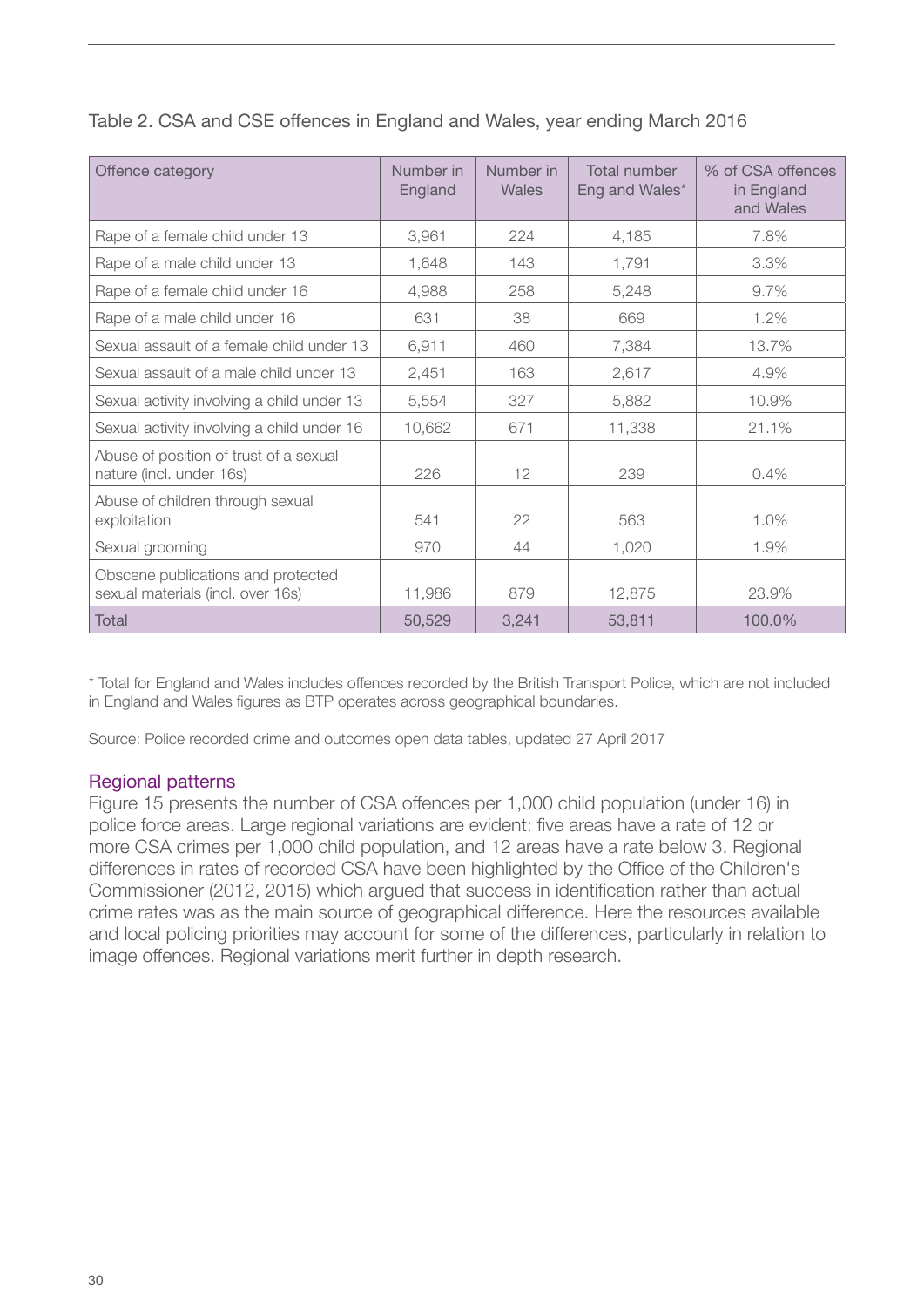<span id="page-30-0"></span>Figure 15. Distribution of police force areas according to the number of CSA offences (incl. publication of obscene imagery) per 1,000 child population in England and Wales, 2015/16



Number of CSA offences per 1,000 child population

Data source: Home Office Police recorded crime open data tables, updated April 27 2017. Police recorded crime includes non-recent offences. British Transport Police data excluded. Population estimates per Police Force Area are not published by ONS. These were derived by matching mid-2015 population estimates (as at 30 June) by Local Authority District areas with PFAs.

## Trends over time

The Office of National Statistics (ONS, 2017: 5) cautions against interpreting the rise in recorded sexual crime data as an increase in rate of offending:

… the renewed focus on the quality of crime recording by the police is thought to have led to improved compliance with the National Crime Recording Standards, leading to a greater proportion of reported crimes being recorded by the police. This means caution should be taken when interpreting police recorded crime trends.

Figure 16 shows that a relatively large increase in recorded CSA offences for most crime categories took place in 2013/14 (overall by 28%) and a higher rise in the following year (overall by 43%), particularly in offences of rape and sexual assault, grooming and sexual exploitation. The increase has slowed slightly in the most recent year (increase by 30% in 2015/16) but sexual grooming and sexual exploitation increased by more than 50% between 2014/15 and 2015/16. Furthermore, indecent imagery offences nearly quadrupled between 2012/13 and 2015/16, from 3,506 to 12,875 in England and Wales. The latest data suggests that the increase has continued to slow in 2016/17 when a 19% increase in CSA crimes was recorded during the first three quarters compared with the previous year. The overall number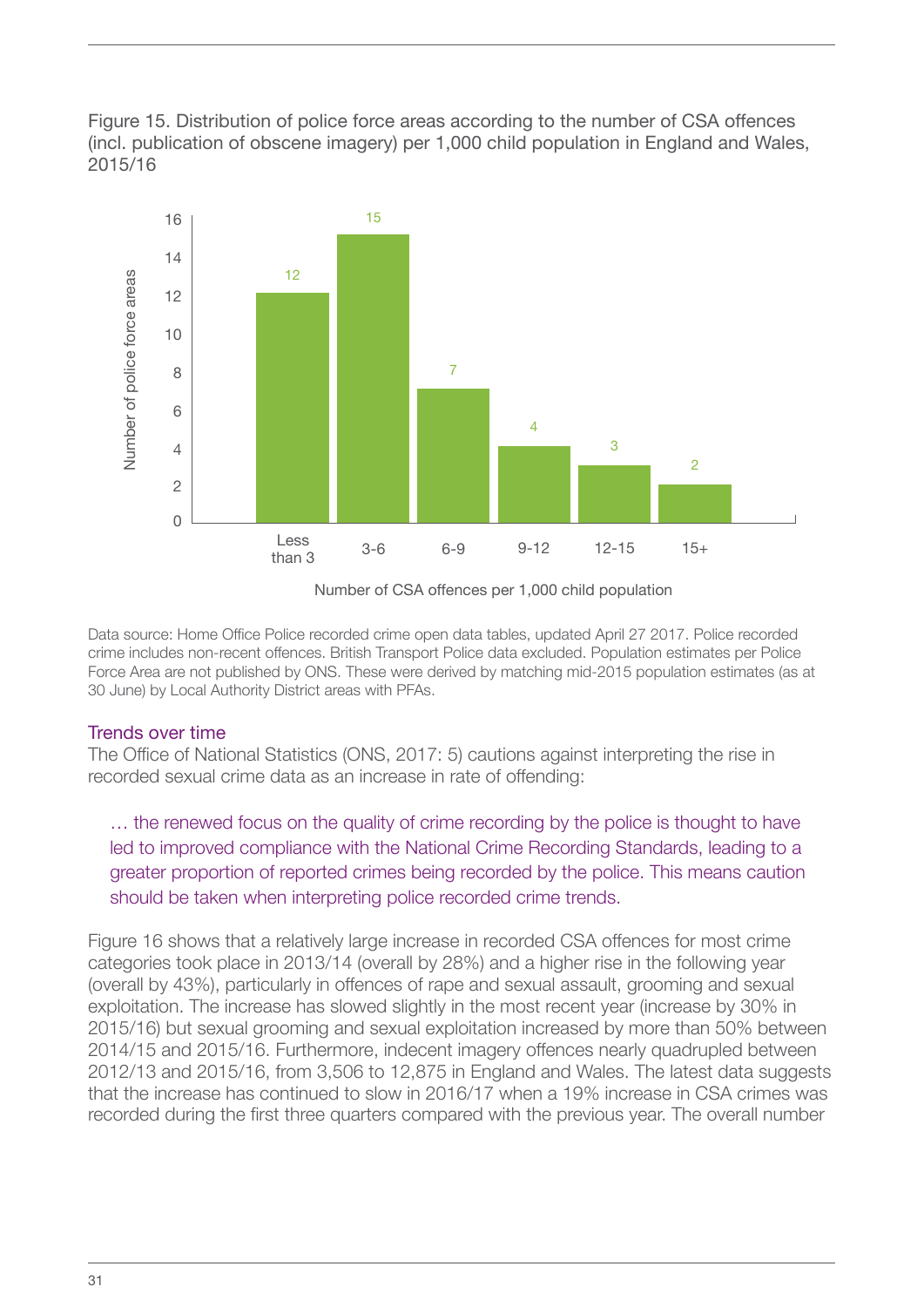of CSA offences in the first three quarters of 2016/17 (April to December) was 45,822<sup>16</sup> compared with 38,546 at the same period in 2015/16 (Police recorded crime open data tables, updated 27 April 2017).



Figure 16. Number and type of CSA offences per year in England and Wales, 2004/5– 2015/16

Source: ONS, Crime in England and Wales, year ending December 2016. All figures are presented from April to March. Police recorded crime includes non-recent offences. ONS note to accompany figures: "The Sexual Offences Act 2003, introduced in May 2004, altered the definition and coverage of sexual offences. Prior to year ending March 2010, a small number of offences continued to be recorded relating to offences repealed by the Sexual Offences Act 2003. While these may have been legitimately recorded for offences committed prior to May 2004 it is also possible that some may have been recorded in these old categories in error, so any changes based on small numbers should be interpreted with caution." Figures from 2005–2010 in the graph thus under-represent CSA offences.

The increase in overall recorded crime is reflected also in the CSA crime rate per 1,000 child population (under 16) (see Figure 17). In 2004/5 the police recorded 1.7 CSA offences per 1,000 children aged under 16; by 2015/6 the rate had increased to 4.9 CSA offences recorded per 1,000 children. The rate of CSA offences per 1,000 children has more than doubled in the past four years.

<sup>16</sup> Including offences related to the publication of obscene and protected sexual materials. 2016/17 figures are likely to be revised in future crime data releases.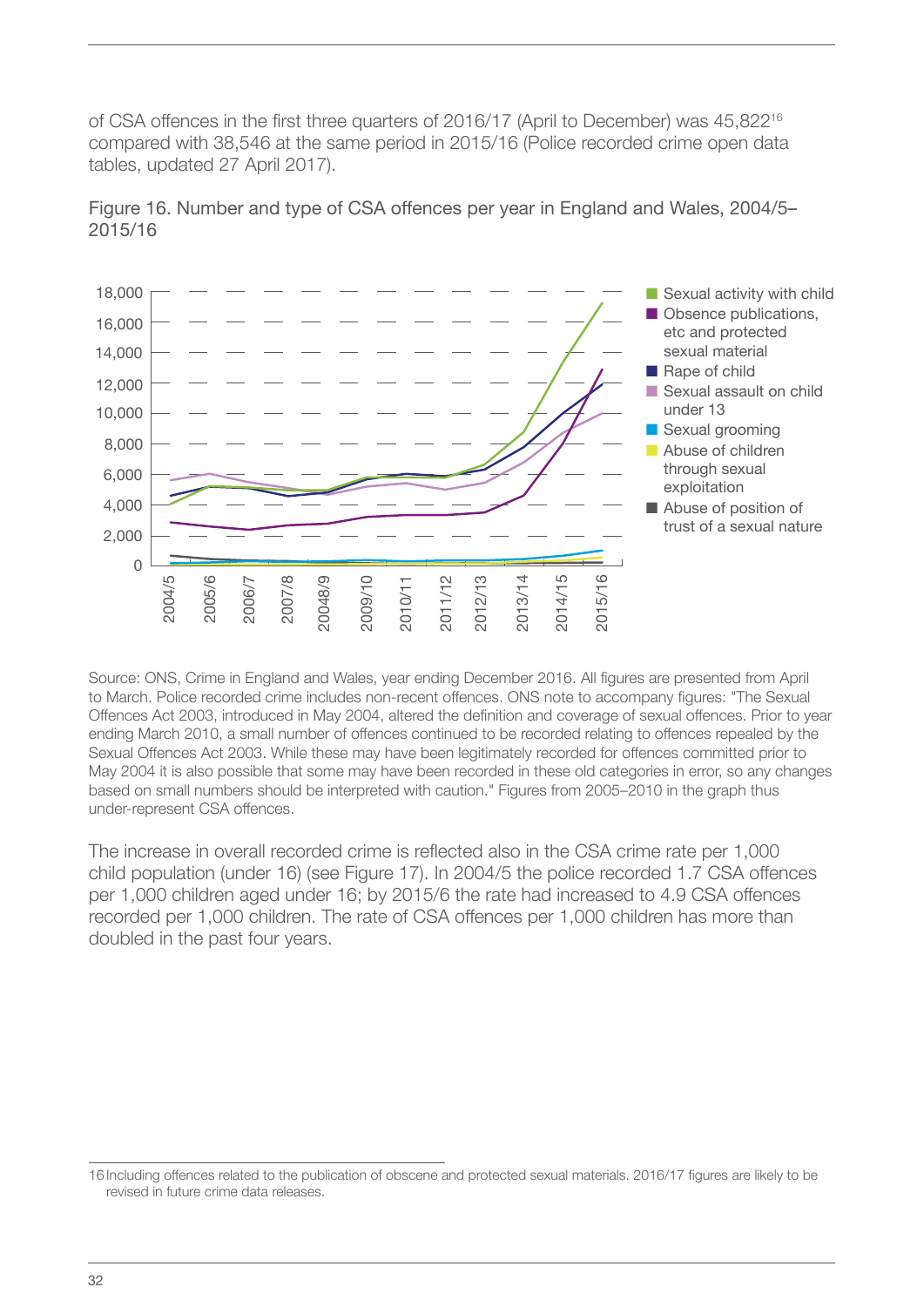<span id="page-32-0"></span>Figure 17. CSA offences (incl. indecent imagery) by year (left hand axis) and by rate per 1,000 child population (right hand axis) in England and Wales, 2004/5–2015/16



Source: ONS, Crime in England and Wales, year ending December 2016. All figures are presented from April to March. Police recorded crime includes non-recent offences. Mid-year population estimates ONS, as at 30 June each year.

These data show that the scale of CSA and CSE recorded by the police has increased significantly since 2012/3.

#### Case attrition

There is considerable attrition as child sex offences proceed from the initial report to charge. Police published outcome data (for both contact and indecent imagery related offences) for the year ending March 2016 is presented in Table 3. This indicates that around a quarter (24%) of recorded CSA offences resulted in a charge or summons; an offender was cautioned or a community resolution was reached in a further 3% of cases. Evidential difficulties were the main barrier to a successful outcome: 60% of cases were discontinued, even where a suspect was identified (26%), in a further 21% the victim (and presumably in some cases their parents) did not support a prosecution, and in 13% the suspect was not identified.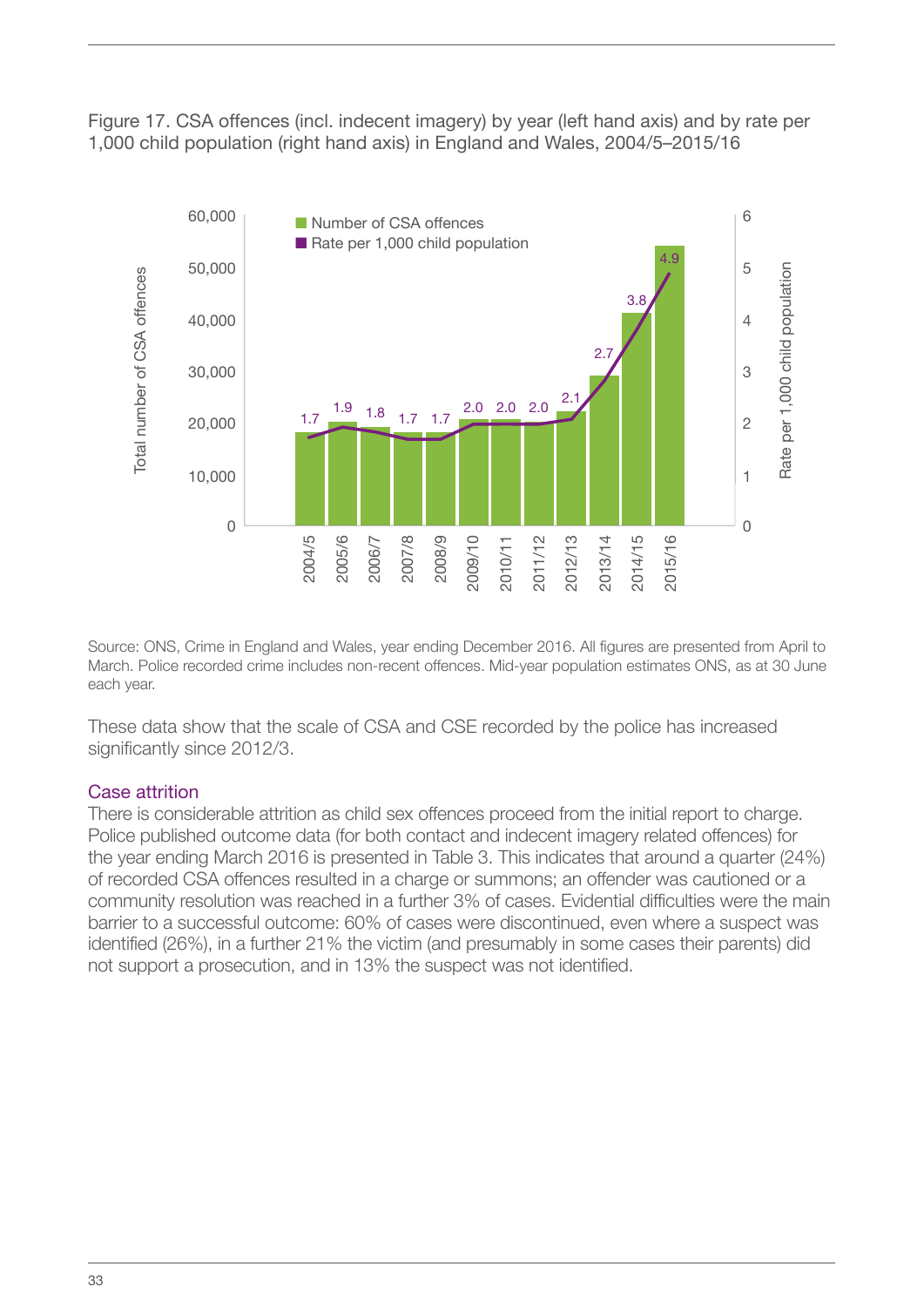Table 3. CSA offences by crime outcome in England and Wales, year ending March 2016

| Outcome category                                                     | Number | % of total |
|----------------------------------------------------------------------|--------|------------|
| Charged/summonsed                                                    | 11,409 | 24%        |
| Insufficient evidence (suspect identified, victim supports action)   | 12,349 | 26%        |
| Insufficient evidence (victim does not support action)               | 9,948  | 21%        |
| Investigation complete - no suspect identified                       | 6,078  | 13%        |
| Out-of-court (formal) – cautioned                                    | 1,054  | 2%         |
| Out-of-court (informal) – community resolution                       | 664    | $1\%$      |
| Prosecution prevented or not in the public interest                  | 4,688  | 10%        |
| Further investigation not in the public interest – police decision   | 172    | $0\%$      |
| Responsibility for further investigation transferred to another body | 1.820  | 4%         |
| Taken into consideration                                             | 28     | $0\%$      |
| Total                                                                | 48,210 | 100%       |

Source: Home Office Crime Outcomes open data year ending March 2016, updated 27 April 2017. Police recorded crime includes non-recent cases.

Figure 18. Crime outcomes by CSA offence in England and Wales, year ending March 2016

- Charged/summonsed
- Out of court settlement
- $\blacksquare$  Prosecution not in public interest

Abuse of children through CSE

Obscene publications etc

Sexual grooming

- Rape of a female child under 13
	- Rape of a male child under 13
- Sexual assault on a female child under 13
	- Abuse of position of trust
	- Rape of a female child under 16
		- Rape of a male child under 16
	- Sexual assault on a male child under 13
- Sexual activity involving a child under 16
- Sexual activity involving a child under 13



0 50% 100%

Source: Home Office Crime Outcomes open data year ending March 2016, updated 27 April 2017. Police recorded crime includes non-recent cases. Category 'abuse of children through CSE' includes outcomes recorded under categories 'abuse of children through CSE' and 'abuse of children through prostitution and pornography'.

34

- **n** Investigation transferred
- $\blacksquare$  Evidential difficulties (susp. identif.)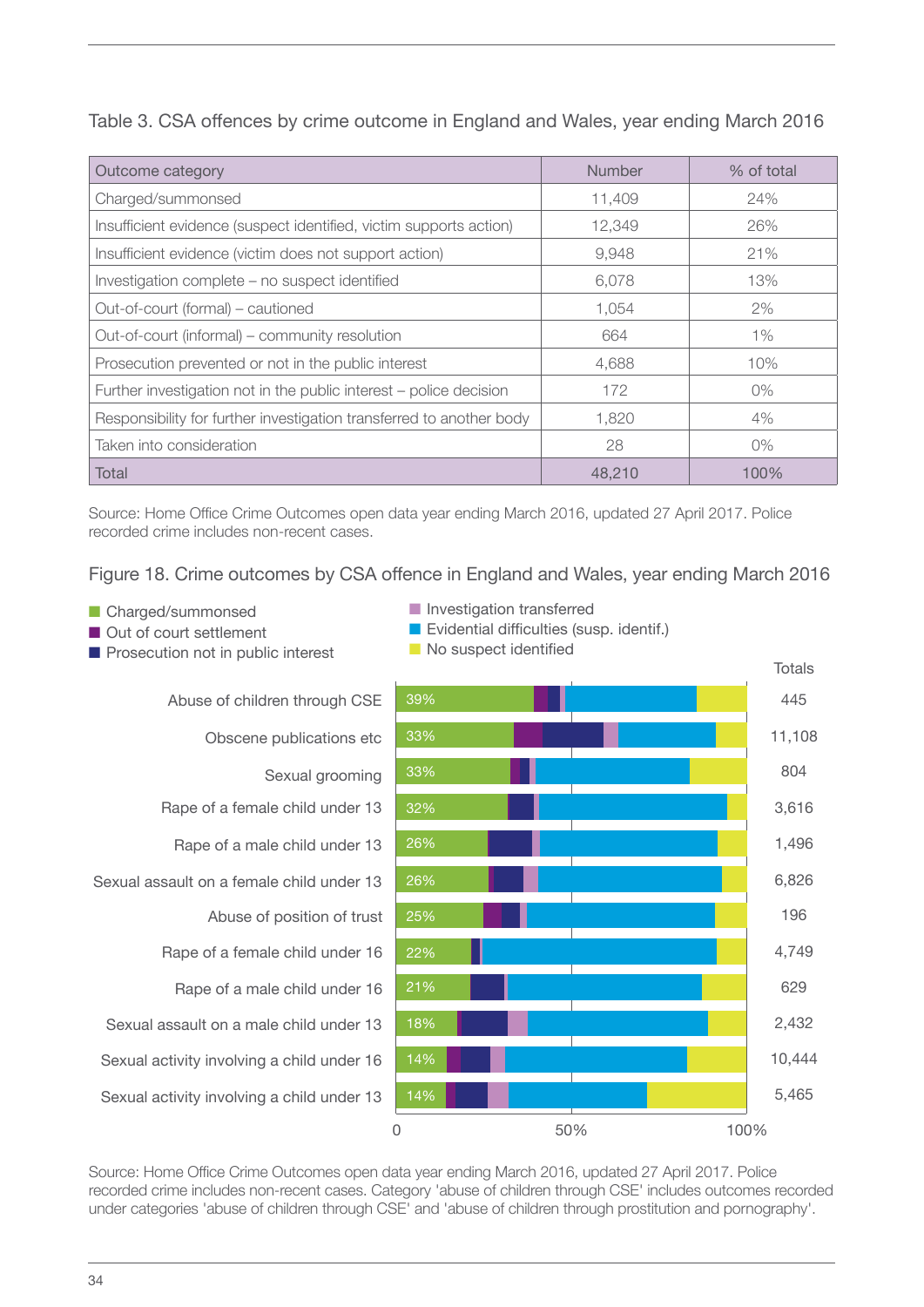<span id="page-34-0"></span>Figure 18 shows that the 'abuse of children through CSE' crime category has the highest charge rate – 39%. Image-related (obscene publications etc) and sexual grooming crimes have also a relatively high charge rate – a third (33%) end in a charge or summons. This is undoubtedly linked to the availability of material evidence on electronic devices, meaning that prosecution does not depend on a victim's account. Indecent imagery offences also have the highest out-of-court settlement rate (8%). Sexual activity offences have the lowest successful outcome rates – just a sixth of recorded crimes ended in a charge/summons in 2015/16.

Data gathered by the Office of the Children's Commissioner (2015) analysed police data by victim rather than offences. Between April 2012 and March 2014 this study identified 37,844 victims of CSA (excluding image related offences): 9,921 (26%) saw their case detected (a perpetrator was cautioned, charged or summonsed to appear in court). When the crime is not detected, either the accused has not been identified or there has been insufficient evidence to issue a charge/caution. Close to half of the cases (45%) were reported within the forensic window of 7 days after the assault. Analysis also revealed that 5,492 CSA-related reports were recorded as Crime Related Incidents or subsequently 'no-crimed' – 14.5% of all cases.

#### Data on victims and perpetrators

Data published by the police do not provide information on victims and perpetrators. The Office of the Children's Commissioner (2015) gathered information from the police on perpetrators, identifying 34,241 CSA offenders over a two-year period (April 2012–March 2014); a third were under 18. No data was published on either the ethnicity or the gender of perpetrators. The same report also highlighted gaps in victim data and did not specifically publish data on victims identified from the police information. Nevertheless, the overall victim profile gathered from police, local authorities and the voluntary sector showed that, of the 49,673 identified victims, 73% were female and 27% male. The age profile differed by gender: the majority of girls were aged 13+ (15% were aged 0-7, 23% aged 8-12 and 62% over 12) whilst most boys were under 13 (32% were aged 0-7, 37% aged 8-12 and 33% over 12). Ethnicity data was missing in almost a third of cases (30%), with 59% identified as White, 4% as Asian, 4% as Black and 3% of mixed ethnic backgrounds.17

#### Crown Prosecution Service data

The Crown Prosecution Service (CPS) monitors CSA prosecutions and convictions in England and Wales. CPS data is collected for the effective management of its prosecution functions and does not constitute official statistics as defined in the Statistics and Registration Service Act 2007<sup>18</sup>. The CPS has three administrative data systems: based on the defendant, the witness, or the offences. Child abuse data is available in all three systems but data on CSA is only available by defendant and not by victim, and it is not possible to distinguish between current and non-recent cases.

<sup>17</sup>Rates of ethnicity in the original report excluded 'missing' from the breakdown. We have recalculated the proportions of victims from different ethnic backgrounds to account for the missing data.

<sup>18</sup> The official statistics relating to crime and policing are maintained by the Home Office and the official statistics relating to sentencing, criminal court proceedings, offenders brought to justice, the courts and the judiciary are maintained by the Ministry of Justice.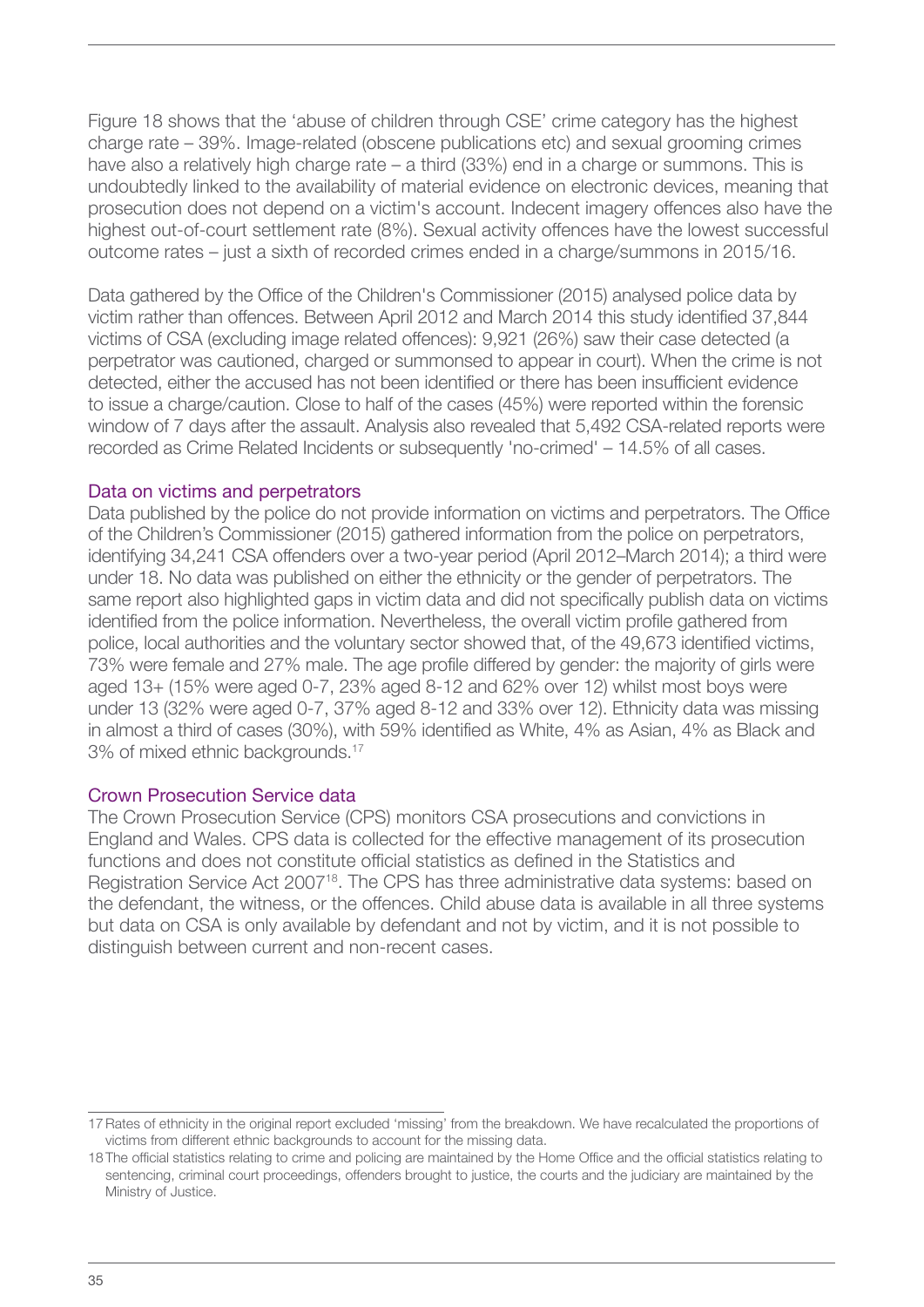Data<sup>19</sup> since 2008 (see Figure 19) shows that there has been a substantial increase in completed prosecutions of CSA cases, from 3,941 in 2007/820 to 6,217 in 2015/6, a 58% rise. This data includes prosecutions of non-recent CSA cases, which are considered to be a significant contributor to the increase, and on defendants prosecuted for offences relating to indecent imagery of children from 1 April 2013. Convictions have also risen in volume (the latest figure being 4,643), with the conviction rate stable at around three quarters of prosecutions, ranging between 72% and 76% annually.

Information on defendants indicates that in virtually all cases the perpetrator was male – 98.3% in 2015/16 (CPS 2016). Details are also provided on the number of offences relating to the possession, making and distribution of indecent photographs of children: there is a significant volume, of 22,545 offences in 2015/16 (CPS 2016, Table 4), with production the majority of prosecuted offences (15,000 in the previous year). The increase in the overall number of child abuse image offences in the years 2009/10 to 2015/16 has been 20%; but this has not been linear (see Table 4).

Figure 19. Defendants prosecuted for CSA offences and convictions per year, 2007/8–2015/16



Data source: CPS Violence Against Women and Girls annual reports, 2008/9–2015/16, all figures presented April to March. Data includes non-recent CSA cases; the inclusion of child abuse image offences was partial prior to 2012/13 and is fully included from 2013/14 onwards.

<sup>19</sup>Data have been drawn from CPS Case Management System and Management Information System, which, as with any large-scale recording system, is subject to possible errors with data entry and processing. The figures are provisional and subject to change as more information is recorded by the CPS.

<sup>20</sup>All data presented April to March.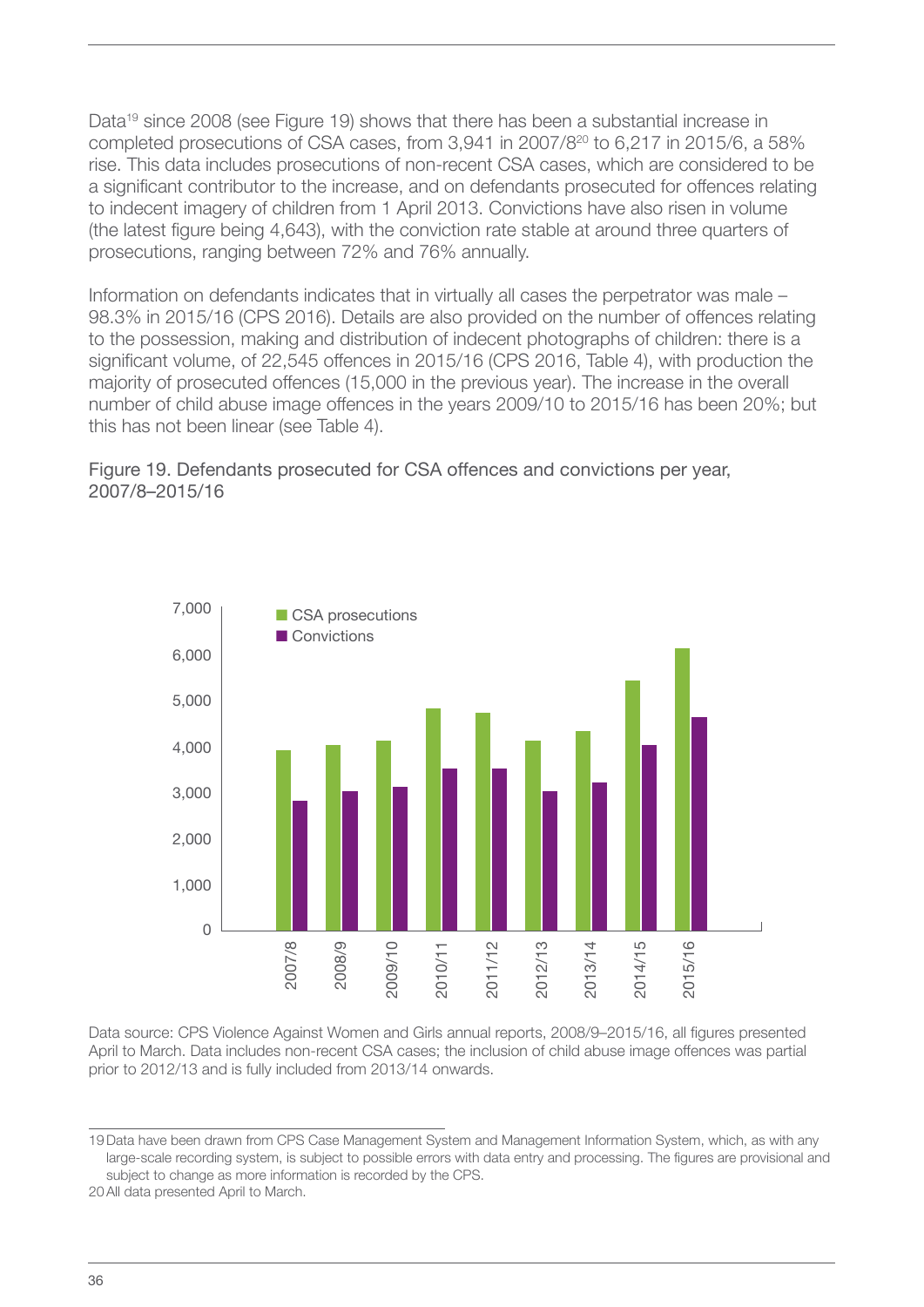| Offence category                                                                                            | 2009/10        | 2010/11 | 2011/12 | 2012/13 | 2013/14    | 2014/15 | 2015/16 |
|-------------------------------------------------------------------------------------------------------------|----------------|---------|---------|---------|------------|---------|---------|
| Possession of an indecent<br>photograph of a child                                                          | 4,117          | 4,543   | 3,885   | 3,849   | 4,265      | 4,820   | 5,248   |
| Possession of a prohibited<br>image of a child                                                              | $\bigcirc$     | 21      | 179     | 394     | 534        | 631     | 625     |
| Making an indecent<br>photograph of a child                                                                 | 13,652         | 15,768  | 14,570  | 13,596  | 14,443     | 14,518  | 14,930  |
| Distributing an indecent<br>photograph of a child                                                           | 804            | 670     | 695     | 803     | 907        | 1,318   | 1,422   |
| Showing indecent photographs<br>of children                                                                 | 137            | 410     | 333     | 294     | 224        | 292     | 319     |
| Publishing an advert likely to<br>suggest advertiser distributes<br>or shows indecent photos of<br>children | $\overline{2}$ | 3       |         | 1       | $\bigcirc$ |         |         |
| Total                                                                                                       | 18,712         | 21,415  | 19,663  | 18,937  | 20,373     | 21,580  | 22,545  |

### <span id="page-36-0"></span>Table 4. Child abuse image offences starting prosecution, 2009/10-2015/6

Source: Violence against Women and Girls crime report 2015–16. Crown Prosecution Service. All figures are presented April to March.

### Data from the Ministry of Justice

The Criminal Justice System Statistics Quarterly: December bulletins published by the Ministry of Justice (MoJ) present information on defendants prosecuted, convicted and sentenced, by type of offence: this data is designated as National Statistics<sup>21</sup>. Data is recorded by defendant<sup>22</sup> and includes demographic information on gender and age. It is possible to use this data to estimate the volume and outcomes of CSA offenders dealt with in court<sup>23</sup>. Both current and non-recent offences are included, although the figures below exclude those historic offences which are recorded in offence categories no longer applicable under current law (e.g. gross indecency, indecent assault etc.). CSA recorded under other current crime categories (e.g. trafficking, abduction) is also excluded. Table 5 shows that 9,270 defendants were proceeded against for CSA offences in 2016 (calendar year), of which 6,687 (72%) were convicted.

There are substantially higher rates of rape and sexual assault against girls: 1,402 defendants were prosecuted for rape of a girl and 217 for rape of a boy in 2016; and 1,427 defendants faced prosecution for sexual assault against a girl and 123 against a boy, a pattern also found in the police data.

<sup>21</sup>Statistics are derived from the LIBRA or the Crown Court's CREST system and include offences where there was no police involvement, such as prosecutions instigated by government departments, private organisations and individuals.

<sup>22</sup> The volume figures relate to defendants for whom these offences were the principal offences for which they were dealt with. When a defendant was found guilty of two or more offences, it is the offence for which the heaviest penalty is imposed that is recorded.

<sup>23</sup> The publicly available offence groupings do not identify separately the full set of offences considered to represent CSA, and some CSA will be dealt with through offences that are not intrinsically CSA.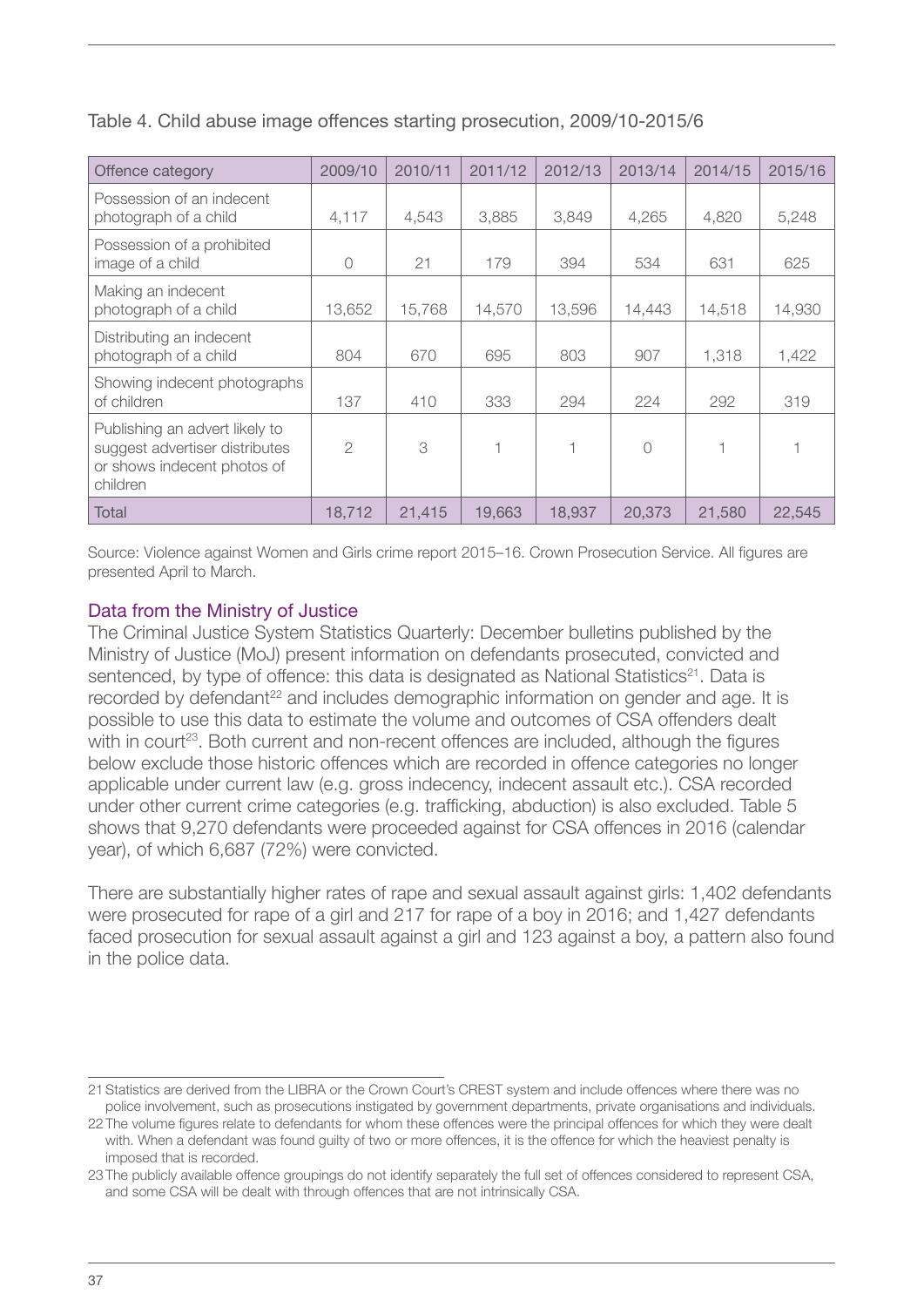Table 5. Defendants prosecuted and convicted by CSA offence category, England and Wales, year ending December 2016

| Offence category                                                                                                                  | Cautions issued* | Proceeded against | Convicted |
|-----------------------------------------------------------------------------------------------------------------------------------|------------------|-------------------|-----------|
| Rape of a female child under 13                                                                                                   | 6                | 498               | 247       |
| Rape of a male child under 13                                                                                                     | $\overline{4}$   | 138               | 59        |
| Rape of a female child under 16                                                                                                   | $\bigcirc$       | 904               | 349       |
| Rape of a male child under 16                                                                                                     | $\bigcirc$       | 79                | 35        |
| Penetrative sexual assault on a female child under 13                                                                             | 3                | 297               | 125       |
| Sexual assault of a female child under 13                                                                                         | 33               | 1,130             | 371       |
| Penetrative sexual assault on a male child under 13                                                                               | 1                | 12                | 3         |
| Sexual assault of a male child under 13                                                                                           | 7                | 111               | 73        |
| Sexual activity involving a child under 13                                                                                        | 68               | 630               | 364       |
| Sexual activity involving a child under 16                                                                                        | 220              | 1,360             | 1,168     |
| Familial sexual offences with a child family member<br>aged under 13                                                              | 15               | 33                | 23        |
| Familial sexual offences with a child family member<br>aged 13-17                                                                 | $\overline{4}$   | 78                | 60        |
| Child abuse through prostitution and pornography                                                                                  | 5                | 170               | 134       |
| Abuse of position of trust of a sexual nature (incl.<br>under 16s)                                                                | 10               | 31                | 33        |
| Taking, permitting to be taken or making,<br>distributing or publishing indecent photographs or<br>pseudo photographs of children | 221              | 3,063             | 2,890     |
| Possession of indecent photograph of a child                                                                                      | 222              | 531               | 554       |
| Possession of prohibited images of children                                                                                       | 15               | 39                | 47        |
| Sexual grooming                                                                                                                   | $\overline{4}$   | 166               | 152       |
| <b>Total</b>                                                                                                                      | 838              | 9,270             | 6,687     |

\*The number of cautions given for rape offences has been falling over time. Between 2005 and 2010, there was an average of 29 cautions given each year compared to 19 cautions a year between 2011 and 2015. By contrast, the number of prosecutions for rape has been increasing. Most cautions were administered to juvenile offenders, with the oldest offender being cautioned aged 21 years (MoJ 2016)

Source: Criminal Justice System Statistics publication: CJS Outcomes by Offence 2006 to 2016: Pivot Table Analytical Tool for England and Wales, Ministry of Justice, published May 2017. Numbers relate to defendants proceeded against per principal offence. Includes defendants proceeded against for historical abuse.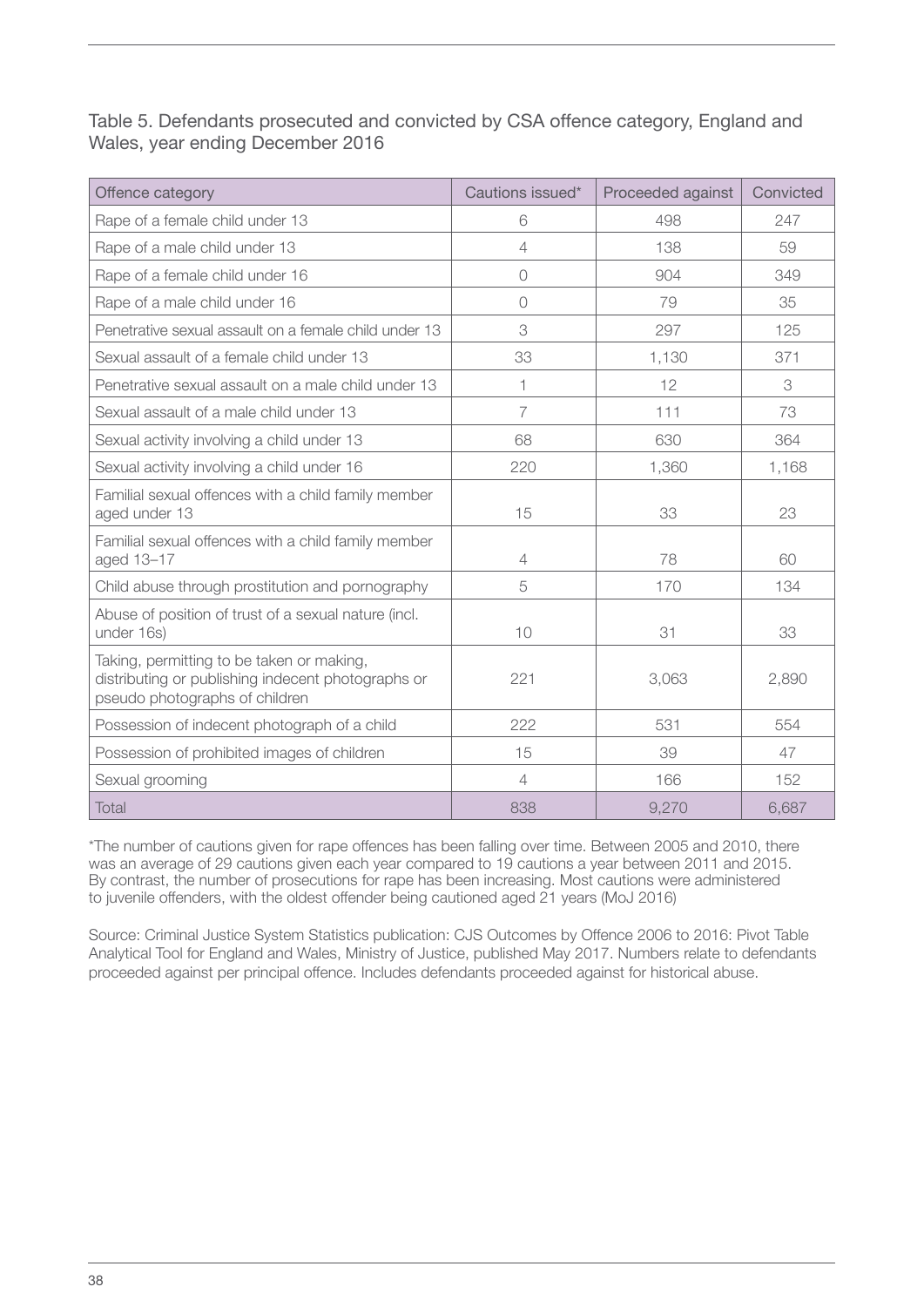The conviction ratios were calculated by dividing the number of convictions by the number of prosecutions in a given year. This data is indicative as cases are not actually tracked through to outcome<sup>24</sup>. Nevertheless, they show a large variation in the average 72% conviction rate. In particular, the sexual assault and rape offences, which have relatively low summons/charge rates in the police system, continue with low conviction ratios in court – in 2016 all categories of rape had a conviction rate below 50% and sexual assault conviction rates ranged from 66% to 25% depending on category (see Figure 20). Image offences, which have one of the highest summons/charge rates in the police system, also have high conviction ratios at court. However, sexual activity offences had the lowest charge or summons rates in the police system but relatively high conviction rates at court, probably connected to the thresholds required to authorise prosecutions.



Figure 20. Number of prosecutions (right-hand axis) and conviction ratio (left-hand axis) by offence category in year ending December 2016, England and Wales

Source: Criminal Justice System Statistics publication: CJS Outcomes by Offence 2006 to 2016: Pivot Table Analytical Tool for England and Wales. Ministry of Justice, published May 2017. Includes historic CSA offences. Ratio calculated by dividing the number of defendants convicted by the number proceeded against. Where the conviction ratio exceeds 100% there were more convictions than prosecutions that completed in 2016.

<sup>24</sup>Prosecutions and convictions are each reported in the year the case completes at that court, which may not be the same if defendants are committed to the Crown Court for trial (all prosecutions are counted at magistrates' courts). This method can suppress conviction ratios for offence categories which are increasing in volume and where convictions often come long after prosecutions – sexual assault, rape, sexual activity offences particularly. They may also be suppressed by any 'downgrading' during the trial of the offence being considered by the court, because the prosecution will still be counted as relating to the original offence.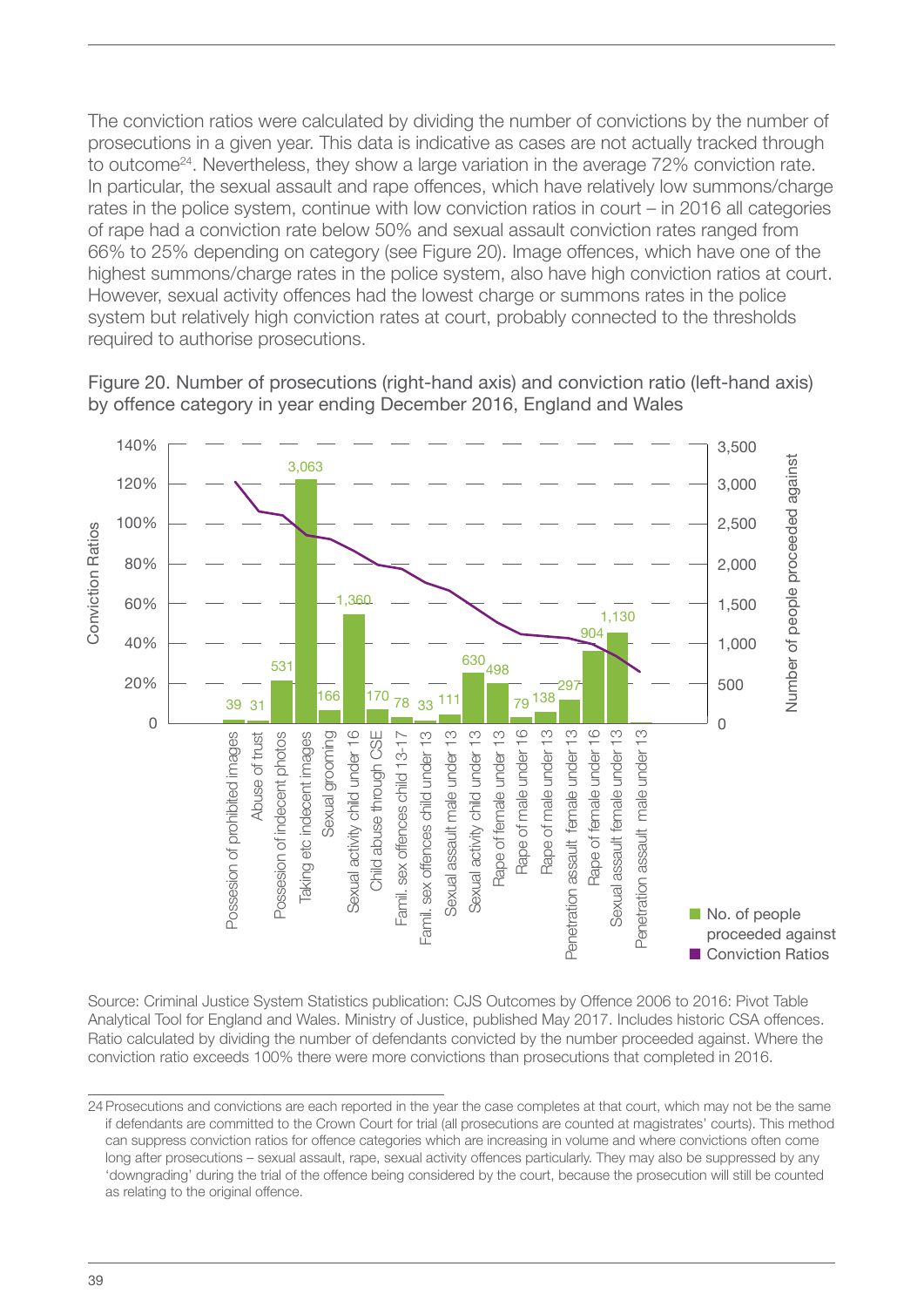#### <span id="page-39-0"></span>Trends over time

Figure 21 presents the number of defendants proceeded against under each CSA offence category between 2006 and 2016, indicating a sharp rise in prosecutions of indecent imagery, sexual activity, rape and sexual assault offences against children from 2012 onwards. Prosecutions of child abuse through prostitution and pornography and of sexual grooming have also risen, but the volumes are relatively low (170 and 166 defendants respectively were prosecuted in 2016).





Source: Criminal Justice System Statistics publication: CJS Outcomes by Offence 2006 to 2016: Pivot Table Analytical Tool for England and Wales, MoJ, published May 2017. Figures presented per calendar year to December. Numbers relate to defendants proceeded against per principal offence. Includes defendants proceeded against for non-recent abuse. Image related offences include: taking, permitting to be taken or making, distributing or publishing indecent photographs or pseudo photographs of children, possession of indecent photograph of a child and possessing prohibited images of children (introduced as offence in April 2010). Sexual activity offences include all offences related to sexual activity with a child under 13 and involving a child under 16. Rape offences include rape of a female or male child under 13, and under 16. Sexual assault offences include assaults on a male or female child under 13, penetrative or not. Familial sexual offences include sexual offences with a child family member aged under 13 and aged 13–17.

The court system is currently the only public data source to separate adult and peer perpetrated CSA offences. This data shows the number of peer (juvenile) defendants stable against a substantial rise in proceedings against adults (see Figure 22) – the share of juvenile defendants decreased from 13% in 2006 to 6% in 2016. In 2016 abuse by peers was highest in rape (15%), sexual activity (8%) and sexual assault (7%) proceedings, and made up only a small proportion under image related offences (2%). The majority of juvenile defendants were aged 15–17 (79%); the remaining 21% were aged 12–14.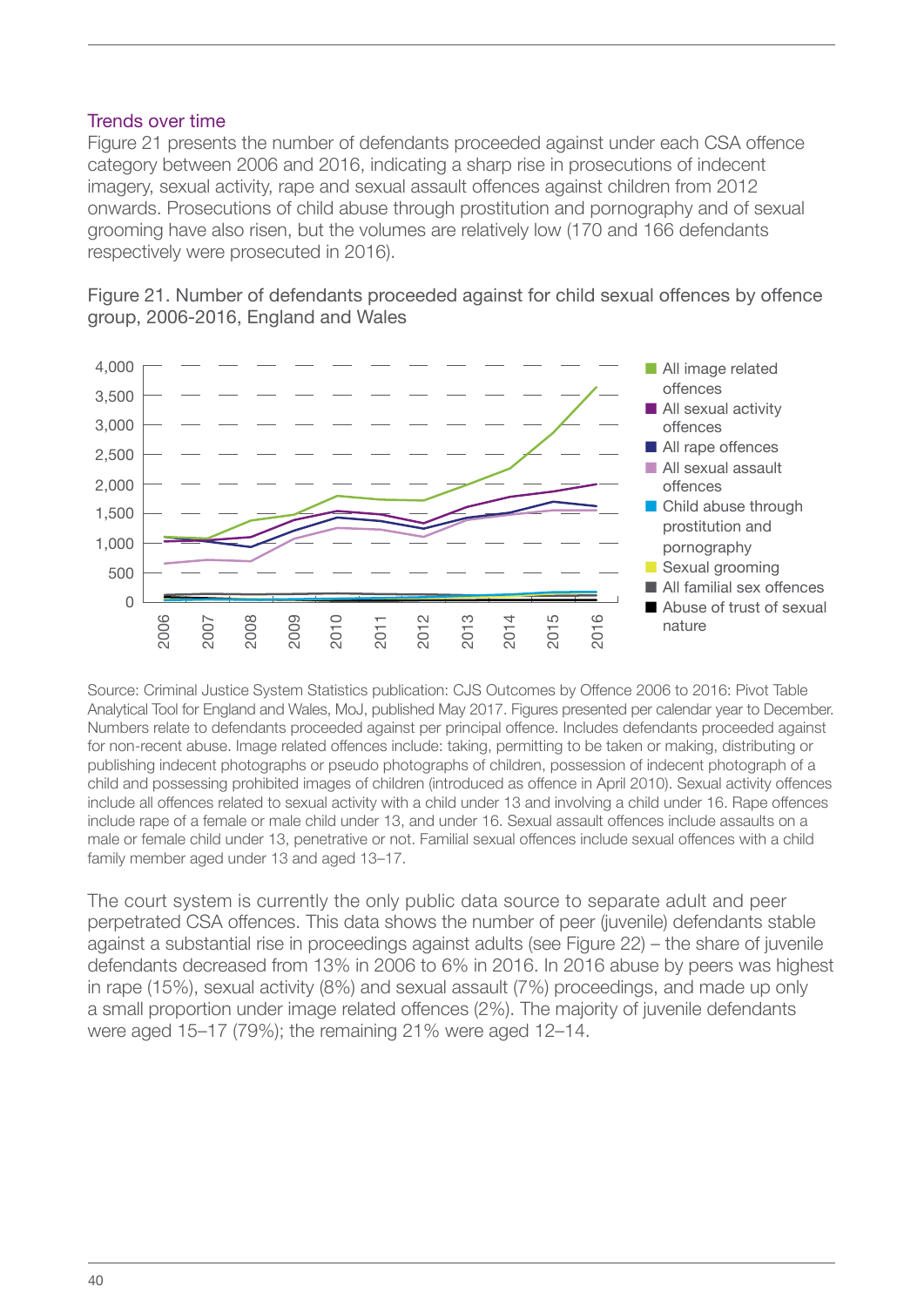Females accounted for less than 1% of all defendants proceeded against in the years 2006 to 2014, and 2% in 2015 and 2016, confirming findings elsewhere that the majority of CSA offences are committed by males. In 2016, female prosecution rates were highest for child abuse through prostitution or pornography (8% were females), abuse of trust of sexual nature (6% females) and familial sexual offences (5% females).

Figure 22. Number of adult and juvenile defendants proceeded against for CSA offences, 2006–2016, England and Wales, years ending December



 $\blacksquare$  Adults n Juveniles

Source: Criminal Justice System Statistics publication: CJS Outcomes by Offence 2006 to 2016: Pivot Table Analytical Tool for England and Wales. Ministry of Justice, published May 2017. All figures presented per calendar year to December. Numbers relate to defendants proceeded against per principal offence. Only current legislative CSA offences are included.

Average custodial sentences have increased substantially for defendants convicted of sexual assault, rape, familial sexual abuse and sexual activity offences. The average custodial sentence for rape offences increased from 7.0 to 10.8 years between 2006 and 2016, and the average for sexual assault increased from 2.8 to 4.6 (see Figure 23).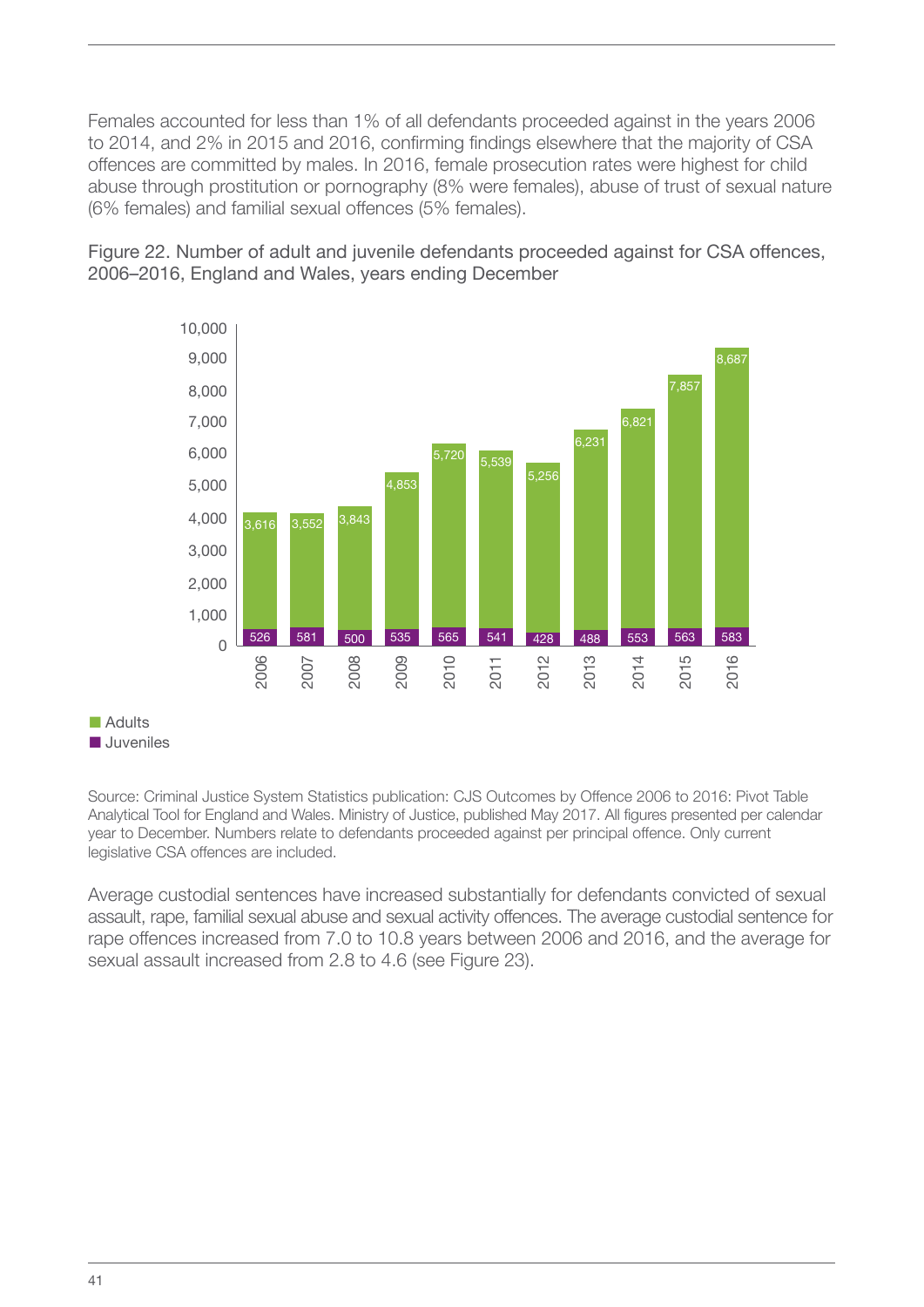

Figure 23. Average custodial sentence length (in years) for defendants convicted of child sexual offences by offence category, England and Wales, years ending December

Source: Criminal Justice System Statistics publication: CJS Outcomes by Offence 2006 to 2016: Pivot Table Analytical Tool for England and Wales. MoJ, published May 2017. Includes historic CSA offences. Data presented in calendar years (ending December). Immediate custody only. Excludes indeterminate sentences such as life sentences.

Figure 24 looks at court proceedings timescales for image-related and 'contact' CSA (this includes all CSA with the exception of image-related offences). This shows a decrease in duration for image-related offences between 2011 and 2016 but not for contact offences. Court proceedings complete at a faster rate for image-related offences (84 days in 2016<sup>25</sup>) than 'contact' CSA (219 days).





Source: MoJ Criminal Court Statistics Quarterly, England and Wales, October to December 2016. All figures at calendar years to December. Includes non-recent CSA. Only the most serious offence is counted per defendant. 'Contact' offence includes all CSA that is not image-related, including rape, sexual assault, sexual activity, familial sex offences, etc., whether or not it involves actual contact.

<sup>25</sup>All figures calendar year to December.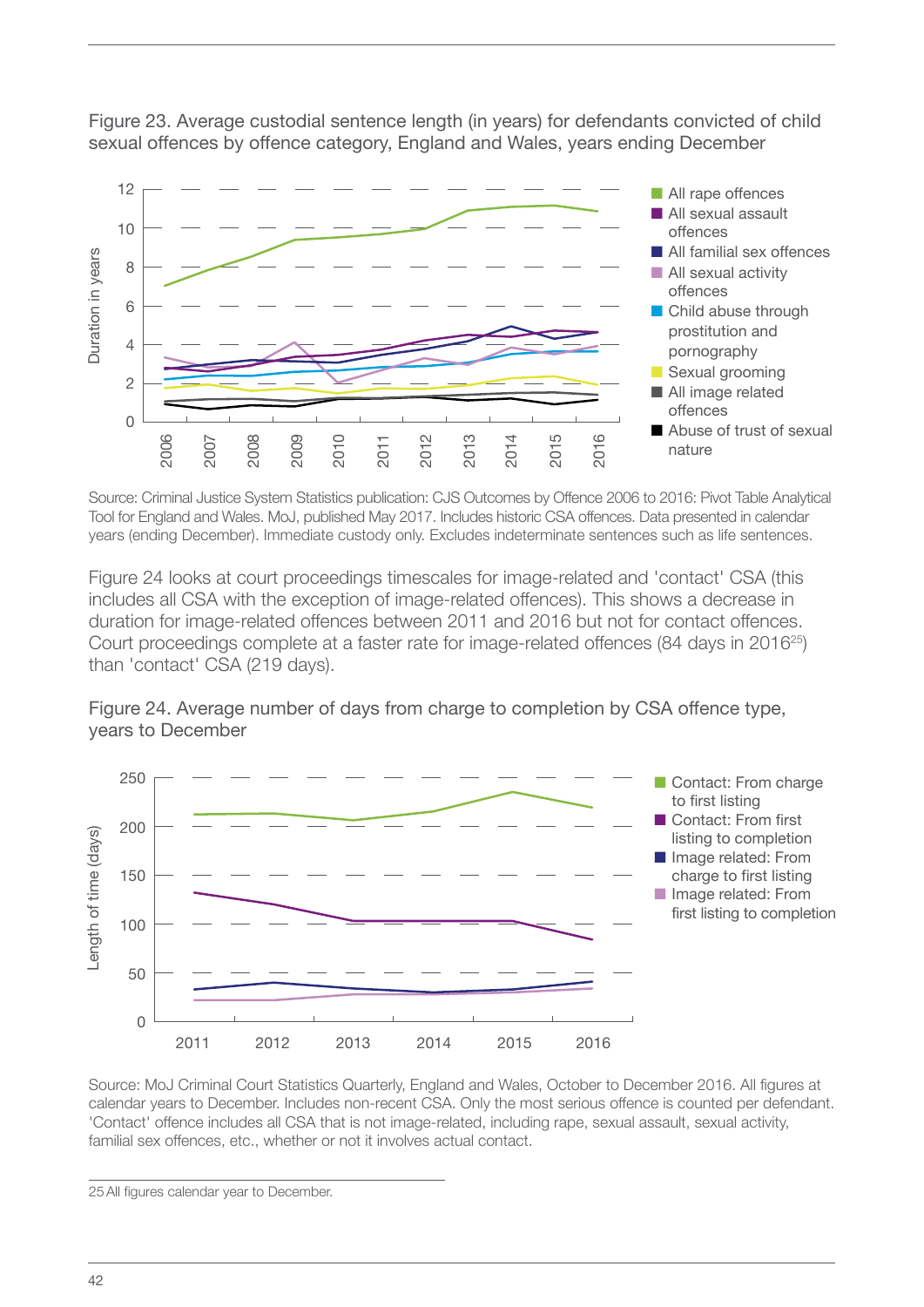#### <span id="page-42-0"></span>Gaps and challenges

All criminal justice data systems analysed for this report have recorded increasing levels of CSA and CSE offences. Recently published datasets by the Home Office and the Ministry of Justice give detailed information on the specifics of CSA crimes and outcomes; however, important detail is lacking on the demographic profile of perpetrators and victims and on important contextual information (such as the relationship between the victim and perpetrator, crimes committed by multiple perpetrators or against multiple victims, and the online element in any contact crimes). Crucially the impact of non-recent sexual offences on the overall rise remains unaccounted for in some datasets. At some point the number of non-recent reports may decline and care needs to be taken in order that this is not interpreted as a fall in current CSA.

Currently in the nationally available data, CSE can only be seen under two very restricted offence categories – abuse through exploitation and sexual grooming – across all criminal justice systems, and image offences involving a CSE element (making, distributing or publishing) are separated in CPS and MoJ data. As such, only a fraction of CSE is currently visible in justice system data, although it is hoped that this will change when the use of CSE flags is fully implemented.

Tracking cases and attrition from the first report to police through to conviction is hampered by differences in counting rules – the police record offences, the CPS and MoJ defendants – and different data capture points (calendar or financial year). Currently criminal justice agencies' IT systems lack universal unique reference numbers which would enable case progress to be tracked. That said, there are significant levels of attrition for CSA offences recorded in crime and criminal justice statistics.

Data from the MoJ is the only source to separate peer and adult-committed crime, and shows that a small and decreasing proportion of defendants are peers (6%), but it is not known whether this reflects CSA crime data generally or that only a small proportion are charged.

Furthermore, important data on reports which do not proceed to 'outcomes' (previously, detections) are not routinely recorded. There have been recommendations (Bunting, 2014) to improve the data on these cases to increase understanding of why crimes do not achieve an outcome, understand attrition and identify areas for improvement. Additionally, a review of police crime reporting found that 26% of sexual offences reported to the police that should have been recorded as crimes were not so recorded (HMIC, 2014). In response to this under-recording, in April 2016 HMIC started a new programme of inspections to audit the recording accuracy in all police forces; particular focus was given to sexual and violent crimes, which had the poorest recording accuracy in the original HMIC investigation. After seven inspections, HMIC reported the combined recording accuracy for sexual offences as 91.5% (+/-1%) (HMIC, 2017). It is not possible to judge whether this figure is representative of recording accuracy of CSA, or across all police force areas. Further, HMIC note that "not all forces accurately record all reported allegations of rape, and in some cases there is no investigation into the reports" (p68).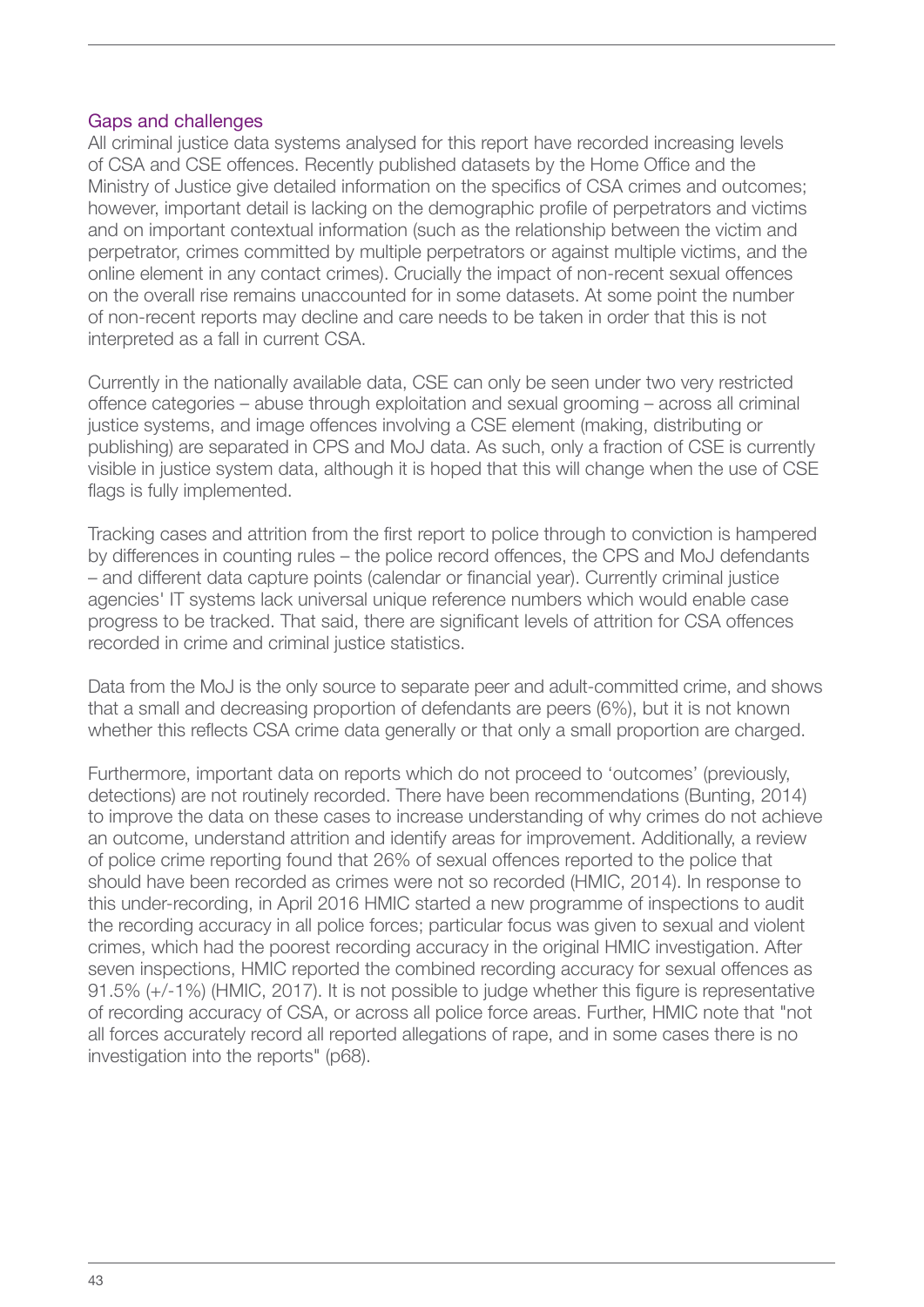## <span id="page-43-0"></span>Health and education

The Department of Health has not mandated collection of data on CSA or CSE, and limited attention has been paid to them by Health and Well Being Boards, but there are several processes underway which may change this. There is a current pilot of routine enquiry of adverse childhood experiences within adult mental health and CAMHS for over 14s covering CSA and CSE. Public Health England has commissioned a report, as has NHS England. The Royal College of Paediatricians is developing a common dataset on child abuse and neglect. Alcohol and drugs services are asking under 18s about CSA/E in first assessments, and data will be available through the national drugs treatment dataset. The reluctance to ask amongst some staff is considered to arise from a concern about it interfering with the relationship with a patient.

Whilst the Department for Education is responsible for children's services data dealt with earlier, there is no data collected within education services on CSA/E. The only relevant dataset is that on persistent absence.

## What we currently do and do not know about CSA through administrative data

### What we know

- There are changing patterns of identification and reporting, with CSA becoming a much lower proportion in child protection data but a much higher number of recorded crimes by the police.
- There are considerable regional variations across all administrative data.
- CSE is increasingly being identified by police and children's services.
- The vast majority of identified perpetrators of CSA and CSE are male.
- Girls and young women are much higher proportion of identified victims of CSA and CSE.
- Child abuse images are being identified in increasing numbers, and there is increase in successful prosecutions.
- Rates of attrition through the criminal justice system vary by offence.
- Online is a new context for CSA and CSE, and is generating new forms of abuse which are difficult to track accurately.

## What we do not know

- We do not know if there is more or less CSA/F.
- Current data does not differentiate between abuse that is reported by victims or their supporters from cases that are identified by professionals/agencies.
- There is no accurate measure of how many victims are being identified within criminal justice data.
- The profiles of victims and perpetrators, apart from sex, are not consistently recorded.
- Data on the contexts for abuse the relationships of perpetrators with victims and the duration of abuse – are weak.
- Data on perpetrators do not identify if they were single or multiple or serial offenders.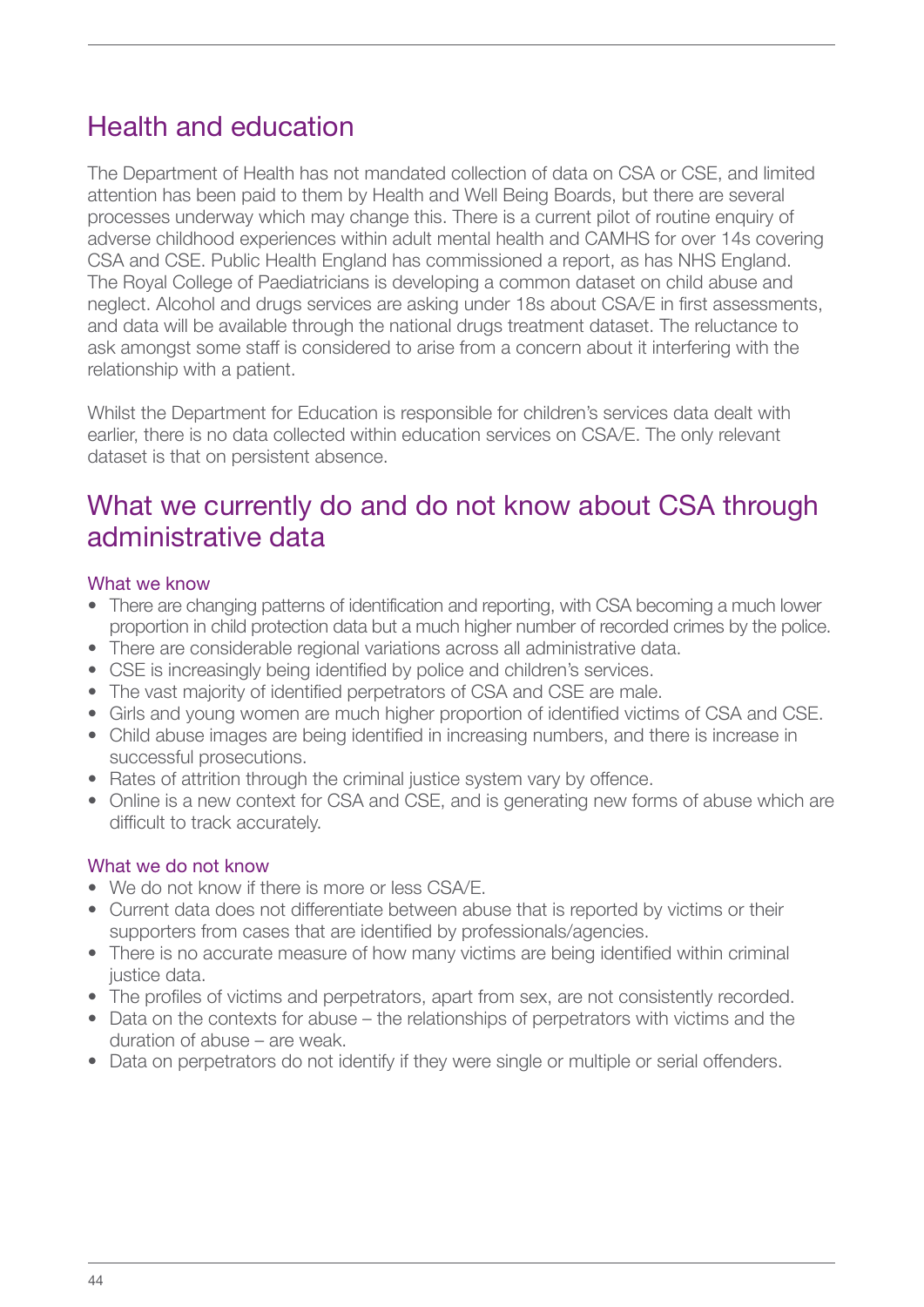## <span id="page-44-0"></span>Using administrative data to estimate prevalence

One of the key challenges is that data are not collected on the same basis across agencies: the police collect on offences, the CPS and MoJ on defendants and children's services on children. The number of actual victims, therefore, remains opaque. Data held by police and children's services have been used to estimate the number of CSA victims in England. In 2015, data were collected from police, children's services and charitable organisations as a foundation for estimating the number of victims of CSA in the family environment known to services (Office of the Children's Commissioner, 2015). The report identified around 50,000 current CSA victims during April 2012 to March 2014. Complete data were only available on approximately two thirds of children. Analysis found 36,617 CSA victims in police records, 13,956 in children's services data and 437 in voluntary sector material; after removing duplicates, a figure of 49,673 victims in total was obtained. Helpline data could not be included, since identifying duplicates was not possible.

The researchers applied a statistical modelling technique, Multiple Systems Estimation (MSE), to this dataset to estimate the 'hidden figure' of those not in contact with services. The size of the unidentified population was estimated from the extent of overlap between the datasets held by police and children's services – the smaller the proportion of children recorded in both datasets, the larger the number of unidentified cases. Using this technique, an estimate of an additional 350,000–400,00026 CSA victims not known to services in the two-year period was reached. The findings were considered indicative since the data on which the model is based were incomplete.

Another method to combine administrative data collection and prevalence estimates has been used in the Netherlands, first in 2005 and repeated in 2010 (Euser et al. 2010). This study replicated the design of the National Incidence Study of Child Abuse and Neglect (NIS) in the US, now on its 4th cycle since 1979. Trained childcare professionals (sentinels) were recruited across the Netherlands to report on child abuse through a uniform registration system over a three-month period, and their reports were extrapolated to a 1-year period to estimate scale in that year. The reports were divided into a 'harm' standard where abuse was confirmed and an 'endangerment' standard for at risk cases. The study focused primarily on abuse perpetrated by parental figures. Self-report forms were also used for young people aged 12 to 17 through schools. The prevalence for sexual abuse in 2010 was estimated at 0.8 victims per 1,000 children (based on sentinel reports) and 58 per 1,000 children (based on self-report). Interestingly the 2010 study found a large increase in child abuse recorded in the child protection system but no change in sentinel and self-report; the authors attributed the change to an increased awareness among professionals rather than an increase in the actual number of maltreated children. The authors regard the use of sentinels as enabling clearer definition of abuse than self-reporting whilst covering a more comprehensive cohort of children than administrative data sources.

Euser et al. (2013) used the same method to estimate levels of sexual abuse in out-of-home care, finding a much higher 3.5 children per 1,000 as victims of sexual abuse through sentinels, and 248 adolescents per 1,000 in self-report, with the highest levels reported in residential care. Jud (2016) notes that cyclical professional surveys on child maltreatment are conducted in three countries: the US, the Netherlands and Canada. All rely on the above methodology.

<sup>26</sup> This includes both contact and non-contact CSA cases but not indecent imagery offences.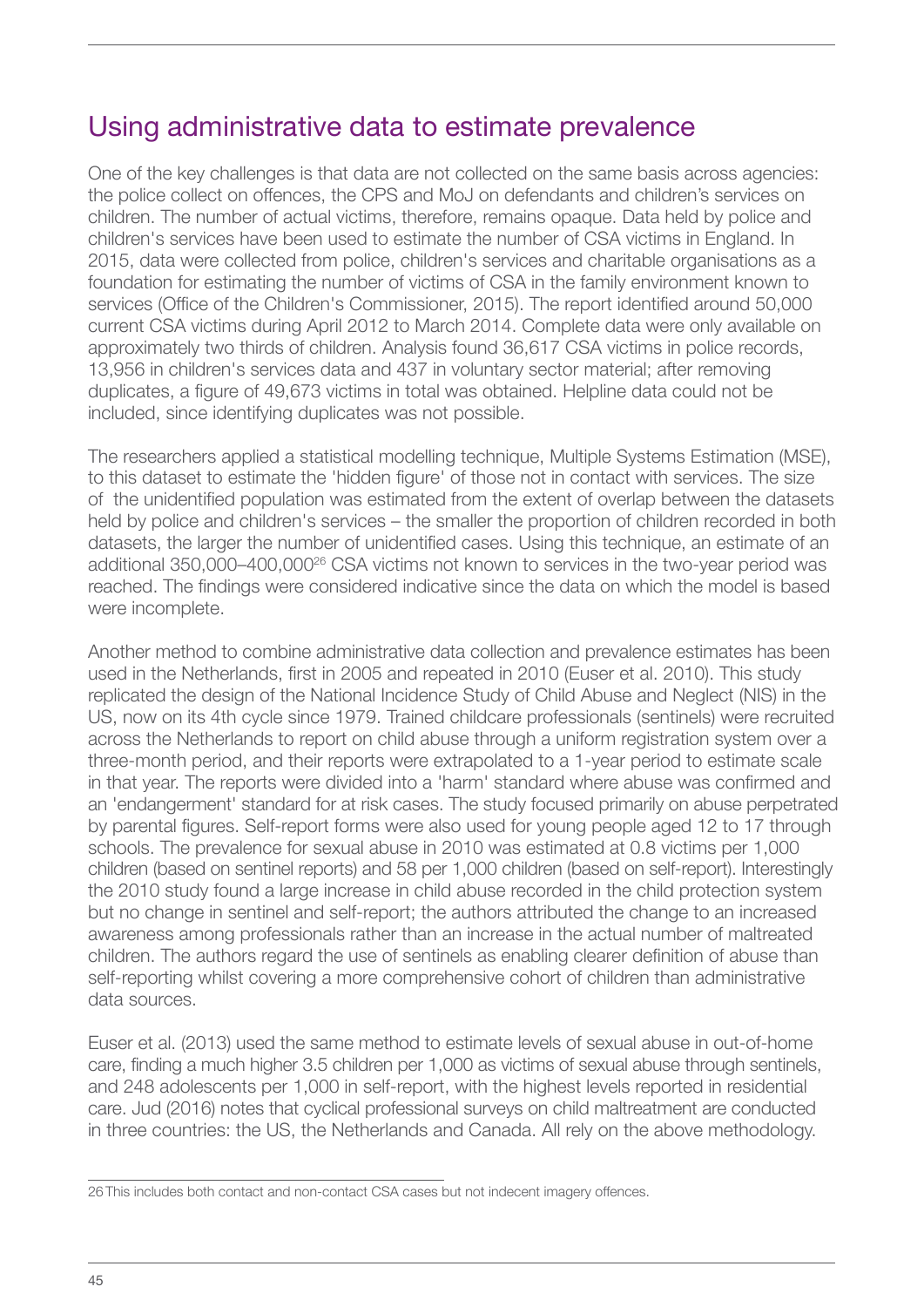## <span id="page-45-0"></span>Improving data on CSE

Much of the initial work on CSE was undertaken by Barnardo's, with Harper and Scott (2005) identifying 507 suspected or known cases in London: that the figures for individual boroughs ranged from 1 to 53 cases suggested that there was under-identification in some areas. This led to the use of risk indicators which revised the estimate upwards to 1,002. The most recent data from Barnardo's (2017) shows that in 2016 over 5,000 young people were worked with: 40 CSE services supported 2,466 young people, 10% of whom were male and 18% from BME communities.

The National Working Group (2010) surveyed 53 specialist CSE services in the UK: they reported 4,206 referrals in the previous 12 months, of which 11% were boys. The following year, Barnardo's (2011) audited numbers across 22 specialist services – in 2009/10 they were working with 1,098 children. Also noted were increases in internal trafficking and more evidence of the internet being used to contact children.

One of the most cited, but also contested, estimates comes from the interim report of the two-year Inquiry by the Office of the Children's Commissioner (Berelowitz, 2012). Data is, however, limited to children exploited in the context of gangs and groups. Double counting of individual cases was addressed by asking for each child's initials and birth dates. The report concluded that 2,409 children and young people in England were identified as sexually exploited in gangs or groups between August 2010 to October 2011, with a further 16,500 children designated high risk.

The variation in the number of CSE victims identified varied considerably by police force area – 19 areas provided no data, 10 reported fewer than 15 victims in a 14-month period whilst 4 police force areas were responsible for over half of the total. The majority of victims (72%) were girls, with just over a quarter (28%) BME backgrounds. The routes to identification were different between white and BME victims: police identified most of the white victims; and BME, faith and youth justice agencies most of BME victims. Children recorded as White British and Asian were more likely to be linked to a group, and those recorded as Black and Mixed Heritage linked to a gang, although this may tell us more about agency reach than the actual pattern of victimisation. Those deemed 'at risk' were identified using a set of 11 indicators (see Appendix 1), including persistent absence from school, self-harm, and being a child in need or in care. This approach was developed in recognition of the under-identification of CSE. If three indicators were recorded for a child aged over 10, they were designated at high risk of being sexually exploited. Returns on risk indicators were received from 100% of police forces, 88% of local authority Children's Services and 66% of primary care trusts.

Data on perpetrators was very limited: just 3% of calls for evidence submitted full data, and two thirds provided none. 1,514 perpetrators were identified, the vast majority of whom were male ranging in age from 12 to 75, with over 50% aged between 12 and 29. Ethnicity data was not provided for a fifth of perpetrators; of the remainder, 545 were 'White', 415 'Asian', and 244 'Black'.

There have been methodological critiques, with the statistics deemed confused (Cockbain, 2013) and many of the indicators not specific to CSE, as recently acknowledged by the DfE in its new CSE guidance (2017). In addition, indicators are not consistent between England and Wales.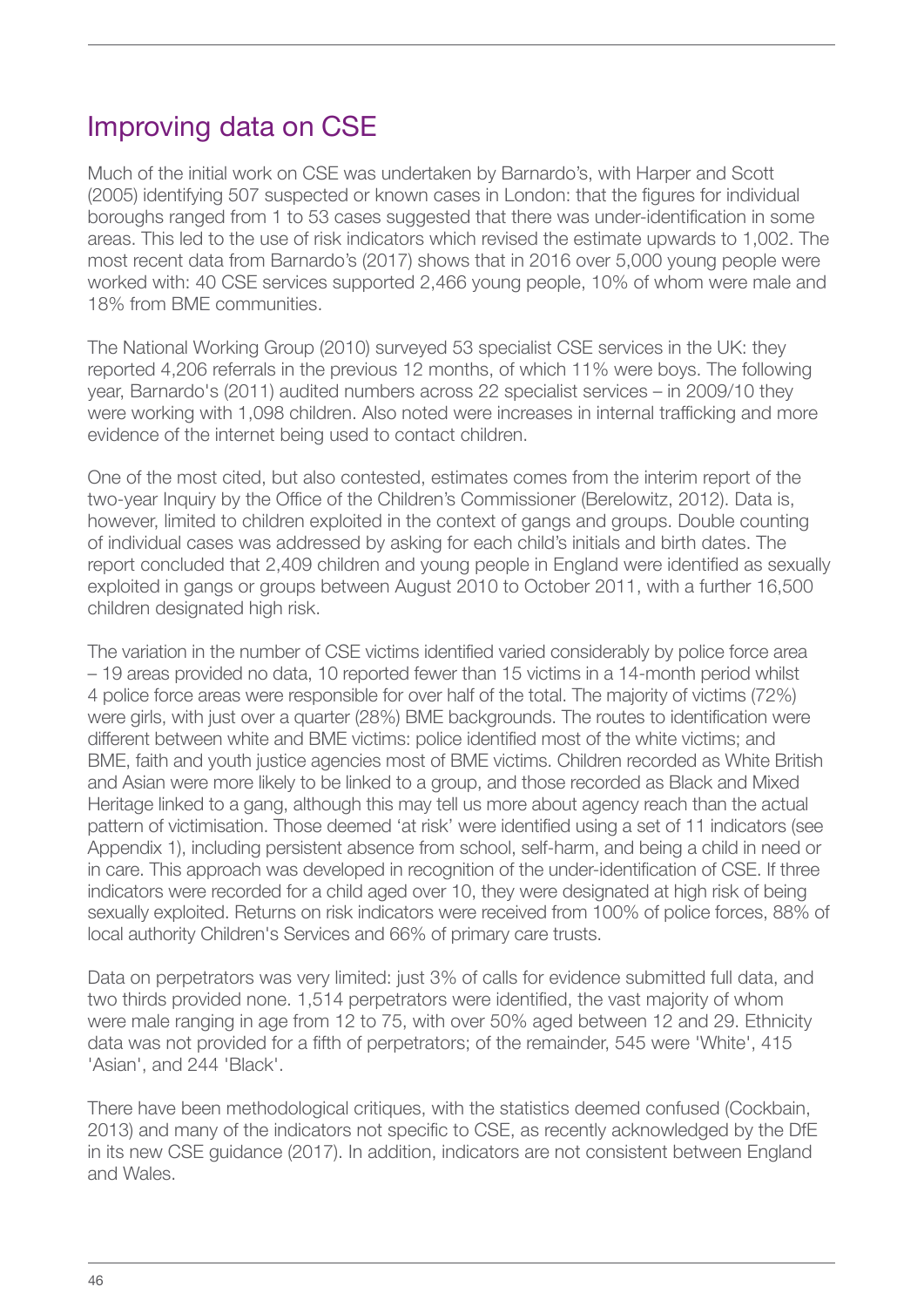Historically there has been little or no consistent data collected or held on CSE across Wales. In response to discussions at the Wales CSE Roundtable, chaired by the Children's Commissioner for Wales, a task and finish group has been set up to agree a minimum dataset in relation to CSE alongside developing a guidance document and toolkit to support accurate and consistent reporting of CSE across Wales. The dataset covers all CSE strategy meetings held and all cases that are assessed as significant or moderate risk. Data will be collected from local authorities as they will have a record of all CSE risk assessments, avoiding duplication of recording.

The other widely cited statistic comes from Alexis Jay's (2014) Inquiry into CSE in Rotherham. Whilst an appendix lists a large amount of documentation which was consulted, quite how the estimate of 14,000 girls over a 16-year period was reached is not transparent.

The widely accepted limitations in data have led to a number of changes, especially creating administrative data categories for CSE. A CSE flag became a formal requirement in police recorded crime data in April 2016, and an initial report is expected from the Home Office later in 2017. Data on children assessed at risk in relation to CSE has been recorded within child protection system from 2014/15 (see above).

In response to the emerging evidence base regarding the scale and nature of CSE, there has been an investment from the Home Office via the Police Transformation Fund in recruiting a network of analysts, located in regional police crime units which cover all police force areas in England and Wales. They were tasked with creating regional problem profiles which bring together police data and intelligence and input from local partners; the profiles were produced in 2015 and an overview of the top line figures has been published by the National Police Chiefs' Council (NPCC, 2016). This collated data showed that there were 8,995 victims and those at risk of CSE identified by the police in 2014/5 (from November to October); 7,373 CSE crimes were identified, committed by 6,107 offenders<sup>27</sup>. The average age of victim was found to be 14 and that of suspects 26.5 years: 88% of victims in this cohort were female and 94% of offenders male. The majority of both offenders and victims were of white ethnic origin: 70% of victims were white, 5% Black, and 2% Asian; 59% of offenders were white, 12% Asian, 8% Black. For around a fifth of both victims and offenders, no data on ethnicity was recorded. The figures include non-recent offences identified during the period and online CSE offences.

The National Referral Mechanism received 362 referrals of trafficking where CSE was suspected in 2016 (calendar year); 208 of potential victims were children from the UK. There was a considerable increase in referrals on grounds of CSE: +124% for UK nationals and +40% for non-UK nationals from the previous year, with Albania and Vietnam being the most frequently recorded countries of origin for the latter (National Crime Agency, 2017).

An analysis of police crime and intelligence data in Bristol (Skidmore et al. 2016) focused on CSE by groups with links to organised crime. Despite using data held by the police, this research found that only 6 of the 43 identified groups were entered by the local police force into the organised crime mapping system (which enables specialist expertise to be allocated). It highlighted confusion among practitioners about what constitutes organised CSE, with data being scattered and unstructured, resulting in a lack of consistency in recording. The study identified 371 CSE perpetrators over a two-year period (2013–2014). Around half (192)

<sup>27</sup>Whilst there is no published source to reference what is designated CSE, it is likely to vary across police forces.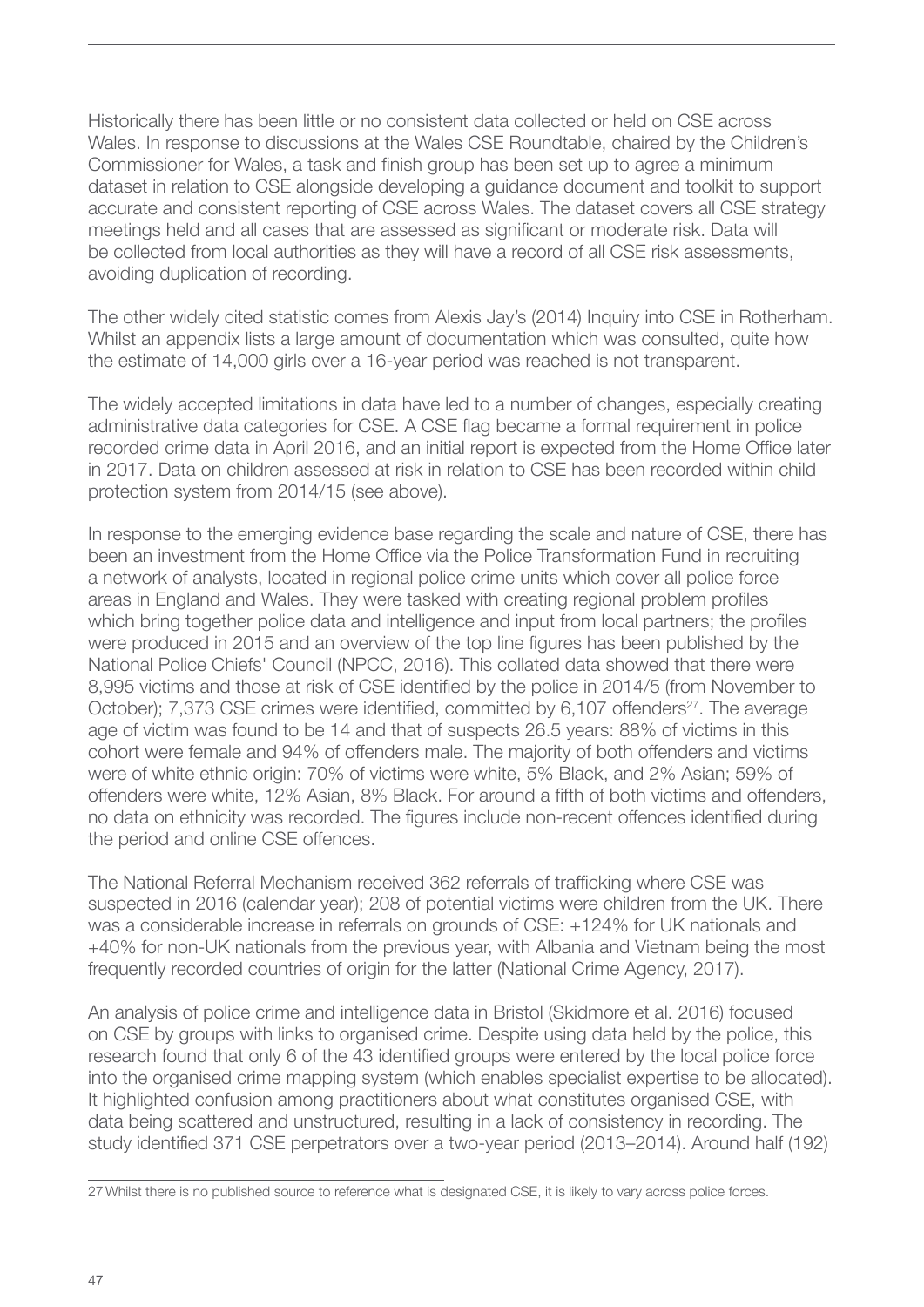<span id="page-47-0"></span>operated in groups, characteristically loose networks of associates often of similar ethnic backgrounds. The majority of perpetrators were found to be living in the same community as their victims, with each group linked to an average of 5 known victims although variation here was considerable (e.g. one was linked to 54 victims). Two-thirds of the 179 known or suspected victims had not disclosed victimisation.

## Improving data on online sexual abuse

Increasingly data on CSA and CSE perpetrator behaviour highlights the use of IT technology in identifying and targeting potential victims (see, for example, Berelowitz, 2012), and in the circulation of child abuse images. In addition, peer-to-peer sexual abuse is frequently linked to the use of messaging applications and social media. The critical question here is whether technology increases the scale and/or reach of CSA/E. The professional consensus is that the scale and reach of certain types of CSA have increased as a result of technological change. It is likely that more individuals with a sexual interest in children commit at minimum image based offences, due to low perceived risk. Individual offenders may also be able to offend more prolifically by using instant communication and guidance from other offenders met online. It is widely acknowledged that, with more children owning phones and tablets, perpetrators' access to potential victims has become easier.

A useful distinction here is between cyber-enabled and cyber-dependent crime:<sup>28</sup> the CPS lists CSA offences under cyber-enabled offences (CPS, 2017). There is no doubt that technology enables the creation and sharing of child abuse images, but this form of abuse has a long history. Newer forms of abuse such as live streaming are cyber-dependent crimes, only possible because of the technology.

The Child Exploitation and Online Protection Centre (2013) undertook an analysis of 118 indecent images which pictured 146 victims; the vast majority (120) were female, with 96% white, 4% Asian. Three quarters of images were Level 1 on the Sentencing Council Scale<sup>29</sup>, the least harmful category; a fifth depicted sexual contact between an adult and a child. A further time trend analysis between 2010 and 2013 uncovered an increase in the proportion of female victims aged under 10 and a considerable increase in Level 4 images, although Level 1 remained most prevalent.

Unlike in offline contexts where offenders typically invest time in building relationships with specific targeted children, increasingly online the pattern is to attempt to make initial contact with large numbers of children at the same time, followed by a rapid escalation for those who respond into intimidation, threats and coercion. The scale here is illustrated by referrals the National Crime Agency is receiving from industry (internet service providers), from around 400 per month in 2010 to 4,075 in 2016; in addition, 500–750 reports per month are received from the public (National Police Chiefs' Council, 2017)<sup>30</sup>.

<sup>28</sup> The National Cyber Security Strategy defines cyber-dependent crimes as "crimes that can be committed only through the use of Information and Communications Technology (ICT) devices, where the devices are both the tool for committing the crime, and the target of the crime." Cyber-enabled crimes are defined as "traditional crimes which can be increased in scale or reach by the use of computers, computer networks or other forms of ICT" (National Cyber Security Centre 2016: 17).

<sup>29</sup> Five levels are described by the Sentencing Council: Level 1 contain nudity with no sexual activity; Level 2 sexual activity between children or masturbation by child; Level 3 non-penetrative sexual activity; Level 4 penetrative sexual activity and Level 5 sadism or bestiality. More recently these have been replaced with Categories A-C with A being the severest.

<sup>30</sup> These do not equate to individual offenders.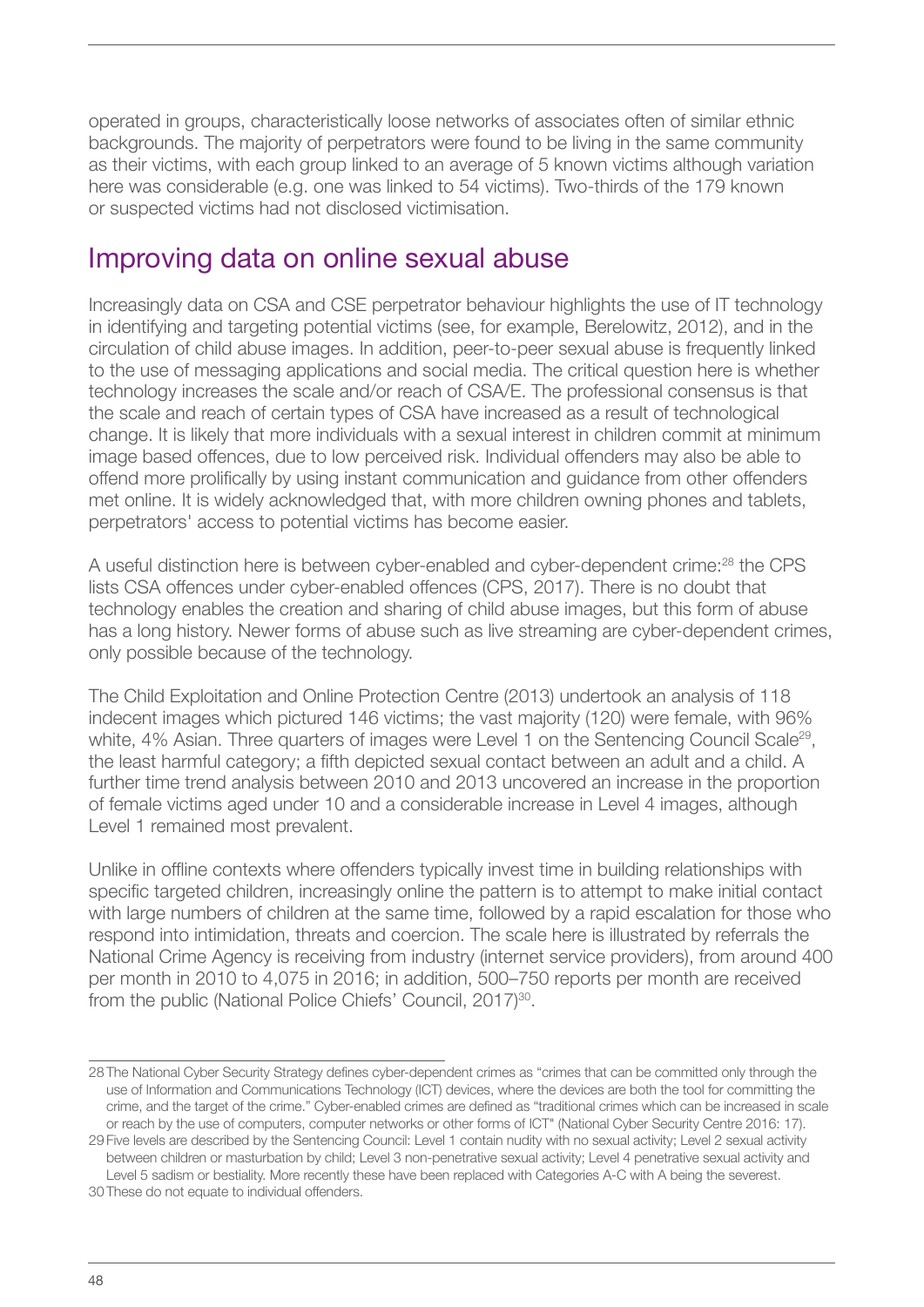The NCA's latest assessment (NCA, 2016) cites cloud storage hosted outside UK jurisdiction and live streaming as ongoing challenges. It places CSE/A in priority Band 1, with a particular focus on the proliferation of child abuse images (understood as records of abuse: the Child Sexual Exploitation Referral Bureau received 1,800 referrals a month in 2016 compared to 400 in 2010. Self-generated indecent imagery by children and young people is noted to be contributing to the proliferation. A fifth of reports to CEOP in 2012 concerned sharing of a self-generated image, 16,200 images in total. The emergence of younger, more technologically astute offenders, who are better able to hide their activity through a range of anonymisation methods including use of the 'dark web', is also noted. The NCA report suggests that, although the number of CSA-related hidden service sites in the dark web is currently low, the traffic to those sites is high. NCA reported that UK enforcement agencies identified 450 victims from abuse images in 2015/6 (Home Office, 2017).

The EU Online Safety project (Davidson et al. 2016) brought together information on victims and perpetrators of online grooming and possession, collection and distribution of child abuse images. The project involved the UK, Italy, the Netherlands and Ireland, and concluded that the UK had the highest number of identified online child abuse cases. Half of surveyed young people in the UK had been solicited online, mostly by peers: less than half had sought support compared to over three quarters in Italy. Young people's online behaviours were profiled into four distinct groups: 'adapted adolescent'; 'risk-taking aggressive adolescent'; 'inquisitive non-sexual'; and 'inquisitive sexual'. The last of these was most closely associated with online risky sexual behaviour.

An ongoing debate here is whether sexting should, in all circumstances, be considered a criminal offence when it involves under 18s, or whether it is a cyber-enabled sexual practice. Police sexting advice (College of Policing, 2016) and the related advice for schools through the UK Council for Child Internet Safety (2016) sought to deal with this issue: "Offences involving self-generated images or images obtained with consent by other children may be dealt with differently... thereby avoiding stigmatising children or causing them unnecessary fears and concerns" (College of Policing, 2016: 2) Martellozzo et al. (2016) found that, whilst around 8% of young people had shared a naked or semi-naked image of themselves with someone else, a smaller 2.5% had sent one to someone they did not know and 1.5% reporting being coerced to create such an image.

An NSPCC report (Jutte 2016) focused specifically on trying to capture activity relating to the production, sharing and viewing of online child sexual abuse images. In the absence of population-level research into the number of potential users of such material, the project applied figures from a German survey of self-reported male sexual interest in children (Dombert et al. 2016) to estimate that 450,000–590,000 males aged 18–89 in the UK may have viewed or used child sexual abuse imagery. There are acknowledged limitations to this estimate, including the limited knowledge base and the basing of estimates on the assumption that all of those with sexual interest in children and access to the internet would view images. A separate study (Giles and Alison, 2016) using similar methodology, sought to differentiate between online only offenders and those who commit contact offences: they estimated that there are between 5,042 and 25,210 individuals in the UK who access images online but also pose a risk of contact offending.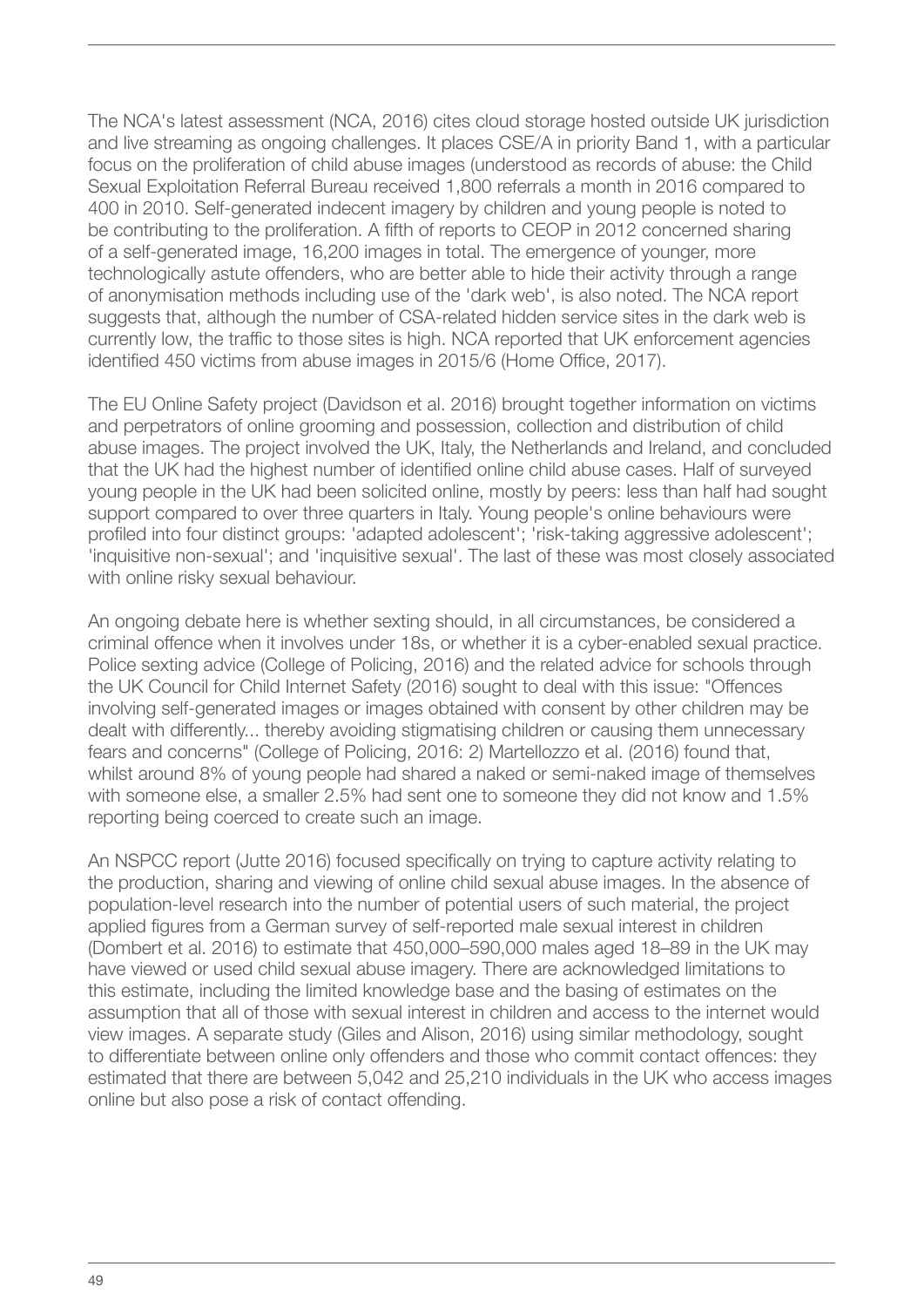# <span id="page-49-0"></span>**Reflections**

Whilst prevalence studies are undertaken with random samples of the wider population, data from agencies has a different purpose: it is case management information at local and national levels. As such, what is and is not recorded reflects the needs, understanding and priorities of agencies, which vary. What cases come to the attention of agencies is affected by wider social awareness and by policy priorities, meaning that it can be skewed in certain directions at specific points in time. If agency data is to become a better data resource, agreement is needed on what key pieces of information matter and why, which would in turn enable a common basic data template to be drawn up which agencies attempt to meet. The expert workshops for this project agreed that such a template should cover: victims; perpetrators; forms and contexts of abuse; online elements; and agency processes, actions and outcomes. A draft template has been developed as part of this strand of work, which will be further refined through piloting in the next year.

Significant data gaps have been identified: age, ethnicity, disability in relation to children were noted by HM Inspectorate of Constabulary (2015) as not consistently reported in police data. Limited information about perpetrators, especially multiple perpetrators, and their relationship to the child was noted by the Office of the Children's Commissioner (Berelowitz, 2013), and has been evident in this review. The forms and contexts of abuse are not always recorded systematically, making tracing patterns over time problematic.

Whilst there remains uncertainty as to whether CSA/E are changing in nature, there has been an increase in reporting of sexual abuse to the police, possibly linked to high profile cases and repeated positive messaging. There is also evidence of under-recording in child protection data. The introduction of the CSE flag in police data means that this data is coming on stream, albeit currently combining actual cases and those at risk. The next challenge here is to create agreed protocols across agencies for separating the two, whilst enabling updating when an 'at risk' case becomes a confirmed one.

There is an ongoing discussion in both England and Wales about the extent to which the current CSE indicators discriminate neither between CSE and CSA nor between pre-abuse vulnerabilities and post-abuse consequences (Beckett, 2011; Jago et al. 2011). Klatt et al. (2014) argue that there is a need to develop more specificity about which vulnerabilities are specifically and consistently associated with sexual exploitation. The Centre of expertise has a strand of work which is exploring these issues.

Experts at the two project workshops noted that the grooming model has predominated in the development of approaches to CSE, including in the indicators, and that this has meant that some forms – such as young people selling sex outside the involvement of organised exploiters – have been neglected or even excluded. With the increase in agency data on CSE, it should now be possible to map the forms and contexts of CSE they are currently encountering, explore regional variations, and move towards a more accurate framing.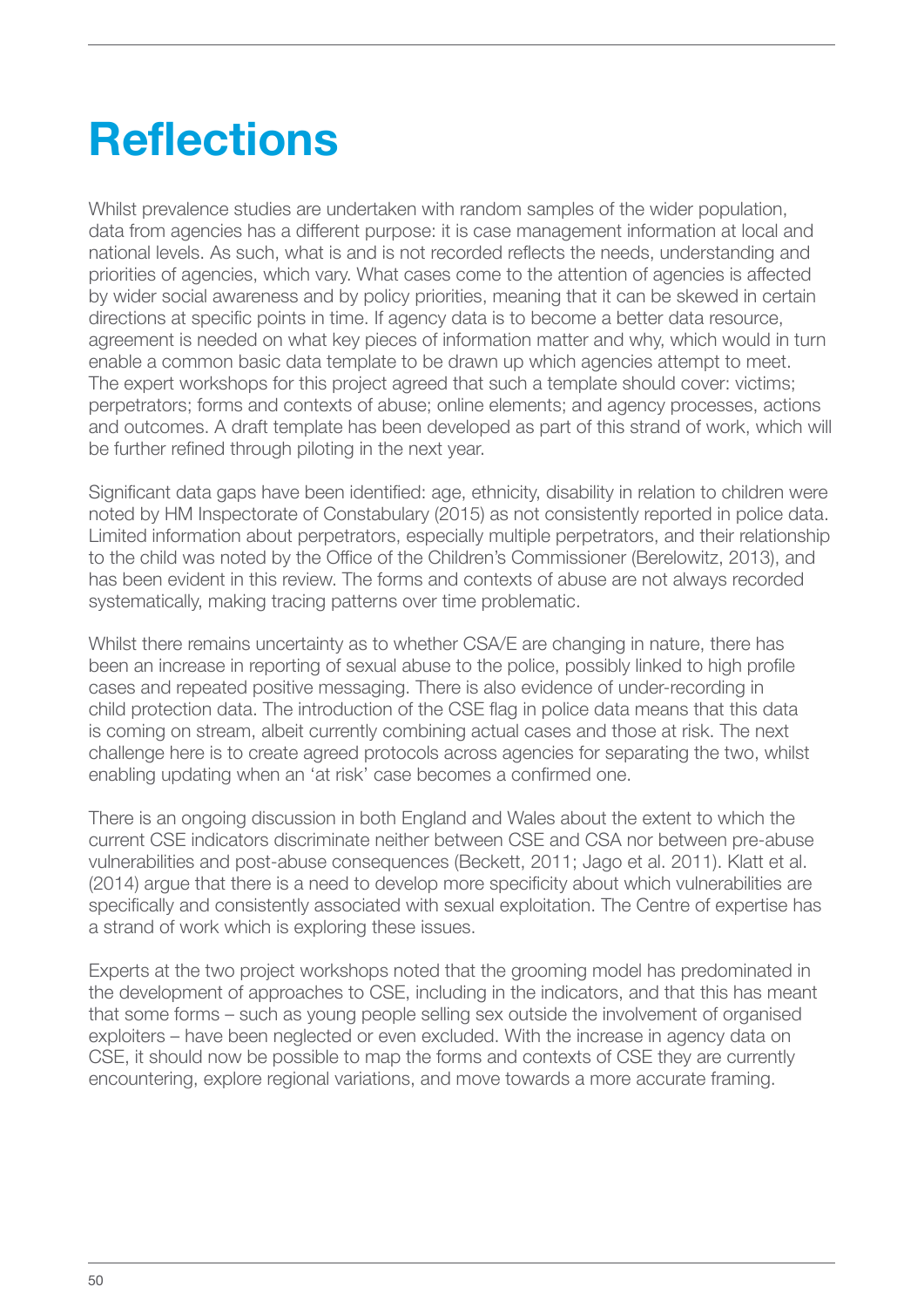## <span id="page-50-0"></span>**Conclusions**

Here we present a summary of the key evidence compiled for this review.

- Prevalence studies reach somewhat different estimates on the scale of CSA, in large part due to different definitions and methodological approaches. This is the case for the two most recent covering England and Wales: ONS (2016a) limited perpetration to adults, whereas Radford et al. (2011) included a substantial proportion of abuse by peers. This suggests that variations in methods and questions have tapped different experiences, all of which should come within CSA. Thus, each represents an underestimate of the actual scale.
- Taking into account the variations in the prevalence studies for England and Wales<sup>31</sup>, the data suggest that some 15% of girls/young women and 5% of boys/young men experience some form of sexual abuse before the age of 16, including abuse by adults and peers. The methods used and number of questions asked affect estimates; at the higher end, international estimates reach 30% for girls and 23% for boys.
- Ongoing abuse that includes some form of penetration is a far lower figure.
- The vast majority of perpetrators are male (always over 90% in prevalence studies) and most are known to the child and young person in some way.
- CSE has yet to be effectively included in prevalence studies.
- Measurement of duration and frequency could be improved.
- Data on online is largely missing in prevalence studies, and future studies need to address this.
- Whilst we have stronger headline data from both prevalence and agency data, there is not enough depth to map across key themes, especially the contexts and locations of abuse and data on perpetrators.
- Whilst CSE is located within CSA, the boundaries between the two have shifted over time, with CSE becoming a more expanded concept. This makes tracing change over time difficult.
- It is important to separate conceptually forms of and contexts for abuse, to avoid making unwarranted assumptions. For example, seeing sexual abuse in families as separate from CSE means that cases where family members are involved in CSE are lost from view. Online is both a new context and generating new forms of abuse.
- Administrative data tells us how many cases are being reported or identified and recorded, but it remains the case that much CSA/E remains hidden.
- In children's social care data since 1994/5, a declining number of children are on child protection plans for sexual abuse in England and Wales, although numbers increased slightly in 2015/6 and since 2014/5 CSE risk is recorded at a far higher level – 17,600 in 2015/6.

<sup>31</sup> Includes ONS (2016b), Radford et al. (2011) and Fundamental Rights Agency (2014)..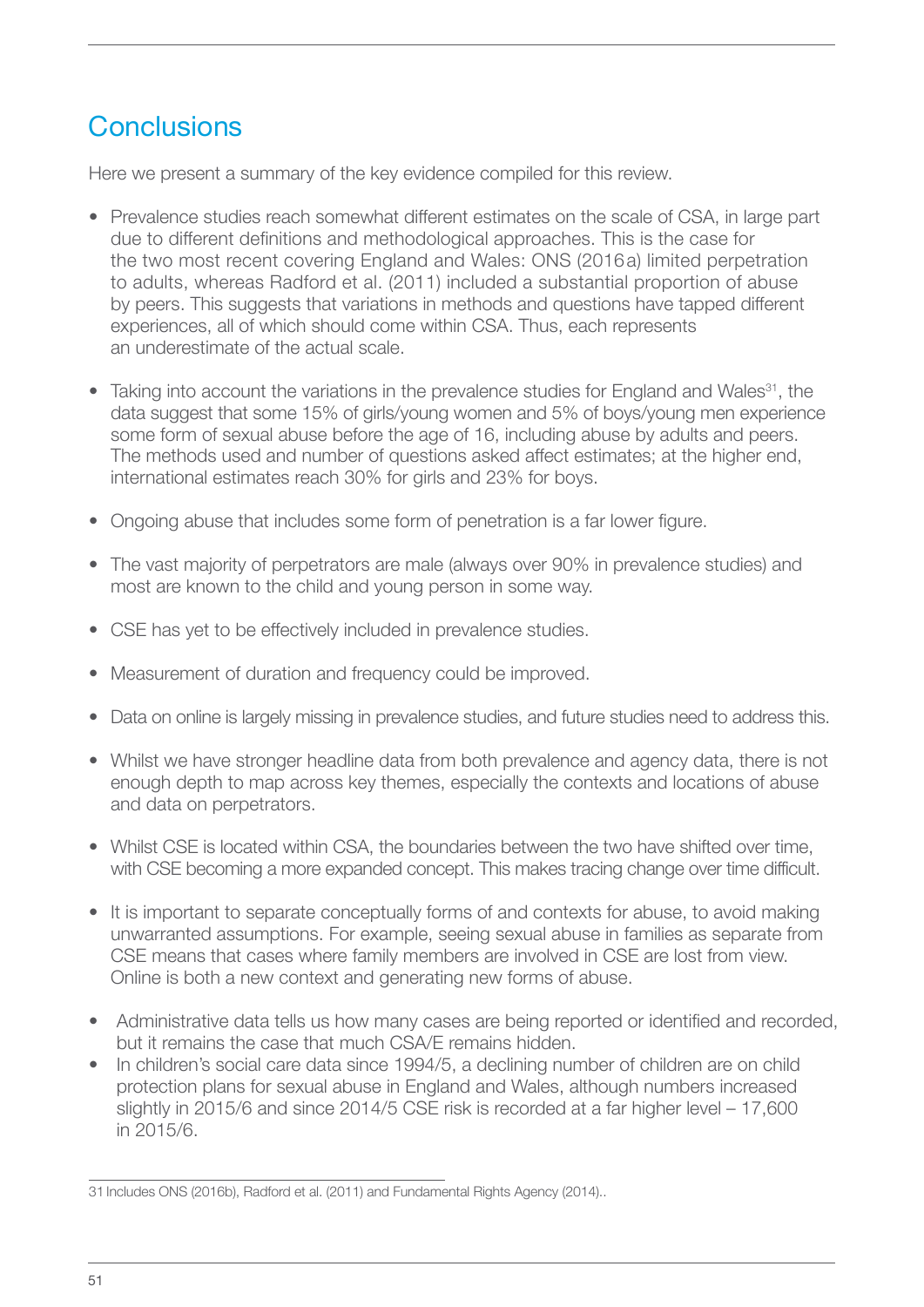- Children on child protection plans under CSA are more likely to be female and older than children recorded under other categories of abuse.
- There are strong regional variations in the proportions of the child population registered as in need or at risk in relation to CSA and CSE – an issue that deserves more detailed attention.
- In contrast, police recorded crime, prosecution and court data shows a strong and continued upwards trend of CSA offences, prosecutions and convictions.
- Again, regional variations are marked, but not easily mapped onto those from local authorities.
- There is considerable attrition of cases through charge, prosecution and conviction, but the patterns are different across offences. Sexually abusive image offences are the most likely to be proceeded with and to result in a conviction, linked to the availability of material evidence.
- CPS and MoJ data show that 98% of defendants were male, and peers are a small and falling proportion of those prosecuted.
- Data profiling victims and perpetrators and the contexts of abuse could be improved.
- There is limited data collected by health services currently, although there are some pilots and research projects in train.

We return to the aims of this study and the extent to which these have been met over the five months of the study.

*• Establish a best estimate of the scale of CSA/E, drawing on the current evidence base and informed by expert input on the quality, reliability and extrapolation potential of this*  data. As far as possible, estimates should be provided at national and local level *in England and Wales.*

This paper sets out the quality, reliability and extrapolation potential of the current evidence base, and highlights a series of gaps and challenges to be addressed in the future. Our two best prevalence measures have tapped different forms and contexts of CSA; a best estimate would combine the two, although that is not possible in terms of the actual data.

Agency data does now allow for regional analysis, and reveals wide variations which are not currently well understood. There are also serious gaps which make the actual number of current victims of both CSA and CSE difficult to estimate and fail to record important data on perpetrators, the duration of abuse and other contextual information.

*• Keep abreast of future changes in data collection, providing informed comment as needed on the interpretation of new data.* 

The expert working group provided access to future plans for improving data and when new data streams will be accessible at government department level.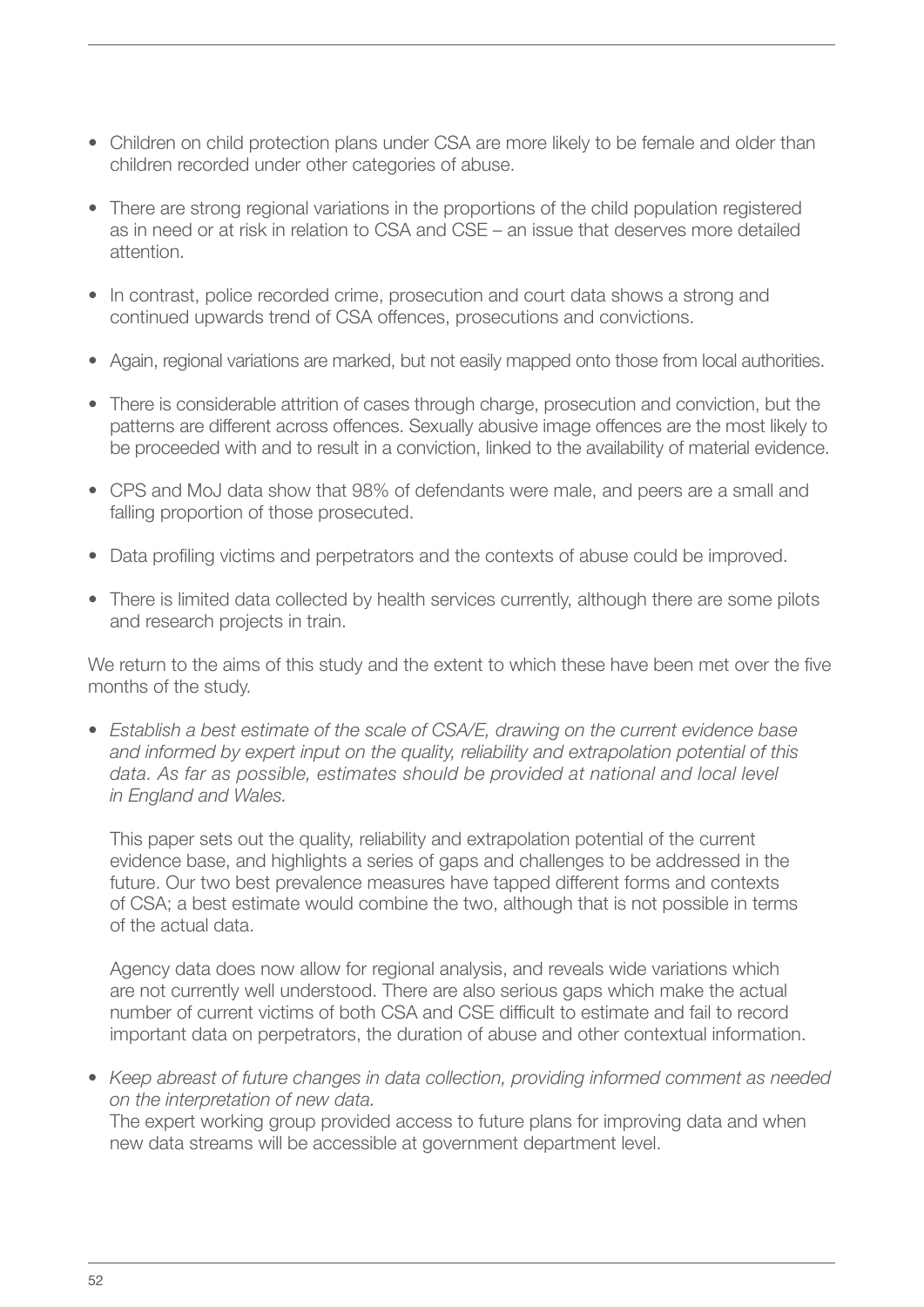<span id="page-52-0"></span>• Make proposals for a feasible new methodological framework to assess the scale of *CSA/E and its various forms, building on current promising approaches and adding innovative methods.* 

A data template has been devised, to be piloted in the next year, which would address some of the gaps and challenges already noted above. We do not, however, underestimate the implications of multiple agencies adjusting their IT systems. The challenge in both prevalence research and administrative data of consistently distinguishing between CSA and CSE also remains.

• *Review promising practice in recording. Where reporting is high, what are the reporting and recording procedures followed? Possible case matching of areas with similar demographics but different practices and reported levels of CSA/E.*

It has not been possible in the timescale to drill down to this level, but the groundwork of analysing data regionally to identify potential case study areas has been completed.

## Future work

The Centre of expertise will continue to focus on improving the understanding and quality of data on CSA and CSE. This project has identified a series of future steps which will contribute to this.

- To advocate for the UK Government to commit to commissioning a regular CSA prevalence study, under the auspices of the Office for National Statistics (see briefing).
- To advocate for organisations carrying out similar surveys and longitudinal cohort studies on linked issues to consider including a module on CSA (see briefing).
- To create a series of nested data visualisations which present the best estimates of what we know from prevalence and agency data. These will be updated each year by the Centre for expertise as new data comes online.
- To maintain the conversation and exchange between academics and data holders which this project has enabled, through biannual meetings in which improvements in the evidence base will be explored.
- To bring together a smaller group of methodologists who will explore potential improvements in survey questions which might enable differentiation between CSA and CSE, and to consult with young people on these.
- To develop a best practice prevalence module on CSA/E which could be used in existing surveys, and to explore whether there are appropriate longitudinal cohort studies in which it might be nested.
- To pilot the data template over the next year in order to ensure that the fields and categories are the right ones, and to test how onerous or useful it might be for agencies.
- To explore in more depth the regional variations in identification rates.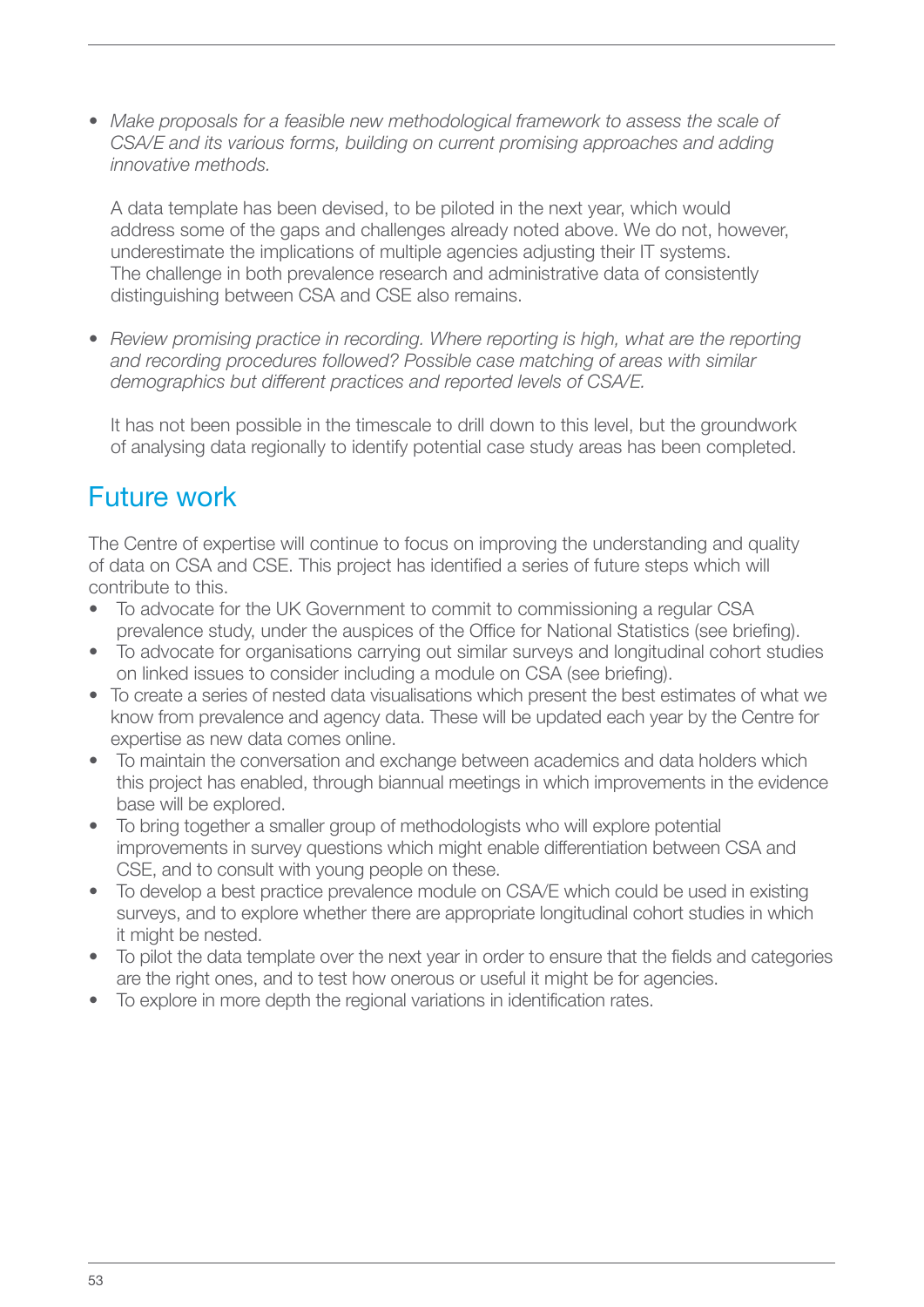# <span id="page-53-0"></span>**References**

All Wales Child Protection Procedures Review Group (2013) *Safeguarding and Promoting the Welfare of Children Who Are at Risk of Abuse through Serial Exploitation: All Wales Protocol.* Cardiff: AWCPPRG.

Association of Directors of Children's Services (2016) *Research Report. Safeguarding Pressures Phase 5*. London: ADCS

Alexander, S., Meuwese, S. and Wolthuis A. (2000) Policies and developments relating to sexual exploitation of children: the legacies of the Stockholm conference. *European Journal on Criminal Policy and Research*, 8: 479–501.

Baker, A.W. and Duncan, S.P. (1985) Child sexual abuse: A study of prevalence in Great Britain. *Child Abuse and Neglect,* 9(4): 457–467.

Barth J., Bermetz, L., Heim, E., Trelle, S. and Tonia, T. (2013) The current prevalence of child sexual abuse worldwide: A systematic review and meta-analysis. *International Journal of Public Health*, 58: 469–83.

Barnardo's (2011) *Puppet on a string. The urgent need to cut children free from sexual exploitation.* Essex: Barnardo's.

Barnardo's (2017) *Impact Report 2016*. Essex: Barnardo's.

Bentley, H., O'Hagan, O., Brown, A., Vasco, N., Lynch, C., Peppiate, J., Webber, M., Ball, R., Miller, P., Byrne, A., Hafizi M. and Letendrie, F. (2017) *How safe are our children? The most comprehensive overview of child protection in the UK.* London: NSPCC.

Berelowitz, S., Firmin, C., Edwards, G. and Gulyurtlu, S. (2012) *"I thought I was the only one in the world. The only one in the world" The Office of the Children's Commissioner's Inquiry into Child Sexual Exploitation in Gangs and Groups. Interim report.* London: Office of the Children's Commissioner.

Berelowitz, S., Clifton, J., Firmin, C., Gulyurtlu, S., and Edwards, G. (2013) *"If only someone had listened" The Office of the Children's Commissioner's Inquiry into Child Sexual Exploitation in Gangs and Groups. Final report.* London: Office of the Children's Commissioner.

Bolen R. and Scannapieco, M. (1999) Prevalence of child sexual abuse: A corrective metaanalysis. *Social Services Review,* 73:281–313.

Brayley, H. and Cockbain, E. (2014) British Children Can Be Trafficked Too: Towards an Inclusive Definition of Internal Child Sex Trafficking. *Child Abuse Review,* 23(3): 171–184.

Briere, J. and Runtz, M. (1989) University males' sexual interest in children: predicting potential indices of "pedophilia" in a nonforensic sample. *Child Abuse and Neglect*, 13(1): 65–75

Bunting, L. (2014) Invisible victims: recorded crime and children in the UK. *Child Abuse Review,* 23: 200–213

Burgess, A. and Clark, M. (1984) *Child Pornography and Sex Rings.* New York: Lexington Books.

Child Exploitation and Online Protection Centre (2013) *Threat assessment of Child Sexual Exploitation and Abuse*. London: CEOP.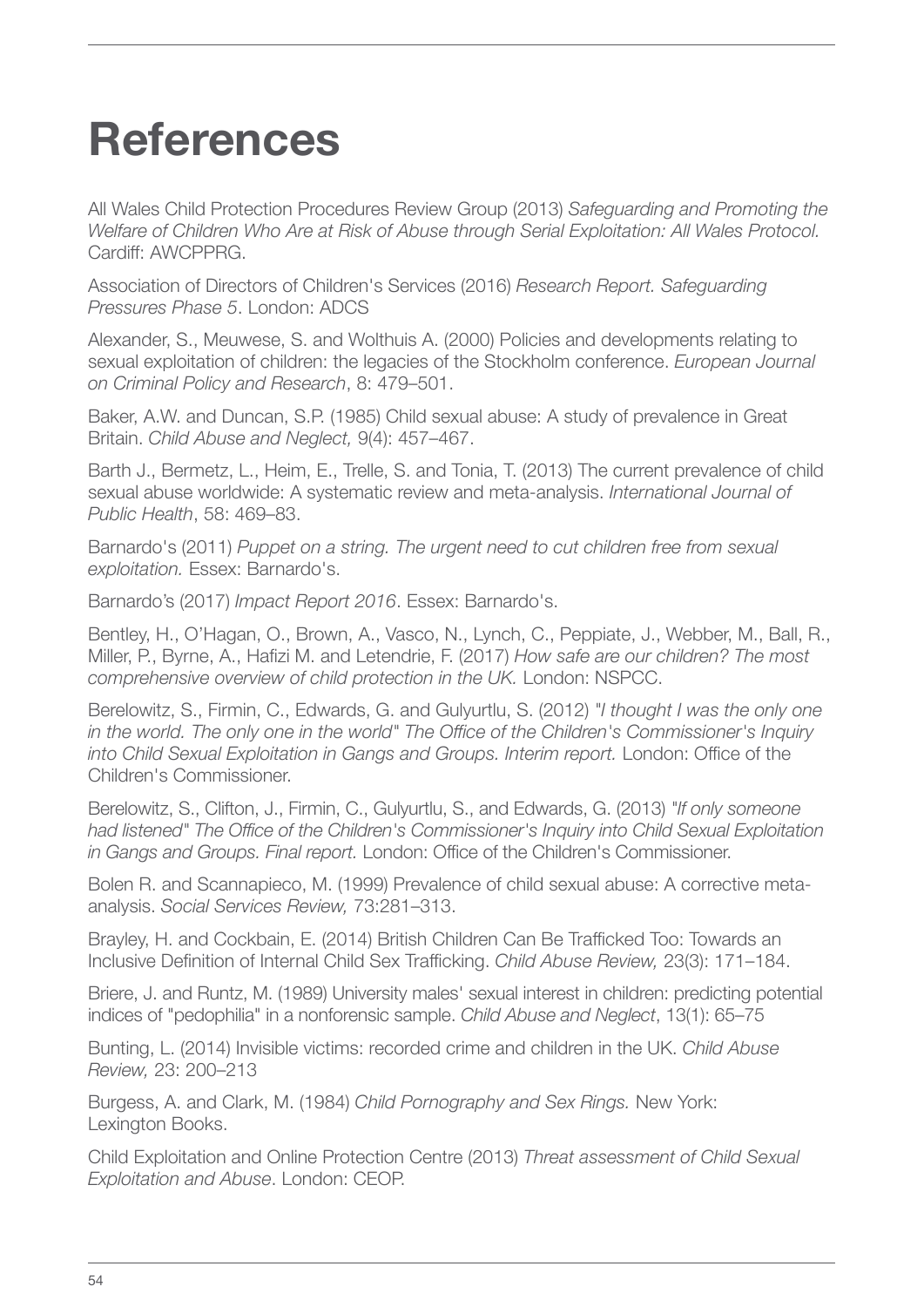College of Policing (2016) *Briefing Note: Police action in response to youth produced sexual imagery ('Sexting').* London: College of Policing.

Crown Prosecution Service (2017) *Cybercrime - Legal Guidance* [webpage]. Available at: [www.cps.gov.uk/legal/a\\_to\\_c/cybercrime](http://www.cps.gov.uk/legal/a_to_c/cybercrime) [Accessed 19 June 2017].

Crown Prosecution Service (2016) *Violence against Women and Girls crime report 2015-16.* London: CPS.

Cockbain, E. (2013). Grooming and the 'Asian sex gang predator': the construction of a racial crime threat. *Race & Class,* 54(4): 22-32

Davidson, J., DeMarco, J., Bifulco, A., Bogaerts, S., Caretti, V., Aiken, M., Cheevers, C., Corbari, E., Scally, M., Schilder, J., Schimmenti, A. and Puccia, A. (2016) *Enhancing police and industry practice. EU child online safety project.* London: Middlesex University.

Department for Education (2015) *Working Together to Safeguard Children: A Guide to Inter-Agency Working to Safeguard and Promote the Welfare of Children.* London: DfE.

Department for Education (2017) *Child sexual exploitation. Definition and a guide for practitioners, local leaders and decision makers working to protect children from child sexual exploitation.* London: DfE.

Dombert, B., Schmidt, A.F., Banse, R., Briken, P., Hoyer, J., Neutze, J. and Osterheider, M. (2016) How common is men's self-reported sexual interest in prepubescent children? *Journal of Sex Research*, 53(2): 214–23.

Euser, S., Van Ijzendoorn, M.H., Pronzie, P. and Bakermans-Kranenburg, M.J. (2010) Prevalence of child maltreatment in the Netherlands. *Child Maltreatment,* 15(1): 5–17.

Euser, S., Alink, L.R.A., Tharner, A., van Ijzendoorn, M.H. and Bakermans-Kranenburg, M.J. (2013) The prevalence of child sexual abuse in out-of-home care. A comparison between abuse in residential and foster care. *Child Maltreatment*, 18(4): 221-231.

Finkelhor, D. (1979) *Sexually Victimized Children.* New York: Free Press.

Finkelhor, D., Sahttuck, A., Turner, H.A. and Harmby, S. (2014) The Lifetime Prevalence of Child Sexual Abuse and Sexual Assault Assessed in Late Adolescence. *Journal of Adolescent Health*, 5(3): 329-333.

Flood, S. and Holmes, D. (2016) *Child neglect and its relationship to other forms of harm – responding effectively to children's needs.* Devon: Dartington Research in Practice.

Fundamental Rights Agency (2014) *Violence Against Women: An EU Wide Survey – Main Results.* Luxembourg, European Union: FRA.

Gallagher, B. (1998) *Grappling with smoke: investigating and managing organised child sexual abuse: a good practice guide.* Policy Practice Research Series. London: NSPCC.

Giles, S. and Alison, L. (2016) Safeguarding children through evidence based policing of indecent image offenders. *Lancet Psychiatry.* [Awaiting publication]

Gorey, K. and Leslie, R. (1997) The prevalence of child sexual abuse: Integrative review adjustment for potential response and measurement biases. *Child Abuse Neglect,* 21:391–8.

Hallett, S. (2017) Making sense of child sexual exploitation. *Exchange, abuse and young people.* Bristol: Policy Press.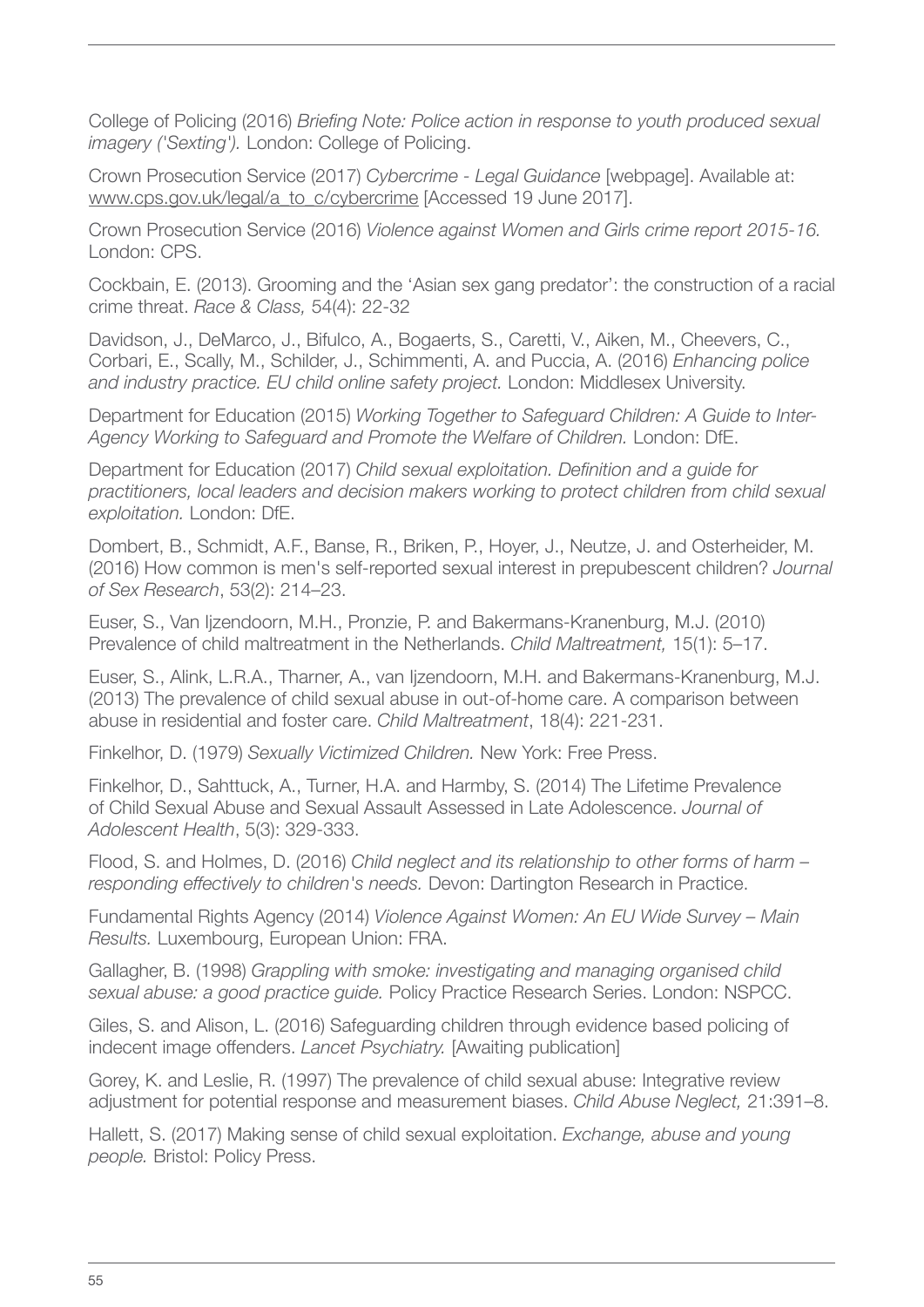Harper, Z. and Scott, S. (2005) *Meeting the needs of sexually exploited young people in London.* Essex: Barnardo's.

HM Inspectorate of Constabulary (2014) *Crime-recording: making the victim count. The final report of an inspection of crime data integrity in police forces in England and Wales*. London: HMIC.

HM Inspectorate of Constabulary (2015) *In harm's way: The role of the police in keeping children safe.* London: HMIC.

HM Inspectorate of Constabulary (2017) *State of policing. The annual assessment of policing in England and Wales 2016*. London: HMIC.

Home Office (2017) *Tackling Child Sexual Exploitation. Progress report.* London: Home Office.

Itzin, C. (2001) Incest, paedophilia, pornography and prostitution: making familial males more visible as the abusers. *Child Abuse Review*, 10(1): 35–48.

Jay, A. (2014) *Independent inquiry into Child Sexual Exploitation in Rotherham 1997-2013.*  Rotherham: Rotherham Council.

Jud, A., Fegert, J. and Finkelhor, D. (2016) On the incidence and prevalence of child maltreatment: a research agenda. *Child and Adolescent Psychiatry and Mental Health*, 10:17.

Jutte, S. (2016). *Online child sexual abuse images. Doing more to tackle demand and supply.*  London: NSPCC.

Kelly, L., Regan, L. and Burton, S. (1991) *An exploratory study of the prevalence of sexual abuse in a sample of 16–21-year-olds. Final report to the ESRC.* London: University of North London.

Kelly, L., Regan L. and Burton, S. (2000) Sexual exploitation: a new discovery or one part of the continuum of sexual abuse in childhood? In Itzin, C. (ed.) *Home Truths about Child Sexual Abuse: a Reader.* London: Routledge.

Jago, S., Arocha, L., Brodie I., Melrose, M., Pearce, J. and Warrington, C. (2011) *What's going on to safeguard children and young people from sexual exploitation? How local partnerships respond to child sexual exploitation.* Luton: University of Bedfordshire.

Klatt, T., Cavner, D. and Egan, V. (2014) Rationalising predictors of child sexual exploitation and sex-trading. *Child Abuse Neglect,* 38(2):252-60.

Martellozzo, E., Monaghan, A., Adler, J.R., Davidson, J., Leyva, R. and Horvath, M. (2016) *"… I wasn't sure it was normal to watch it." A quantitative and qualitative examination of the impact of online pornography on the values, attitudes, beliefs and behaviours of children and young people.* London: Middlesex University.

McGee, H., Garavan, R., deBarra, M., Byrne, J. and Conroy, R. (2002) *The SAVI Report. Sexual Abuse and Violence in Ireland. A national study of Irish experiences, beliefs and attitudes concerning sexual violence.* Dublin: Liffey Press.

Melrose, M. (2012). Twenty-first century party people: Young people and sexual exploitation in the new millennium. *Child Abuse Review*, 22(3):155–168.

Ministry of Justice (2016) *Criminal Justice Statistics 2015.* England and Wales. *Ministry of Justice Statistical Bulletin.* London: Ministry of Justice.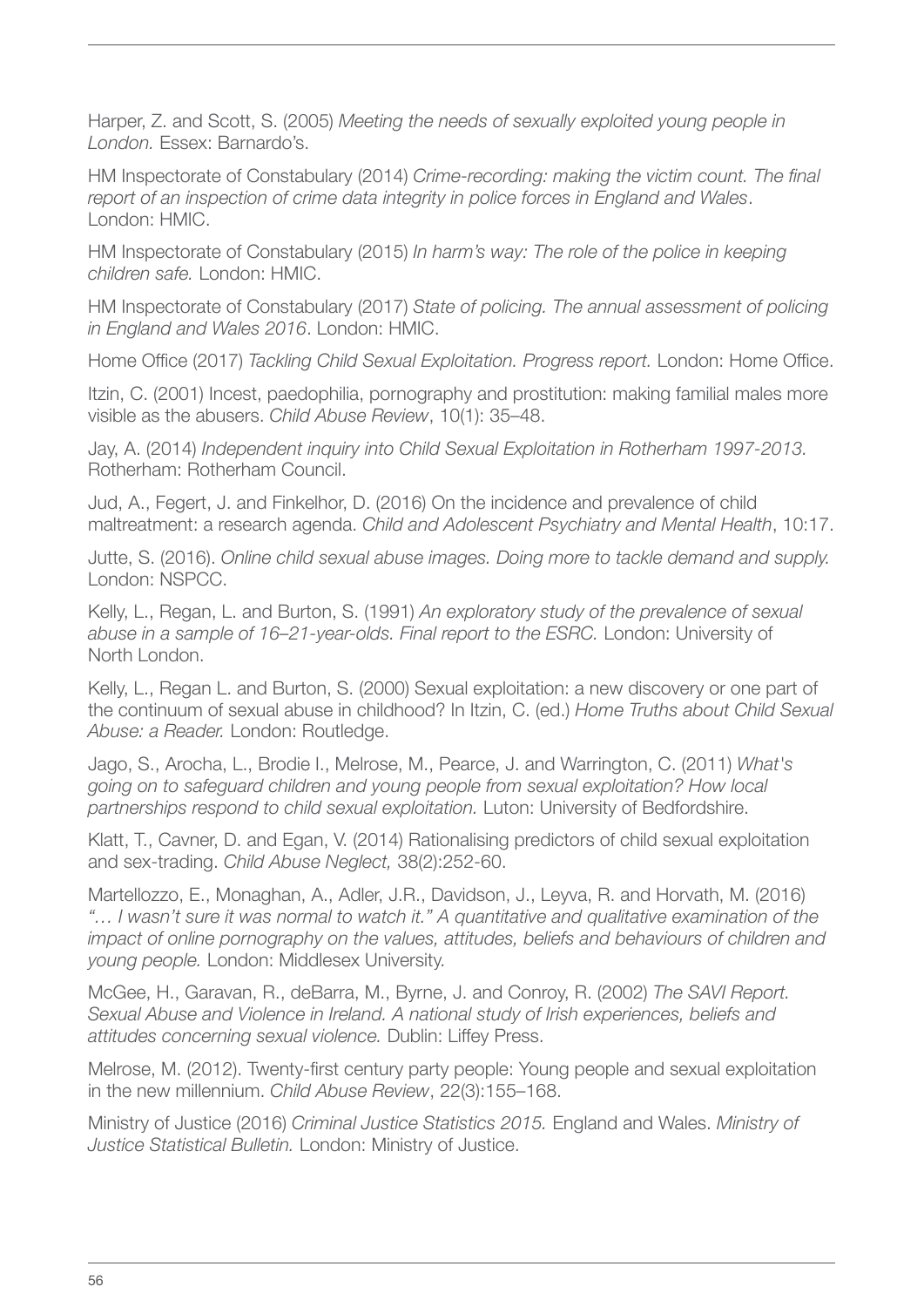National Crime Agency (2016) *National Strategic Assessment of Serious and Organised Crime 2016.* London: NCA.

National Crime Agency (2017) *National Referral Mechanism Statistics – End of year summary 2016.* London: NCA.

National Cyber Security Centre (2016) *National Cyber Security Strategy 2016-2021.* London: National Cyber Security Centre.

National Police Chiefs' Council (2016) *Problem Profile: Child Sexual Exploitation Offences across England and Wales (November 2014 to October 2015).* Available at: [www.npcc.police.uk/documents/CSEProblemProfile.pdf](http://www.npcc.police.uk/documents/CSEProblemProfile.pdf) [Accessed 19 June 2017].

National Police Chiefs' Council (2017) Letter from Chief Constable Simon Bailey QPM, National Policing Lead for Child Protection and Abuse Investigation and Violence & Public Protection, to the Chair of the Home Affairs Committee, 10 March 2017.

Nelson, S. (2016) *Tackling child sexual abuse. Radical approaches to prevention, protection and support.* Policy Press: University of Bristol.

Office for National Statistics (2016a) *Abuse during childhood: Findings from the Crime Survey for England and Wales, year ending March 2016.* Titchfield: ONS.

Office for National Statistics (2016b) *Crime in England and Wales: year ending March 2016.* Titchfield: ONS.

Office for National Statistics (2017) *Overview of violent crime and sexual offences.* Titchfield: ONS.

Office of the Children's Commissioner and Berelowitz, S. (2012) *Briefing for the Rt Hon Michael Gove MP Secretary for Education, on the emerging findings of the Office of the Children's Commissioner's Inquiry into Child Sexual Exploitation in Gangs and Groups, with a special focus on children in care.* London: Office of the Children's Commissioner.

Office of the Children's Commissioner (2015) *Protecting children from harm: A critical assessment of child sexual abuse in the family network in England and priorities for action.*  London: Office of the Children's Commissioner.

Pereda, N., Guilera, G., Forns, M. and Gomez-Benito, J. (2009) The prevalence of child sexual abuse in community and student samples: A meta-analysis. *Clinical Psychology Review*, 29:328–38.

Radford, L., Corral, S., Bradley, C., Fisher, H., Bassett, C., Howat, N. and Collishaw, S. (2011) *Child abuse and neglect in the UK today.* London: NSPCC.

Skidmore, M., Garner, S., Crocker, R., Webb, S., Graham, J. and Gill, M. (2016) *Organised crime and child sexual exploitation in local communities* London: The Police Foundation & Perpetuity Research.

Smiljanich, K. and Briere, J. (1996) Self-reported sexual interest in children: sex differences and psychosocial correlates in a university sample. *Violence and Victims,* 11(1): 39–50.

Stoltenborgh, M., van IJzendoorn, M.H., Euser, E.M. and Bakermans-Kranenburg, M.J. (2011) A global perspective on child sexual abuse: meta-analysis of prevalence around the world. *Child Maltreatment*, 16:79–101.

UK Council for Child Internet Safety (2016) *Sexting in schools and colleges: responding to incidents and safeguarding young people.* London: UKCCIS.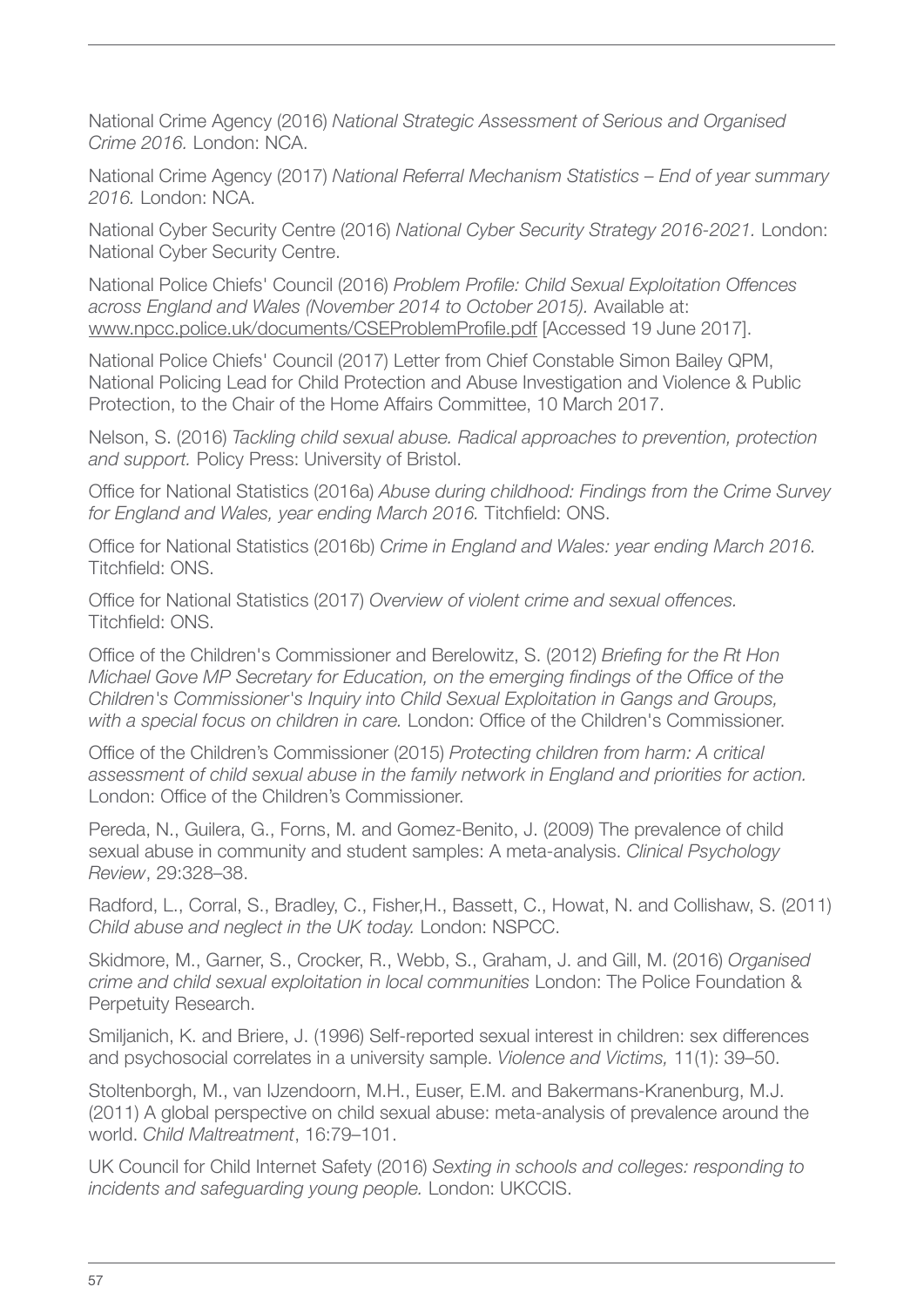# <span id="page-57-0"></span>**Appendix 1**

Here key aspects of method, and especially the questions asked, are recorded for each of the studies addressed in the prevalence section.

# Crime Survey for England and Wales

## Framing

Crime victimisation survey

## Definition

Sexual assault by rape or penetration (including attempts): sexual assault by penetration of a [mouth, vagina or anus; or mouth or anus] with a penis, or penetrated their [vagina or anus; or anus] with an object (including fingers).

Other sexual assaults including indecent exposure or unwanted touching: the category includes indecent exposure (as in, flashing), or being touched sexually whether it was agreed to or not (for example, groping, touching of breasts or bottom, kissing).

### Sample

The survey had a nationally representative sample of 35,324 adults with a response rate of 72%. The self-completion module on abuse during childhood had a sample of 20,582 adults aged 16-59.

## Method

Interview at respondent's home address, with CSA questions given to the respondent to selfcomplete (computer-assisted self-interviewing)

## **Questions**

- 1. Thinking about any time before you were 16 years old, did any ADULT ever do any of the following things to you?
	- Indecently exposed themselves to you (i.e. flashing)
	- Touched you sexually whether you agreed to it or not (e.g. groping, touching of breasts or bottom, kissing)
- 2. Thinking about any time before you were 16 years old, did any ADULT ever do any of the following things to you?
	- Penetrated your [mouth, vagina or anus/mouth or anus] with their penis
	- Penetrated your [vagina or anus/mouth or anus] with an object (including fingers)
- 3. Thinking about any time before you were 16 years old, did any ADULT ever do any of the following things to you?
	- ATTEMPTED to penetrate your [mouth, vagina or anus/mouth or anus] with their penis
	- ATTEMPTED to penetrate your [mouth, vagina or anus/mouth or anus] with an object (including fingers)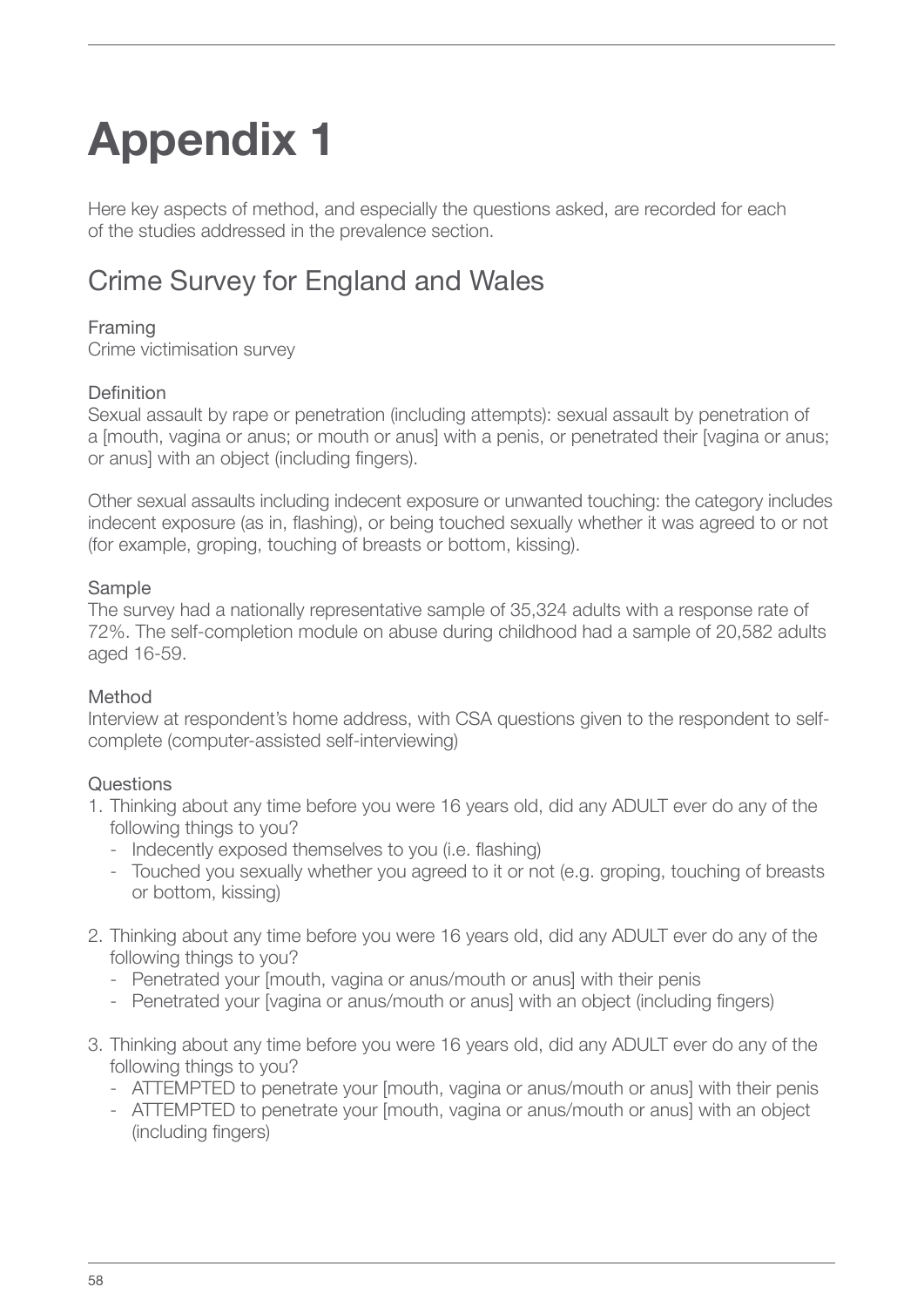## <span id="page-58-0"></span>NSPCC study

## Framing

Child maltreatment survey

## Definition

Uses both that in Working Together and the criminal law, not research definition

## Sample

2160 parents of under 11s 2275 11-17s with input from parents 1761 18-24 year olds

## Method

Computer-assisted self-interviewing, listening on headphones and entering responses

## **Questions**

This is the whole module. Those questions marked \* are CSA; the others might be but not enough data to make a decision

- \*1. At any time in ([CHILD]'s/your) life/Before you were 18), did a grown-up touch ([CHILD]'s/ your) private parts when they SHOULDN'T have, or MAKE ([CHILD]/you) touch their private parts or did a grown-up FORCE ([CHILD]/you) to have sex?
- \*2. Now think about other young people, like from school, a friend, (IF YOUTH/RETRO SURVEY: a boyfriend or girlfriend,) or even a brother or sister. At any time in ([CHILD]'s/your) life/Before you were 18), did another child or teenager MAKE ([CHILD]/you) do sexual things?
- \*3. At any time in ([CHILD]'s/your) life/Before you were 18), did anyone TRY to force ([CHILD]/ you) to have sex, that is sexual intercourse of any kind, even if it didn't happen?
- \*4. At any time in ([CHILD]'s/your) life/Before you were 18), did anyone make ([CHILD]/you) look at their private parts by using force or surprise, or by "flashing"
- 5. At any time in ([CHILD]'s/your) life/Before you were 18), did anyone hurt ([CHILD]'s/ your) feelings by saying or writing something sexual about ([CHILD]/you) or ([CHILD]'s/ your) body?
- 6. (only for 12+) At any time in your life/Before you were 18), did you do sexual things with anyone 18 or older, even things you wanted?
- 7. (only for 16-24) Since you were 16, have you done/And thinking back to when you were 16 or 17, did you do) sexual things with anyone who was in a position of trust, such as a teacher or personal adviser, even things you both wanted?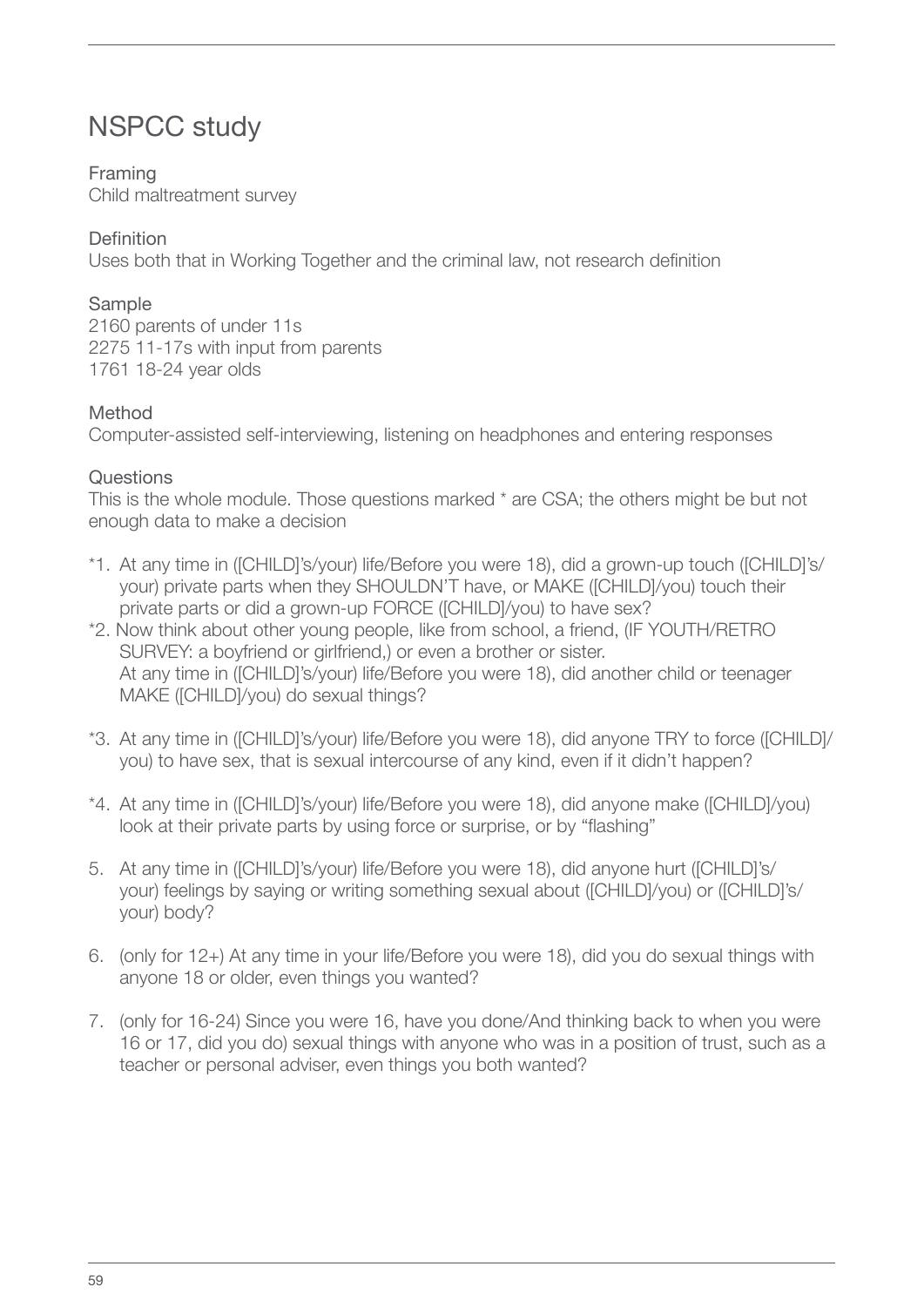- <span id="page-59-0"></span>8. (only for 18-24) Now thinking about things that might have happened before you were 16. a. Before you were 16, were you hugged or kissed in a sexual way, whether you agreed
	- to it or not?
	- b. Before you were 16, did you have full sexual intercourse?
	- c. Before you were 16, did you have anal intercourse?
	- d. Before you were 16, did you have oral sex?
	- e. Before you were 16, did someone put their finger, tongue or an object into your (IF FEMALE: "vagina or") anus?

## EU Fundamental Rights Agency survey

## Framing

Violence against women survey

## Definition (via methodology)

Under the age of 15, by an adult 18 or over, contact and non-contact

## Sample

Minimum 1,500 in each member state aged 18-74 N=42,002 Multistage random probability sampling

## Method

Paper and pencil interview and computer-assisted self-interviewing, with CSA questions given to the respondent to self-complete.

## **Questions**

Before the age of 15, how often did an adult who was 18 years or over do the following to you, when you did not want them to?

- Expose their genitals to you.
- Make you pose naked in front of any person or in photographs, video or an internet webcam.
- Touch your genitals or breasts against your will.
- Make you touch their private parts genitals or breasts.

Force you to have sexual intercourse.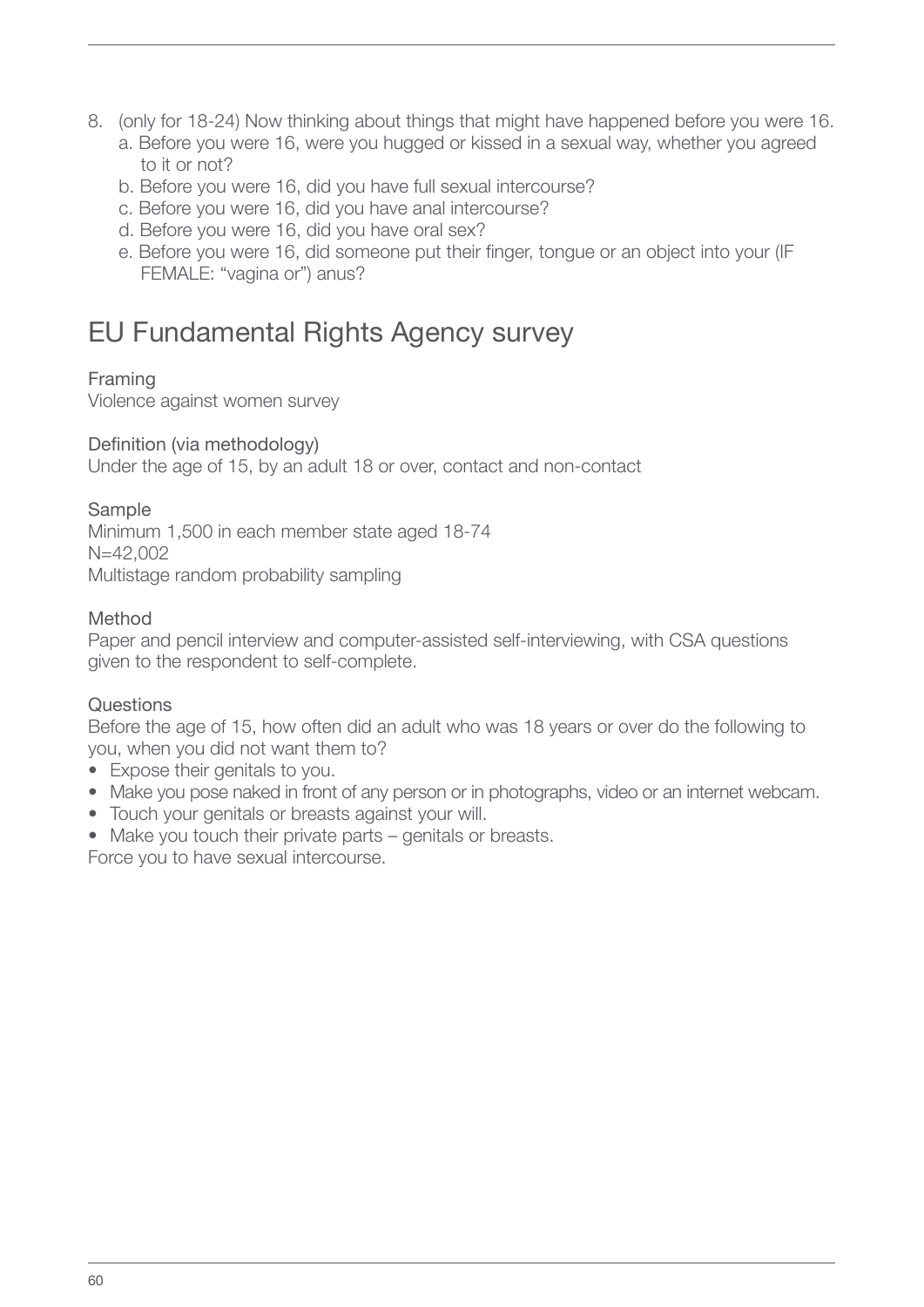## <span id="page-60-0"></span>Sexual Abuse and Violence in Ireland study

## Framing

Specialist sexual violence (child and adulthood) survey

## Definition

Not found in any explicit way

## Sample

3118 (1,584 women and 1,534 men) 18-90 year olds living in private residences with a landline telephone.

## Method

Telephone survey

## **Questions**

- 1. During your childhood or adolescence did anyone ever show you or persuade you to look at pornographic material (for example, magazines, videos, internet etc.) in a way that made you feel uncomfortable?
- 2. Did anyone ever make you or persuade you to take off your clothes, or have you pose alone or with others in a sexually suggestive way or in ways that made you feel confused or uncomfortable in order to photograph or video you?
- 3. As a child or adolescent, did anyone expose their sexual organs to you?
- 4. During this time did anyone masturbate in front of you?
- 5. Did anyone touch your body, including your breasts or genitals in a sexual way?
- 6. During your childhood or adolescence, did anyone try to have you arouse them, or touch their body in a sexual way?
- 7. Did anyone rub their genitals against your body in a sexual way?
- 8. Did anyone attempt to have sexual intercourse with you?
- 9. Did anyone succeed in having sexual intercourse with you?
- 10. Did anyone, male or female, make you or persuade you to have oral sex?
- 11. Did a man make you or persuade you to have anal sex?
- 12. Did anyone put their fingers or objects in your vagina or anus (back passage)?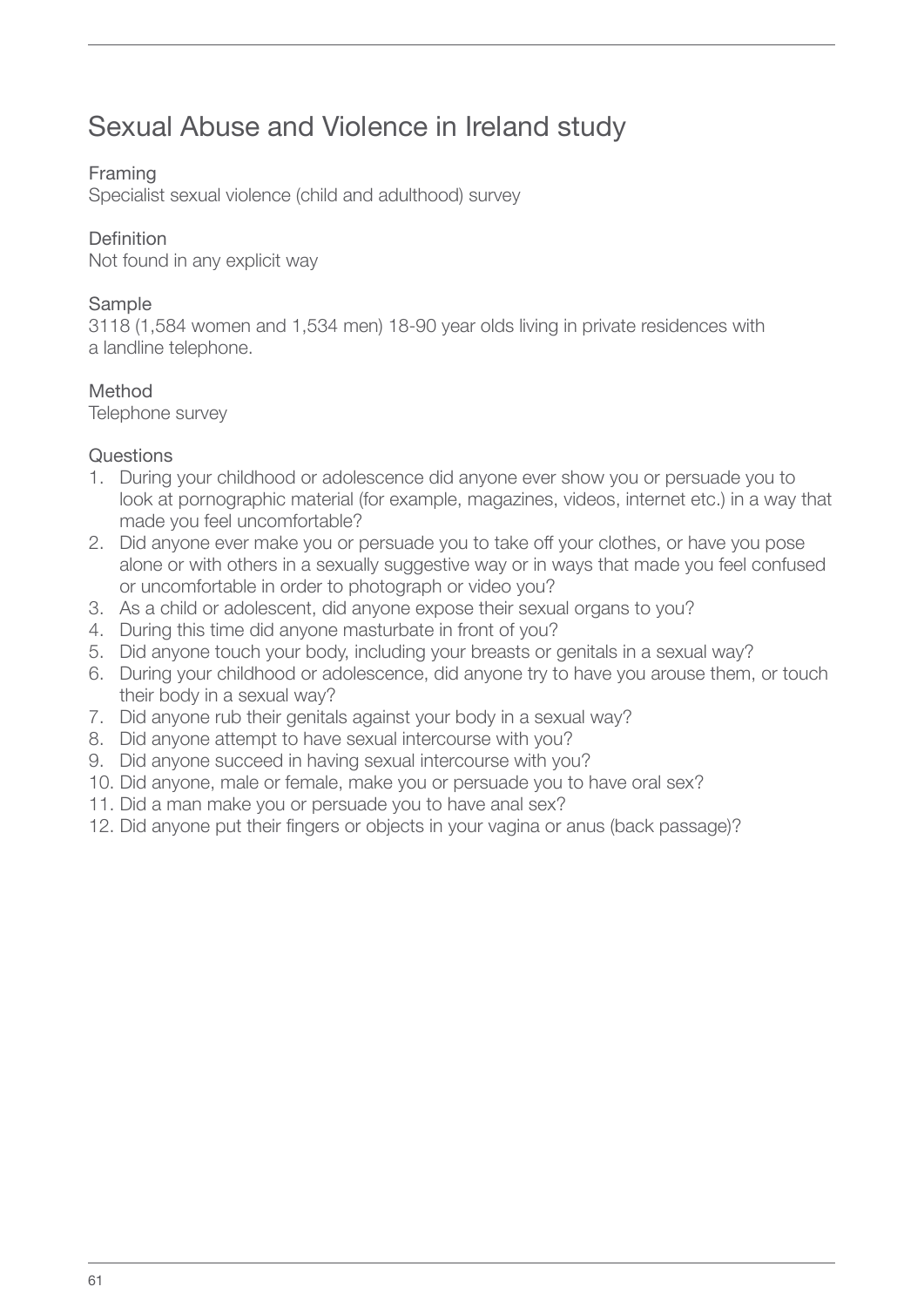## <span id="page-61-0"></span>Office of the Children's Commissioner indicators for the scale of CSE

|                | Indicator                                                                                                                                                                                                                                                                                                                                                    | <b>Dataset</b>                                                                                                  | Source                                                      |
|----------------|--------------------------------------------------------------------------------------------------------------------------------------------------------------------------------------------------------------------------------------------------------------------------------------------------------------------------------------------------------------|-----------------------------------------------------------------------------------------------------------------|-------------------------------------------------------------|
| 1              | Missing from home or care                                                                                                                                                                                                                                                                                                                                    | Children reported missing<br>Or Children reported to be<br>'absconding' or 'breaching'.                         | Police<br>YOT data via<br><b>ASSET</b>                      |
| $\overline{2}$ | Victim of a sexual offence                                                                                                                                                                                                                                                                                                                                   | Children reported as victims<br>of rape                                                                         | Police                                                      |
| 3              | Engagement in offending                                                                                                                                                                                                                                                                                                                                      | Young people known to<br>youth offending services                                                               | YOT data via<br><b>ASSET</b>                                |
| $\overline{4}$ | Lacking friends from the same age group                                                                                                                                                                                                                                                                                                                      | Children lacking age<br>appropriate friends                                                                     | YOT data via<br><b>ASSET</b>                                |
| 5              | Repeat sexually-transmitted infections, pregnancy<br>and terminations or Poor mental health                                                                                                                                                                                                                                                                  | Children putting their health<br>at risk                                                                        | YOT data via<br><b>ASSET</b>                                |
| 6              | Recruiting others into exploitative situations                                                                                                                                                                                                                                                                                                               | Children displaying sexually<br>inappropriate behaviour                                                         | YOT data via<br><b>ASSET</b>                                |
| $\overline{7}$ | Living in a chaotic or dysfunctional household<br>(including parental substance use, domestic violence,<br>parental mental health issues, parental criminality)<br>Or History of abuse (including familial child sexual<br>abuse, risk of forced marriage, risk of honour-based<br>violence, physical and emotional abuse and neglect<br>Or Children in care | Children referred to as<br>'children in need'<br>Or Children 'looked after'<br>under both S31 and S20<br>orders | Local authority<br>Local authority                          |
| 8              | Absent from school                                                                                                                                                                                                                                                                                                                                           | Children persistantly<br>abesent from school                                                                    | Local authority                                             |
| $\overline{9}$ | Excluded from school                                                                                                                                                                                                                                                                                                                                         | Children permanently<br>exluded from school                                                                     | Local authority                                             |
| 10             | Self-harm<br>Or Thoughts of or attempts at suicide                                                                                                                                                                                                                                                                                                           | Children who are self-harming<br>or showing suicidal intent.                                                    | PCT/Child and<br>Adolescent Mental<br><b>Health Service</b> |
| 11             | Drug or alcohol misuse                                                                                                                                                                                                                                                                                                                                       | Children misusing drugs<br>and/or alcohol                                                                       | PCT/Drug and<br>Alcohol Team                                |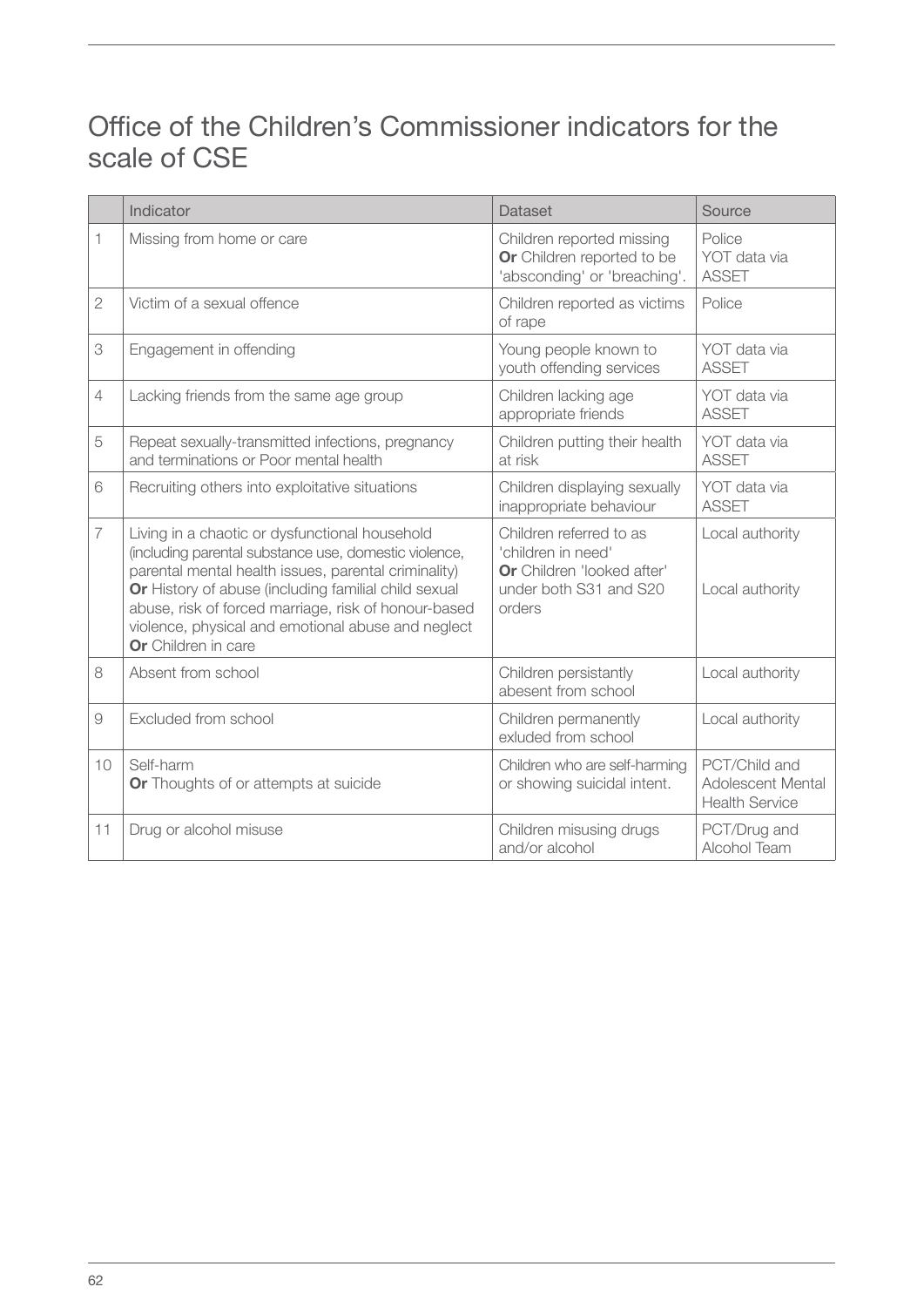# <span id="page-62-0"></span>**Appendix 2: Membership of the expert group**

| Debra Allnock                  | Senior Research Fellow, University of Bedfordshire                                                                  |
|--------------------------------|---------------------------------------------------------------------------------------------------------------------|
| Chris Attwood                  | Research Programme Director, Crime and Policing Analysis Unit, Home Office                                          |
| Helen Beckett                  | Reader in Child Protection and Children's Rights, University of Bedfordshire                                        |
| Rebecca Channing               | Safeguarding and tacking violence, Crime and Policing Analysis Unit,<br>Home Office                                 |
| <b>Michelle Clift Matthews</b> | Crime Survey for England and Wales, Office for National Statistics                                                  |
| Rachel Conner                  | Science, Research and Evidence Directorate, Department of Health                                                    |
| <b>Catherine Davies</b>        | Team Leader - Tackling CSA, Department of Health                                                                    |
| Eustace DeSousa                | National Lead - Children, Young People and Families, Public Health England                                          |
| <b>Gareth Edwards</b>          | Policy advisor to CC Simon Bailey - National policing lead for Child<br>Protection, National Police Chiefs' Council |
| Sophie Hallett                 | Lecturer, CASCADE, Cardiff University                                                                               |
| Laura Koehli                   | Programme Support Officer, Public Health England                                                                    |
| Deborah Lader                  | Safeguarding and tacking violence analytical lead, Crime and Policing<br>Analysis Unit, Home Office                 |
| <b>Miguel Marques</b>          | Lead Analyst on CSE, Children Services Analysis and Research Division,<br>Department for Education                  |
| Andy Myhill                    | Researcher, College of Policing                                                                                     |
| Jack O'Sullivan                | Victims and Witnesses Social Researcher, Ministry of Justice                                                        |
| Lorraine Radford               | Professor of Social Policy and Social Work, University of Central Lancashire                                        |
| Angie Scholes                  | Cyber crime research, Office of Security and Counterterrorism Research and<br>Analysis, Home Office                 |
| Joe Traynor                    | Crime Survey for England and Wales, Office for National Statistics                                                  |
| Louise Wallace                 | Adviser to the National Institute for Health Research, Health Services and<br>Delivery Research Programme           |
| Jude Watson                    | Violence against Women Strategy advisor, Crown Prosecution Service                                                  |

The views contained in this report do not necessarily represent the views of the Government.